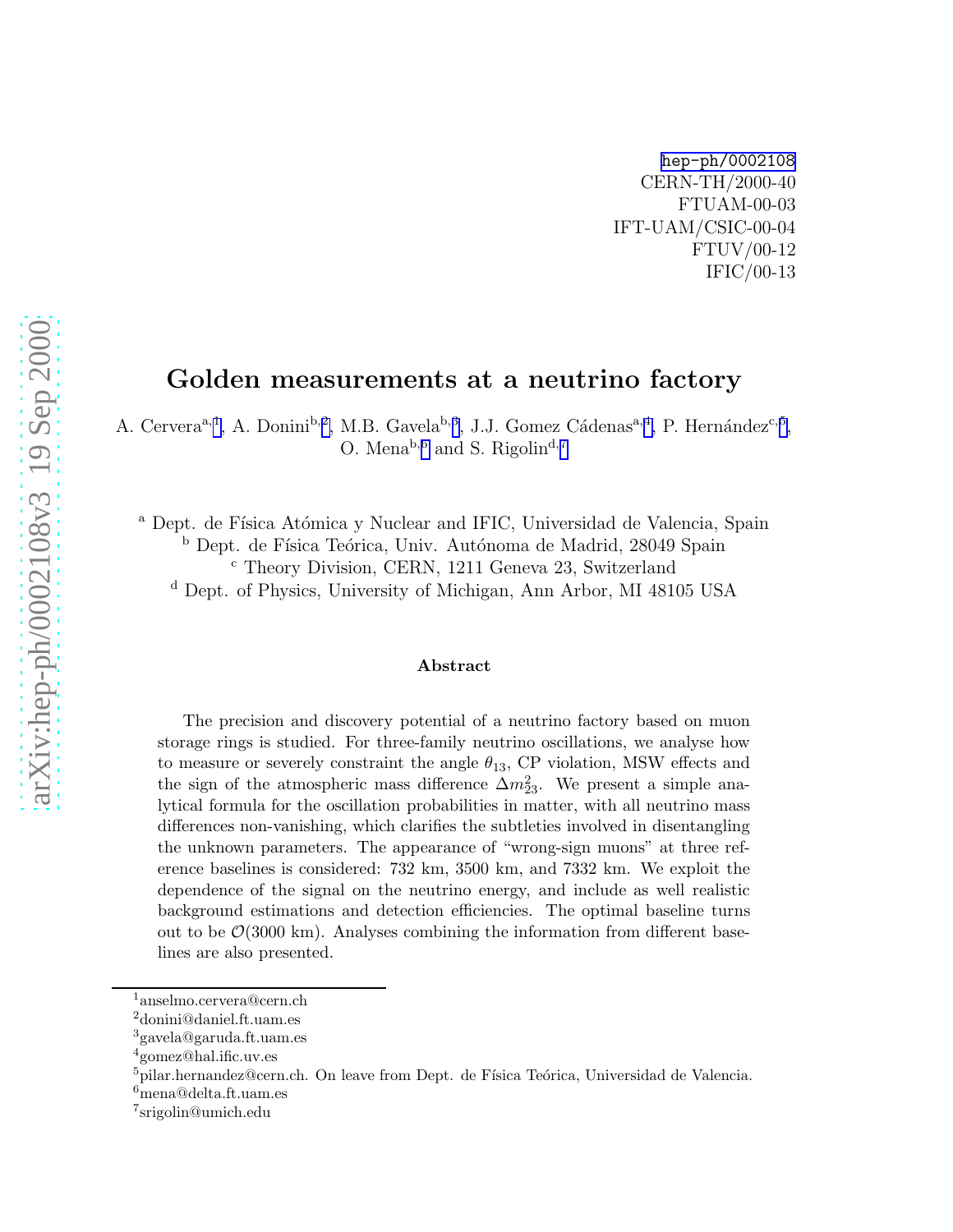### <span id="page-1-0"></span>1 Introduction

The atmospheric  $[1, 2]$  $[1, 2]$  $[1, 2]$  plus solar  $[3]$  neutrino data point to neutrino oscillations  $[4, 5]$  $[4, 5]$  $[4, 5]$ and can be easily accommodated in a three-family mixing scenario.

Let U, with  $(\nu_e, \nu_\mu, \nu_\tau)^T = U \cdot (\nu_1, \nu_2, \nu_3)^T$ , be the leptonic Cabibbo-Kobayashi-Maskawa (CKM) matrix in its most conventional parametrization [\[6](#page-43-0)]:

$$
U \equiv U_{23}U_{13}U_{12} \equiv \begin{pmatrix} 1 & 0 & 0 \\ 0 & c_{23} & s_{23} \\ 0 & -s_{23} & c_{23} \end{pmatrix} \begin{pmatrix} c_{13} & 0 & s_{13}e^{i\delta} \\ 0 & 1 & 0 \\ -s_{13}e^{-i\delta} & 0 & c_{13} \end{pmatrix} \begin{pmatrix} c_{12} & s_{12} & 0 \\ -s_{12} & c_{12} & 0 \\ 0 & 0 & 1 \end{pmatrix}
$$
 (1)

with  $s_{12} \equiv \sin \theta_{12}$ , and similarly for the other sines and cosines. Oscillation experiments are sensitive to the neutrino mass differences and the four parameters in the mixing matrix of Eq. (1): three angles and the Dirac CP-odd phase.

The SuperKamiokande[[1\]](#page-43-0) data on atmospheric neutrinos are interpreted as oscillations of muon neutrinos into neutrinos that are not  $\nu_e$ 's, with a mass gap that we denote<sup>1</sup> by  $\Delta m_{23}^2$ . Roughly speaking, the measured mixing angle  $\theta_{23}$  is close to maximal and  $|\Delta m_{23}^2|$  is in the range  $10^{-3}$ – $10^{-2}$  eV<sup>2</sup>. The solar neutrino deficit is interpreted either as MSW (matter enhanced) oscillations [\[5\]](#page-43-0) or as vacuum oscillations (VO) [\[4](#page-43-0)] that deplete the original  $\nu_e$ 's, presumably in favour of  $\nu_\mu$ 's or alternatively into sterile neutrinos. The corresponding squared mass differences  $-\mathcal{O}(10^{-5} \text{-} 10^{-4})$  eV<sup>2</sup> for the large mixing angle MSW solution (LMA-MSW),  $\mathcal{O}(10^{-6})$  eV<sup>2</sup> for the small mixing angle MSW solution (SMA-MSW), or  $\mathcal{O}(10^{-10})$  eV<sup>2</sup> for VO– are significantly below the range deduced from atmospheric observations. We identify this mass difference with  $\Delta m_{12}^2$  in this parametrization. Its sign is constrained by solar data: while the SMA-MSW solution exists only for positive  $\Delta m_{12}^2$ , in the LMA-MSW range there is also a small window at negative values [\[7](#page-43-0)].

These oscillation signals will be confirmed and further constrained in ongoing and planned atmospheric, solar and long baseline reactor experiments [\[8](#page-43-0)], as well as in future long baseline accelerator neutrino experiments[[9\]](#page-43-0). In a few years they will answer the question of sterile neutrinos contributing or not to present data. The MSW effect is expected to play a major role in explaining the solar deficit and both solar and reactor experiments will also clarify whether Nature has chosen the LMA-MSW rather than SMA-MSW or VO solutions.

The atmospheric neutrino parameters will be known with better precision as well. Experimental information relevant for a more precise knowledge of the atmospheric neutrino fluxes will be available [\[10](#page-44-0), [11\]](#page-44-0). Also, projected long baseline accelerator experiments will improve the precision of  $|\Delta m_{23}^2|$  and  $\theta_{23}$ . For instance,  $|\Delta m_{23}^2|$  is expected to be measured at MINOS with an accuracy below 10% if  $|\Delta m_{23}^2| > 3 \times 10^{-3}$  $eV^2$  [[12\]](#page-44-0).

<sup>&</sup>lt;sup>1</sup>  $\Delta m_{ij}^2 \equiv m_j^2 - m_i^2$  throughout the paper.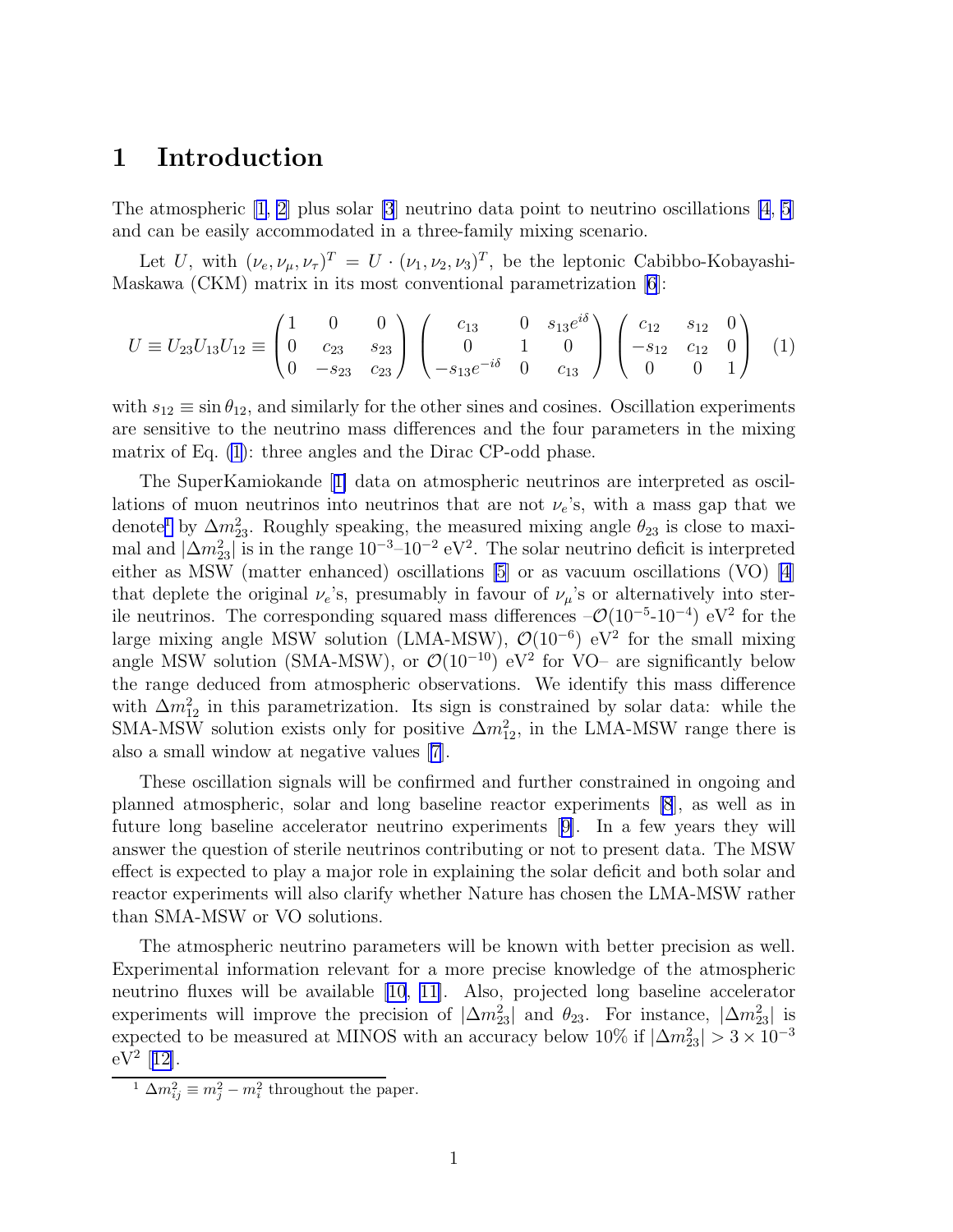Nevertheless, there is a strong case for going further in the fundamental quest of the neutrino masses and mixing angles, as a necessary step to unravel the fundamental new scale(s) behind neutrino oscillations. In ten years from now no significant improvement is expected in the knowledge of:

- The angle  $\theta_{13}$ , which is the key between the atmospheric and solar neutrino realms, for which the present CHOOZ bound is  $\sin^2 \theta_{13} \leq 5 \times 10^{-2}$  [\[13](#page-44-0)][[14](#page-44-0)].
- The sign of  $\Delta m_{23}^2$ , which determines whether the three-family neutrino spectrum is of the "hierarchical" or "degenerate" type (i.e. only one heavy state and two almost degenerate light ones, or the reverse).
- Leptonic CP-violation.
- The precise study of matter effects in the  $\nu$  propagation through the Earth: a model-independent experimental confirmation of the MSW effect will not be available.

The most sensitive method to study these topics is to measure the transition probabilities involving  $\nu_e$  and  $\bar{\nu}_e$ , in particular  $\nu_e(\bar{\nu}_e) \rightarrow \nu_\mu(\bar{\nu}_\mu)$ . This is precisely the golden measurement at the *neutrino factory* [[15](#page-44-0)]. Such a facility is unique in providing high energy and intense  $\nu_e(\bar{\nu}_e)$  beams coming from positive (negative) muons which decay in the straight sections of a muon storage ring [\[16\]](#page-44-0). Since these beams contain also  $\bar{\nu}_{\mu}(\nu_{\mu})$  (but no  $\nu_{\mu}(\bar{\nu}_{\mu})$ !), the transitions of interest can be measured by searching for "wrong-sign" muons: negative (positive) muons appearing in a massive detector with good muon charge identification capabilities.

The first exploratory studies of the use of a neutrino beam with these characteristics [\[17](#page-44-0)] were done in the context of two-family mixing. In this approximation, the wrongsign muon signal in the atmospheric range is absent, since the atmospheric oscillation is  $\nu_{\mu} \leftrightarrow \nu_{\tau}$ . The enormous physics reach of such signals in the context of three-family neutrino mixing was first realized in[[18\]](#page-44-0), where the authors put the emphasis on the measurement of the angle  $\theta_{13}$  and CP-violation (see also [\[19\]](#page-44-0)). The latter may be at reach if the solar deficit corresponds to the LMA-MSW solution [\[18, 20, 21](#page-44-0)]. Recently, it has also been shown[[24\]](#page-44-0) that the precision in the knowledge of the atmospheric parameters  $\theta_{23}$  and  $|\Delta m_{23}^2|$  can reach the percent level at a neutrino factory, using muon disappearance measurements. Furthermore, it was pointed out [\[22, 23, 24\]](#page-44-0) that the sign of  $\Delta m^2_{23}$  can also be determined at long baselines, through sizeable matter effects. The importance of measuring precisely Earth matter effects in a clean and model-independent way, both for the understanding of the fundamental parameters and for their intrinsic interest has been stressed in refs. [\[25](#page-44-0), [26](#page-44-0), [27, 28\]](#page-44-0).

The aim of this paper is to identify the optimal baselines for studying the above itemized topics. This requires to include in the analysis the maximum information that can be attained at any fixed baseline. While all previous analyses have been based in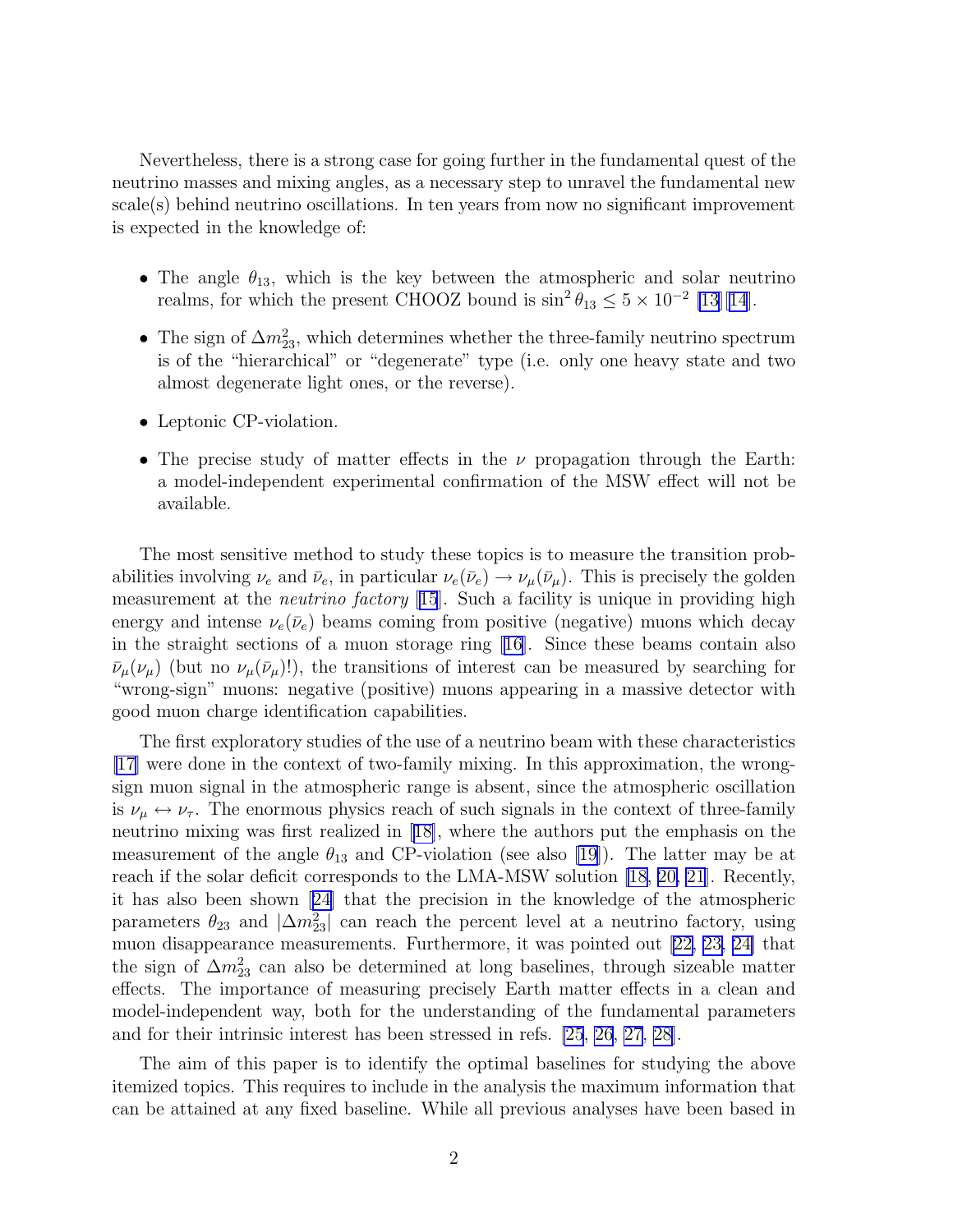energy-integrated quantities, we will take into account the neutrino energy dependence of the wrong-sign muon signals, together with the information obtained from running in the two different beam polarities.

We will consider in turn scenarios in which the solar oscillation lies in the SMA-MSW or VO range and in the LMA-MSW range. In the latter, the dependence of the oscillation probabilities on the solar parameters  $\theta_{12}$ ,  $\Delta m_{12}^2$ , and on the CP-odd phase,  $\delta$ , is sizeable at terrestrial distances and complicates the measurement of  $\theta_{13}$  due to the presence of other unknowns (mainly  $\delta$ ). This potential difficulty was first pointed out in [\[20\]](#page-44-0). The previous analysis of the sensitivity to  $\theta_{13}$  [[18](#page-44-0)] neglected solar parameters and is thus only valid for the SMA-MSW and VO solutions, or the LMA-MSW if  $\theta_{13}$  is large enough. In the present paper a higher statistics is considered, allowing to explore smaller values of  $\theta_{13}$ , and the remark is very pertinent. We will discuss in detail the issue of how to disentangle  $\theta_{13}$  and  $\delta$ , guided by an approximate analytical formula for the oscillation probabilities in matter including two distinct mass differences. As we will see, the choice of the correct baseline is essential to solve this problem.

We shall consider the following "reference set-up": neutrino beams resulting from the decay of  $2 \times 10^{20} \mu^+$ 's and/or  $\mu^-$ 's per year in a straight section of an  $E_\mu = 50$ GeV muon accumulator. A long baseline (LBL) experiment with a 40 kT detector and five years of data taking for each polarity is considered. Alternatively, the same results could be obtained in one year of running for the higher intensity option of the machine, providing  $10^{21}$  useful  $\mu^+$ 's and  $\mu^-$ 's per year. A realistic detector of magnetized iron [\[29](#page-45-0)] will be considered and detailed estimates of the corresponding expected backgrounds and efficiencies included in the analysis. Three reference detector distances are discussed: 732 km, 3500 km and 7332 km.

A preliminary version of this work was presented in [\[30](#page-45-0)].

# 2 Fluxes and charged currents.

### 2.1 The Neutrino Factory

One of the most encouraging outcomes of the recent neutrino factory workshop at Lyon [\[31\]](#page-45-0) was the convergence of the various machine designs existing previously, to an essentially unified design [\[32\]](#page-45-0), based on a muon accumulator with either a triangular or a bow-tie shape. Both geometries permit two straight sections pointing in different directions, allowing two different baselines.

It was also agreed in Lyon that the beam power on target should not exceed 4 MW. This, in turn, limits the production of muons to  $10^{21}$  per year, out of which only 20-25 % are useful (that is, decay in the straight sections pointing towards the detectors). Agreement was also found upon other important parameters, namely the machine dual polarity (i.e, the ability to store  $\mu^+$  and  $\mu^-$ , although not simultaneously) and the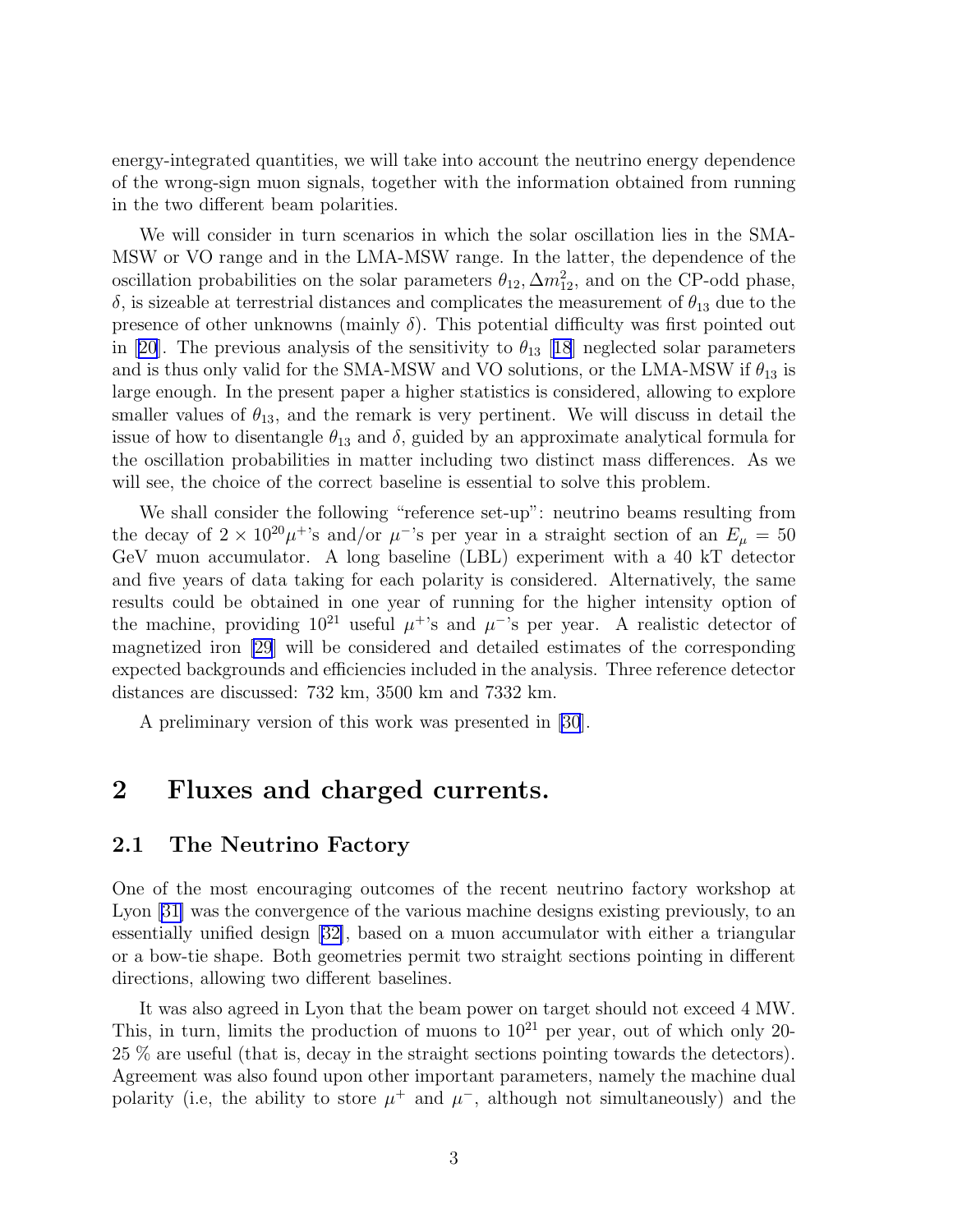|               | $f_0(x)$        | $\int_1(x)$      |
|---------------|-----------------|------------------|
| $\nu_\mu$ , e | $2x^2(3-2x)$    | $-2x$<br>$2x^2$  |
| Zρ            | $12x^2$<br>$-x$ | $12x^2$<br>$- x$ |

Table 1: *Flux functions in the muon rest-frame as in ref.[[33\]](#page-45-0).*

maximum realistic energy to accelerate the stored muons, which was fixed at 50 GeV.

Ultimate sensitivity to the neutrino mixing matrix parameters, in particular to  $\theta_{13}$ and  $\delta$ , require a data set as large as possible. The analysis presented in this paper assumes a total data set of  $10^{21}$  useful  $\mu^+$  decays and  $10^{21}$  useful  $\mu^-$  decays.

### 2.2 Number of events

In the muon rest-frame, the distribution of muon antineutrinos (neutrinos) and electron neutrinos (antineutrinos) in the decay  $\mu^{\pm} \to e^{\pm} + \nu_e(\bar{\nu}_e) + \bar{\nu}_\mu(\nu_\mu)$  is given by:

$$
\frac{d^2N}{dx d\Omega} = \frac{1}{4\pi} [f_0(x) \mp \mathcal{P}_{\mu} f_1(x) \cos \theta],
$$
\n(2)

where  $E_{\nu}$  denotes the neutrino energy,  $x = 2E_{\nu}/m_{\mu}$  and  $\mathcal{P}_{\mu}$  is the average muon polarization along the beam directions.  $\theta$  is the angle between the neutrino momentum vector and the muon spin direction and  $m_{\mu}$  is the muon mass. The positron (electron) flux is identical to that for muon neutrinos (antineutrinos), when the electron mass is neglected. The functions  $f_0$  and  $f_1$  are given in Table 1 [\[33\]](#page-45-0).

In the laboratory frame, the neutrino fluxes, boosted along the muon momentum vector, are given by:

$$
\frac{d^2 N_{\bar{\nu}_{\mu},\nu_{\mu}}}{dy d\Omega} = \frac{4n_{\mu}}{\pi L^2 m_{\mu}^6} E_{\mu}^4 y^2 (1 - \beta \cos \varphi) \left\{ \left[ 3m_{\mu}^2 - 4E_{\mu}^2 y (1 - \beta \cos \varphi) \right] \right. \n\left. + \mathcal{P}_{\mu} \left[ m_{\mu}^2 - 4E_{\mu}^2 y (1 - \beta \cos \varphi) \right] \right\}, \n\frac{d^2 N_{\nu_e,\bar{\nu}_e}}{dy d\Omega} = \frac{24n_{\mu}}{\pi L^2 m_{\mu}^6} E_{\mu}^4 y^2 (1 - \beta \cos \varphi) \left\{ \left[ m_{\mu}^2 - 2E_{\mu}^2 y (1 - \beta \cos \varphi) \right] \right. \n\left. + \mathcal{P}_{\mu} \left[ m_{\mu}^2 - 2E_{\mu}^2 y (1 - \beta \cos \varphi) \right] \right\}. \tag{3}
$$

Here,  $\beta = \sqrt{1 - m_{\mu}^2/E_{\mu}^2}$ ,  $E_{\mu}$  is the parent muon energy,  $y = E_{\nu}/E_{\mu}$ ,  $n_{\mu}$  is the number of useful muons per year obtained from the storage ring and L is the distance to the detector.  $\varphi$  is the angle between the beam axis and the direction pointing towards the detector, assumed to be located in the forward direction of the muon beam. The angular divergence will be taken as constant,  $\delta\varphi \sim 0.1$  mr.

Unlike traditional neutrino beams obtained from  $\pi$  and K decays, the fluxes in Eq. (3), in the forward direction, present a leading quadratic dependence on  $E_{\nu}$ . As a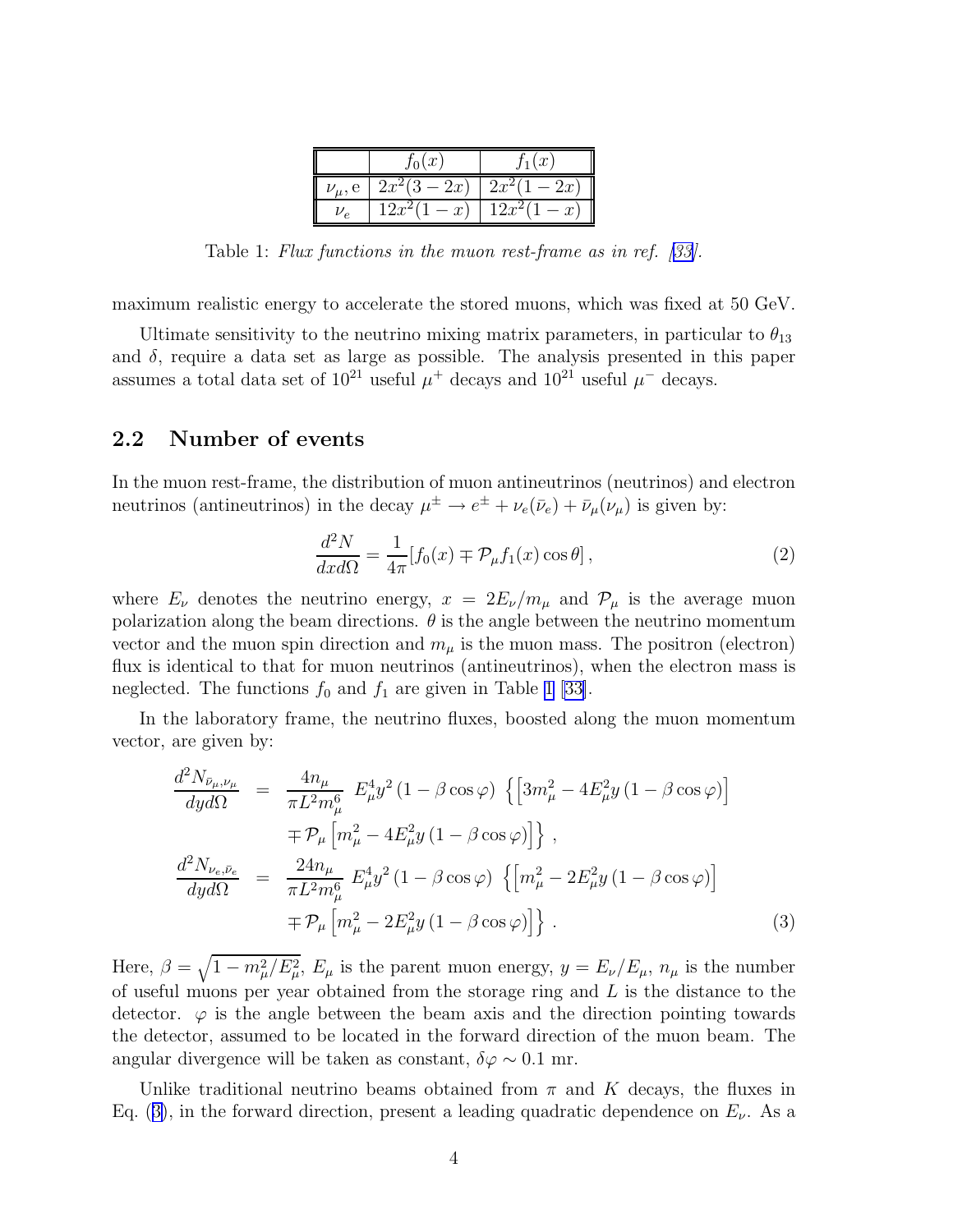<span id="page-5-0"></span>consequence, the oscillation signal does not decrease with increasing  $E_{\mu}$ . In Appendix A we present our numerical results for the  $\nu_e(\bar{\nu}_e)$  and  $\bar{\nu}_\mu(\nu_\mu)$  fluxes.

The charged current neutrino and antineutrino interaction rates can be computed using the approximate expressions for the neutrino-nucleon cross sections with an isoscalar target,

$$
\sigma_{\nu N} \approx 0.67 \times 10^{-42} \times \frac{E_{\nu}}{\text{GeV}} \times \text{m}^2 \,, \qquad \sigma_{\bar{\nu}N} \approx 0.34 \times 10^{-42} \times \frac{E_{\nu}}{\text{GeV}} \times \text{m}^2. \tag{4}
$$

It follows that the number of charged current (CC) events at a neutrino factory scales cubically with energy. In Appendix A we also include our numerical results for the rates of  $e^{\pm}$  and  $\mu^{\mp}$  production, from a  $\mu^{\mp}$  beam.

### 3 Oscillation Probabilities

### 3.1 In vacuum

Atmospheric or terrestrial experiments have an energy range such that  $\Delta m^2 L/E_\nu \ll 1$ for the smaller  $(\Delta m_{12}^2)$  but not necessarily for the larger  $(\Delta m_{23}^2)$  of these mass gaps. Even then, solar and atmospheric transitions are not (provided  $\theta_{13} \neq 0$ ) two separate two-generation oscillations. For  $|\Delta m_{12}^2| \ll |\Delta m_{23}^2|$ , neutrino oscillation probabilities at terrestrial distances are accurately described by only three parameters,  $\theta_{23}$ ,  $\Delta m^2_{23}$  =  $\Delta m_{13}^2$  and  $\theta_{13}$ :

$$
P_{\nu_e \nu_\mu (\bar{\nu}_e \bar{\nu}_\mu)} = s_{23}^2 \sin^2 2\theta_{13} \sin^2 \left(\frac{\Delta_{13} L}{2}\right),
$$
  
\n
$$
P_{\nu_e \nu_\tau (\bar{\nu}_e \bar{\nu}_\tau)} = c_{23}^2 \sin^2 2\theta_{13} \sin^2 \left(\frac{\Delta_{13} L}{2}\right),
$$
  
\n
$$
P_{\nu_\mu \nu_\tau (\bar{\nu}_\mu \bar{\nu}_\tau)} = c_{13}^4 \sin^2 2\theta_{23} \sin^2 \left(\frac{\Delta_{13} L}{2}\right),
$$
\n(5)

where

$$
\Delta_{ij} \equiv \frac{\Delta m_{ij}^2}{2E_\nu} \,. \tag{6}
$$

Eqs. (5) are a very good approximation when the solar parameters lie in the SMA-MSW or VO range. The present best fit value for  $\theta_{13}$  is in the range  $6^{\circ}$ - $8^{\circ}$ [\[34](#page-45-0), [35\]](#page-45-0), although it is compatible with zero within errors. Among the transitions in Eq. (5) the channels  $\nu_e \rightarrow \nu_\mu, \nu_\tau$  have clearly the best sensitivity to a small  $\theta_{13}$ . Experimentally, the measurement of  $\nu_e \rightarrow \nu_\mu$  oscillations through the appearance of wrong-sign muons isfar superior to that of  $\nu_e \rightarrow \nu_\tau$  oscillations through  $\tau$  detection. In [[18\]](#page-44-0), it was shown that the sensitivity to  $\theta_{13}$  of the former can improve the present limits, which are mainly set by Chooz [\[13\]](#page-44-0), by at least two orders of magnitude.

At the neutrino factory, precision measurements for  $|\Delta m^2_{23}|$  and  $\theta_{23}$  can also be performed. Measurements of  $\tau$  appearance or  $\mu$  disappearance may be competitive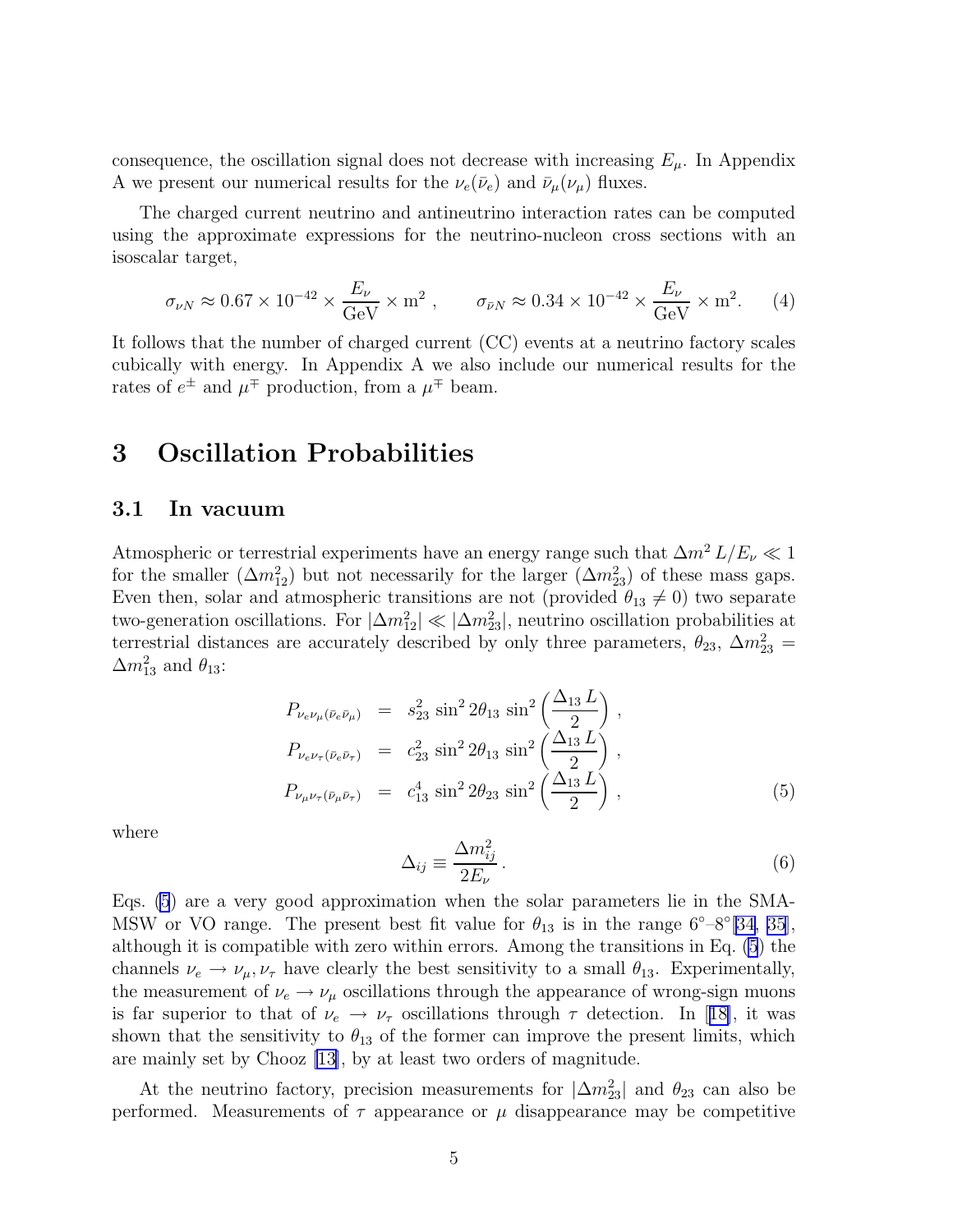<span id="page-6-0"></span>with wrong-sign  $\mu$  signals for small values of  $\theta_{13}$ , because of the cosine dependence of the corresponding probabilities in Eqs. [\(5\)](#page-5-0). We do not develop this topic further in the present work, see[[24\]](#page-44-0).

In the LMA-MSW scenario, for which the effects of  $\Delta m_{12}^2$  may be relevant at the neutrino factory, a good and simple approximation for the  $\nu_e \rightarrow \nu_\mu$  transition probability is obtained by expanding to second order in the small parameters,  $\theta_{13}, \Delta_{12}/\Delta_{13}$ and  $\Delta_{12}L$ :

$$
P_{\nu_e \nu_\mu (\bar{\nu}_e \bar{\nu}_\mu)} = s_{23}^2 \sin^2 2\theta_{13} \sin^2 \left(\frac{\Delta_{13} L}{2}\right) + c_{23}^2 \sin^2 2\theta_{12} \sin^2 \left(\frac{\Delta_{12} L}{2}\right) + \tilde{J} \cos \left(\pm \delta - \frac{\Delta_{13} L}{2}\right) \frac{\Delta_{12} L}{2} \sin \left(\frac{\Delta_{13} L}{2}\right), \tag{7}
$$

where here and throughout the paper the upper/lower sign in the formulae refers to neutrinos/antineutrinos, and

$$
\tilde{J} \equiv c_{13} \sin 2\theta_{12} \sin 2\theta_{23} \sin 2\theta_{13} \tag{8}
$$

is the usual combination of mixing angles appearing in the Jarlskog determinant. The first term in Eq. (7) is quadratic in  $\sin \theta_{13}$ , whereas the leading term in  $\Delta_{12}$  is linear. The latter may then be significant or even dominant for very small values of  $\theta_{13}$  [\[20\]](#page-44-0), when  $\Delta m_{12}^2$  and  $\theta_{12}$  are in the range allowed by the LMA-MSW solution.

At "short" distances, such as 732 km, Eq. (7) can be further approximated by:

$$
P_{\nu_e \nu_\mu (\bar{\nu}_e \bar{\nu}_\mu)} = s_{23}^2 \sin^2 2\theta_{13} \left(\frac{\Delta_{13} L}{2}\right)^2 + \tilde{J} \cos \delta \frac{\Delta_{12} L}{2} \frac{\Delta_{13} L}{2} + c_{23}^2 \sin^2 2\theta_{12} \left(\frac{\Delta_{12} L}{2}\right)^2.
$$
 (9)

The CP-odd term in the probability (i.e. the one proportional to  $\sin \delta$ ) has dropped because it is of higher order in  $\Delta_{ij} L$ . The comparison of the two polarities is then not useful (except for doubling the statistics ), since the CP-conjugated channels measure the same probability. Furthermore, all terms in Eq. (9) have the same dependence on the neutrino energy and the baseline, and consequently is very hard to disentangle them. As a result we expect a large correlation between the parameters  $\theta_{13}$ ,  $\delta$ ,  $\Delta_{12}$ . Even though long baseline (LBL) reactor experiments[[36\]](#page-45-0) will provide a measurement of  $|\Delta m_{12}^2|$  if the LMA-MSW solution is at work, the parameters  $\theta_{13}$  and  $\delta$  will have to be determined simultaneously at the neutrino factory. It will then be necessary to go to longer baselines where the energy dependence of the different terms in Eq. (7) differs, and where the comparison of the neutrino and antineutrino probabilities provides nontrivial information to separate  $\delta$  from  $\theta_{13}$ .

It is uncertain [\[7](#page-43-0)] whether solar experiments will determine the sign of  $\Delta m_{12}^2$  if it lies in the LMA-MSW range. If it remains unknown, it implies an ambiguity in the determination of  $\delta$ : to reverse the sign of  $\Delta m_{12}^2$  in Eq. (7) is equivalent to replacing  $\delta$ by  $\delta + \pi$ . Notice, though, that whether there is CP-violation or not is independent of whether the phase in any parametrization is  $\delta$  or  $\delta + \pi$ .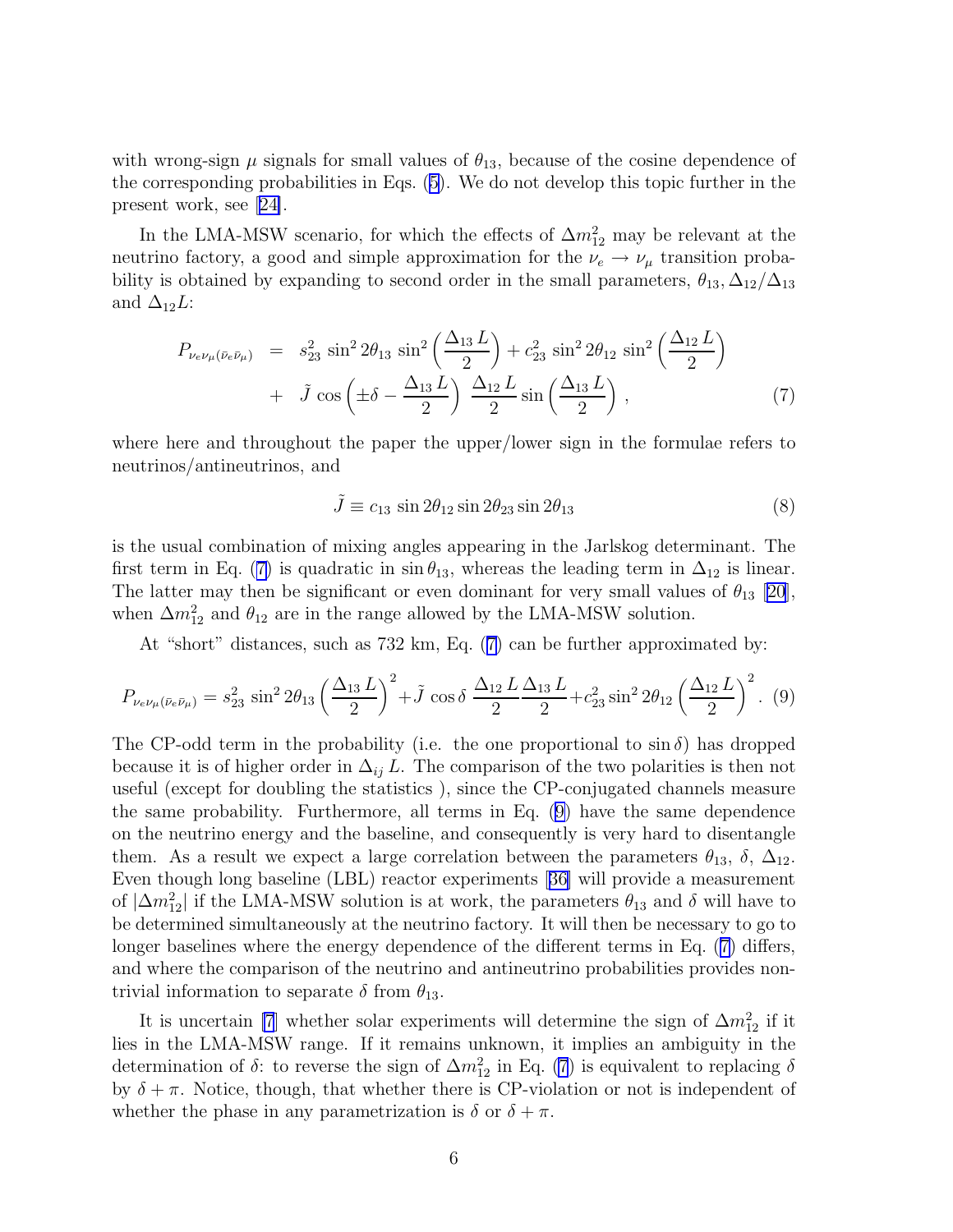<span id="page-7-0"></span>It is possible to construct a measurable CP-odd asymmetry, which in vacuum is proportionalto  $\sin \delta$ . In refs. [[18](#page-44-0)] and [\[21](#page-44-0)], the authors considered the following integrated asymmetry (see also[[37\]](#page-45-0)):

$$
\bar{A}_{e\mu}^{CP} = \frac{\{N[\mu^-]/N_o[e^-]\}_+ - \{N[\mu^+]/N_o[e^+]\}_-}{\{N[\mu^-]/N_o[e^-]\}_+ + \{N[\mu^+]/N_o[e^+]\}_-}.
$$
\n(10)

The sign of the decaying muons is indicated by a subindex,  $N[\mu^+](N[\mu^-])$  are the measured number of wrong-sign muons, and  $N_o[e^+](N_o[e^-])$  are the expected number of  $\bar{\nu}_e(\nu_e)$  charged current interactions in the absence of oscillations. The significance of this asymmetry (i.e. the asymmetry divided by its statistical error) scales with the baseline and neutrino energy in the following way:

$$
\frac{\bar{A}^{CP}}{\delta \bar{A}^{CP}} \propto \sqrt{E_{\nu}} \left| \sin \left( \frac{\Delta_{23} L}{2} \right) \right| \,. \tag{11}
$$

The best sensitivity to a non-zero CP-odd asymmetry is found at the maximum of the atmospheric oscillation. At the corresponding distance, however, matter effects are already important and should be taken into account, as we proceed to discuss in the next subsection.

### 3.2 In matter

Of all neutrino species, only  $\nu_e$  and  $\bar{\nu}_e$  have charged-current elastic scattering amplitudes on electrons. This, as is well known, induces effective "masses"  $\mu = \pm 2 E_{\nu} A$ , where the signs refer to  $\nu_e$  and  $\bar{\nu}_e$  and A is the matter parameter,

$$
A = \sqrt{2} \, G_F \, n_e \,, \tag{12}
$$

with  $n_e$  the ambient electron number density [\[5](#page-43-0)].

Matter effects may be important if  $A$  is comparable to, or bigger than, the quantity  $\Delta_{ij}$  for some mass difference and neutrino energy, and if distances are large enough for the probabilities to be in the non-linear region of the oscillation.

For the Earth's crust, with density  $\rho \sim 2.8$  g/cm<sup>3</sup> and roughly equal numbers of protons, neutrons and electrons,  $A \sim 10^{-13}$  eV. The typical neutrino energies we are considering are tens of GeVs. For instance, for  $E_{\nu} = 30$  GeV (the average  $\bar{\nu}_e$  energy in the decay of  $E_{\mu} = 50$  GeV muons)  $A = 1.1 \times 10^{-4} \text{ eV}^2/\text{GeV} \sim \Delta_{23}$ . This means that matter effects will be important at long distances. Notice that at  $L = 732 \text{ km}$ and 3500 km the neutrino path remains in the Earth crust, whereas for 7332 km the deeper flight path meets a denser medium and  $A = 1.5 \times 10^{-4} \text{ eV}^2/\text{GeV}$ .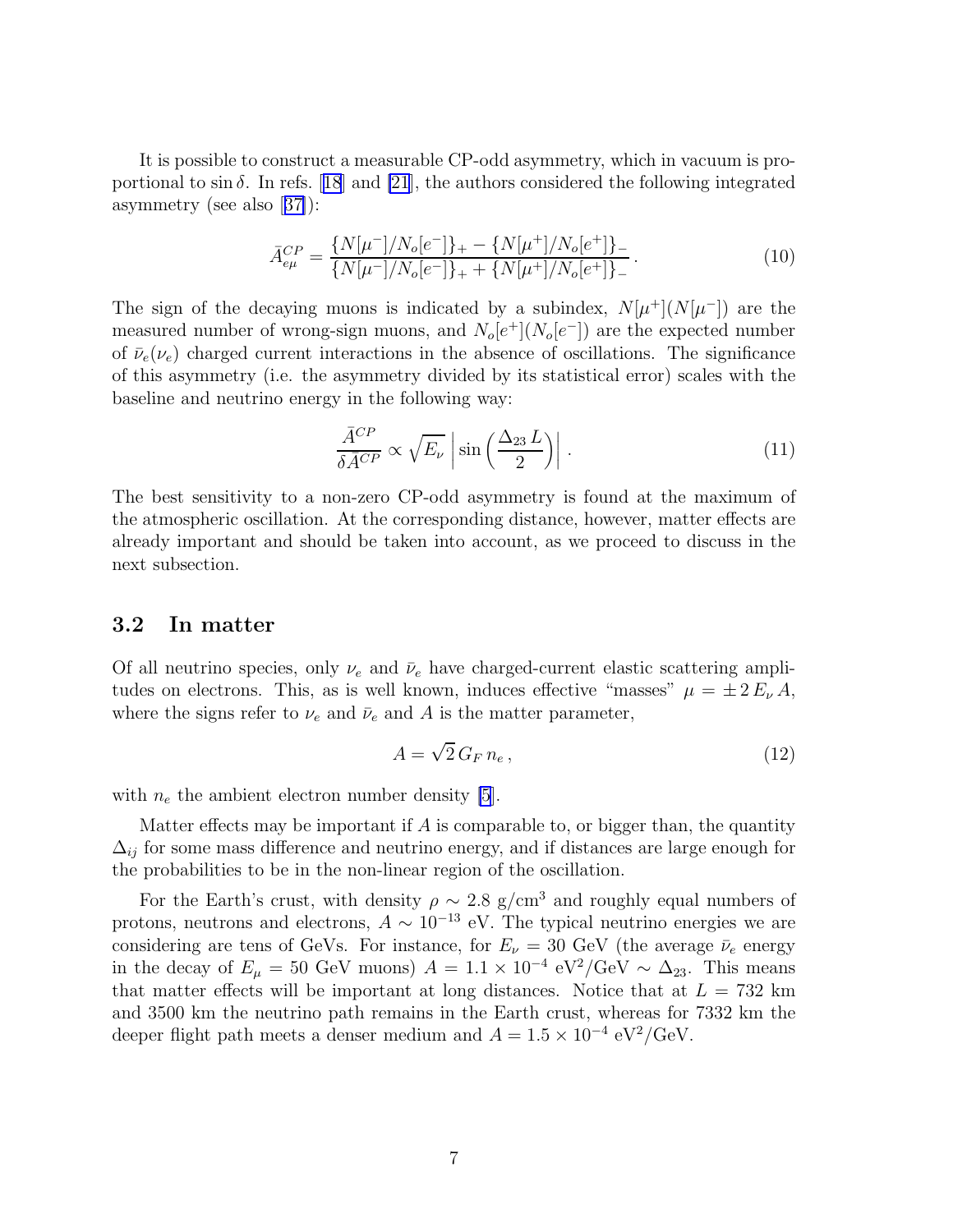<span id="page-8-0"></span>

Figure 1: *The signal-over-noise ratio of the CP-odd asymmetry of Eq. ([10\)](#page-7-0) as a function of the distance. The thick line corresponds to the integrated asymmetry, while the dashed lines correspond to the asymmetry computed in five energy bins of equal width*  $\Delta E_{\nu} = 10 \text{ GeV}$ . The neutrino mixing parameters correspond to the SMA-MSW solution *to the solar anomaly:*  $\Delta m_{23}^2 = 2.8 \times 10^{-3} eV^2$ ,  $\Delta m_{12}^2 = 6 \times 10^{-6} eV^2$ ,  $\sin^2 2\theta_{12} =$  $6 \times 10^{-3}$ ,  $\theta_{23} = 45^{\circ}$ ,  $\theta_{13} = 13^{\circ}$  and  $\delta = 90^{\circ}$ . The muon energy is  $E_{\mu} = 50$  GeV and the *matter parameter* A *is varied with the distance as in[[39\]](#page-45-0).*

#### 3.2.1 Neglecting solar parameters: VO or SMA-MSW solutions

Consider the case when  $\Delta_{12}$  is negligible compared to  $\Delta_{23}$ ,  $L^{-1}$  and A. In the approximation of constant  $n_e$ , the transition probability in matter governing the appearance of wrong-sign muons can then be read from [\[38](#page-45-0)]:

$$
P_{\nu_e \nu_\mu(\bar{\nu}_e \bar{\nu}_\mu)} \simeq s_{23}^2 \sin^2 2\theta_{13} \left(\frac{\Delta_{13}}{B_{\mp}}\right)^2 \sin^2 \left(\frac{B_{\mp} L}{2}\right) ,\qquad (13)
$$

where

$$
B_{\mp} \equiv \sqrt{\left[\Delta_{13} \cos 2\theta_{13} \mp A\right]^2 + \left[\Delta_{13} \sin 2\theta_{13}\right]^2}.
$$
 (14)

For  $A = 0$ , Eq. (13) reduces to the corresponding vacuum result: the first line in Eq. ([5\)](#page-5-0). At short distances, that is for  $B_{\pm} L/2$  sufficiently small, the sinus in Eq. (13) can be expanded and

$$
P_{\nu_e \nu_\mu(\bar{\nu}_e \bar{\nu}_\mu)} \sim s_{23}^2 \sin^2 2\theta_{13} \left(\frac{\Delta_{13} L}{2}\right)^2, \qquad (15)
$$

which also coincides with the vacuum behaviour for small  $\Delta_{13} L/2$ , even when  $A \gg$  $\Delta_{13}$  cos 2 $\theta_{13}$ . Eq. (15) is a good approximation up to ~ 3000 km [\[18](#page-44-0)]. Note that the leading dependence on  $\theta_{13}$  is quadratic as in vacuum.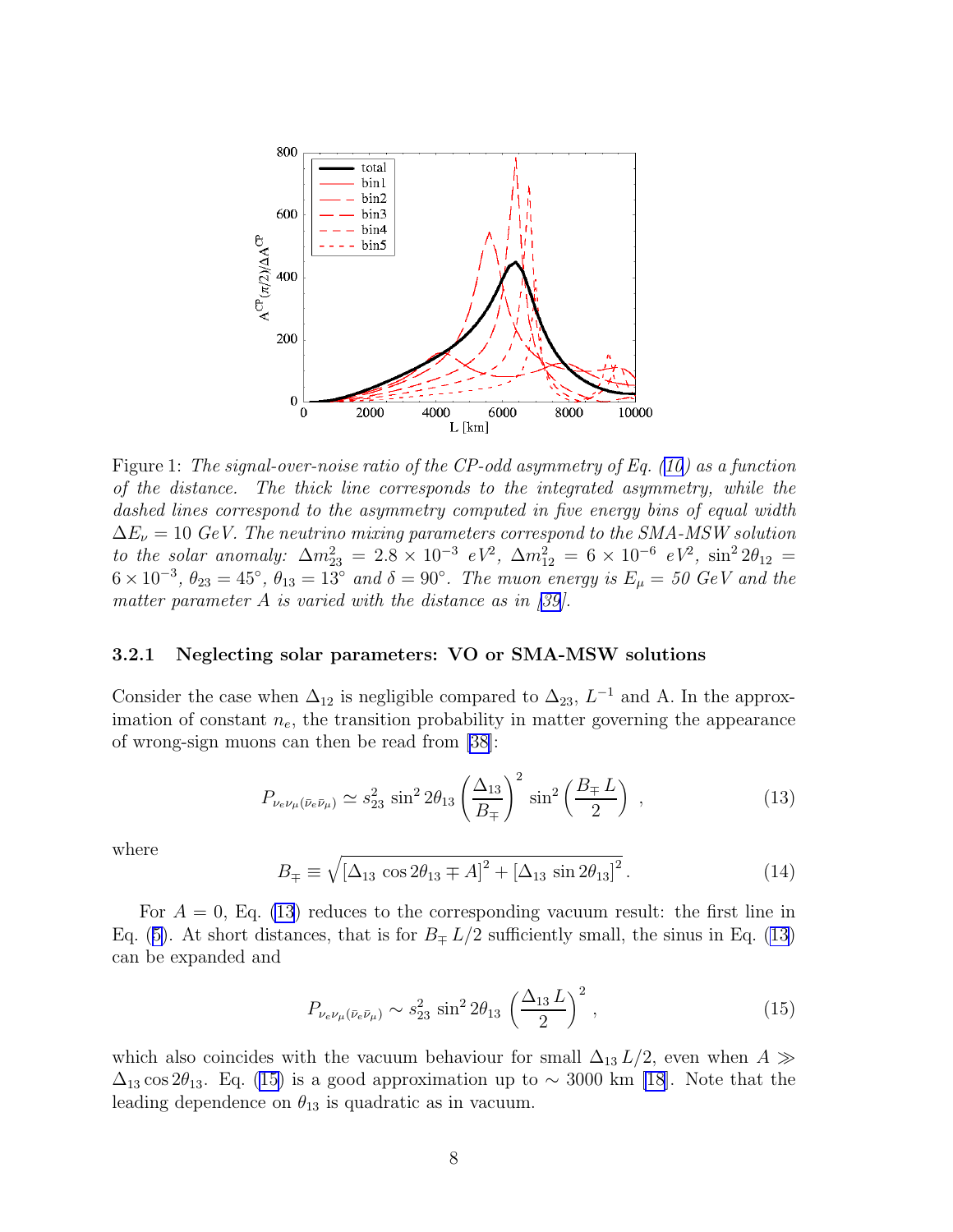<span id="page-9-0"></span>In contrast with the vacuum result, the probability in matter depends on the sign of  $\Delta m_{13}^2$  $\Delta m_{13}^2$  $\Delta m_{13}^2$ . It follows from Eqs. (13) and ([14\)](#page-8-0) that a change on this sign is equivalent to a CP transformation<sup>2</sup>, that is, interchanging the probability of neutrinos and antineutrinos. Thus matter effects induce by themselves a non-vanishing CP-odd asymmetry, and the best sensitivity to the sign is achieved when the sensititivity to the asymmetry of Eq. [\(10\)](#page-7-0) is maximal. Fig. [1](#page-8-0) shows the significance of this asymmetry as a function of the baseline. The maximum sensitivity to the sign is thus expected at  $\mathcal{O}(7000)$  km, although it is already very good at much shorter distances: notice the large number of standard deviations in the y axis.

It is important to stress that having sizeable matter effects does not necessarily imply having sensitivity to the sign. For example if  $A \gg \Delta_{13} \cos 2\theta_{13}$ , the sensitivity is lost, even though matter effects are important at large distances. The optimal sensitivity occurs for  $A \sim \Delta_{13} \cos 2\theta_{13}$ , which is an energy dependent condition. In Fig. [1](#page-8-0) the asymmetry resulting from each of five energy bins of width  $\Delta E_{\nu} = 10$ GeV is also shown: the asymmetries in different bins peak at different distances. This dependence suggests that using the information in energy bins can further improve the measurement of the sign of  $\Delta m_{23}^2$ .

### 3.2.2 With solar parameters: LMA-MSW solution

In the LMA-MSW solar scenario, the effects of  $\Delta m_{12}^2$  are not negligible over terrestrial distances, given the high intensity of the neutrino factory. The exact oscillation probabilities in matter when no mass difference is neglected have been derived analytically in [\[40](#page-45-0)]. However, the physical implications of the formulae in [\[40\]](#page-45-0) are not easily derived. A convenient and precise approximation is obtained by expanding to second order in the following small parameters:  $\theta_{13}$ ,  $\Delta_{12}/\Delta_{23}$ ,  $\Delta_{12}/A$  and  $\Delta_{12} L$ . The result is (details of the calculation can be found in appendix C):

$$
P_{\nu_e \nu_\mu (\bar{\nu}_e \bar{\nu}_\mu)} = s_{23}^2 \sin^2 2\theta_{13} \left(\frac{\Delta_{13}}{\tilde{B}_{\mp}}\right)^2 \sin^2 \left(\frac{\tilde{B}_{\mp} L}{2}\right) + c_{23}^2 \sin^2 2\theta_{12} \left(\frac{\Delta_{12}}{A}\right)^2 \sin^2 \left(\frac{AL}{2}\right) + \tilde{J} \frac{\Delta_{12}}{A} \frac{\Delta_{13}}{\tilde{B}_{\mp}} \sin \left(\frac{AL}{2}\right) \sin \left(\frac{\tilde{B}_{\mp} L}{2}\right) \cos \left(\pm \delta - \frac{\Delta_{13} L}{2}\right), \tag{16}
$$

where  $\tilde{B}_{\pm} \equiv |A \mp \Delta_{13}|$ . Once again, this expression reduces to the vacuum result, Eq. [\(7](#page-6-0)), in the limit  $A \to 0$ . As already remarked in the previous subsection, a reversal of the sign of  $\Delta_{12}$  in Eq. (16) can be simply traded by an shift of  $\pi$  in  $\delta$ , and we will stick to positive  $\Delta_{12}$  in the numerical exercises below.

We have numerically compared Eq. (16) with the exact formulae of [\[40](#page-45-0)], in the range  $1° < \theta_{13} < 10°$ . Consider for instance the average energy  $E_{\nu} = 30$  GeV and the following set of values:  $\Delta m_{23}^2 = 2.8 \times 10^{-3} \text{ eV}^2$ ,  $\theta_{12} = 22.5^\circ$ ,  $\theta_{23} = 45^\circ$  and  $\delta = 90^\circ$ . For

<sup>&</sup>lt;sup>2</sup>Recall that in this approximation  $\Delta m_{23}^2 = \Delta m_{13}^2$ .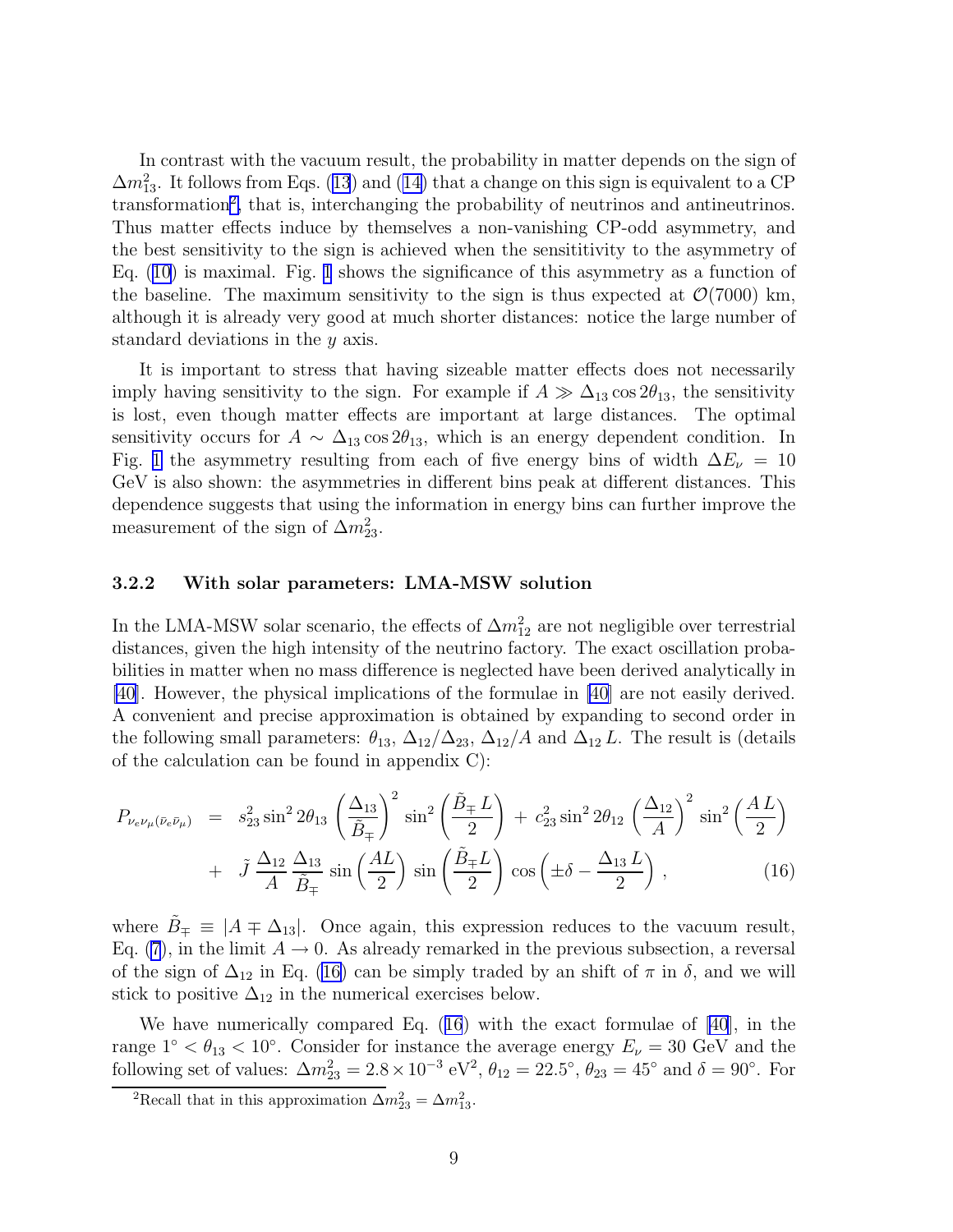<span id="page-10-0"></span>

Figure 2: *a*) Scaling with L of the ratio of the number of wrong-sign muons  $\mu$ <sup>−</sup> induced solely by  $P_2$  in Eq. (17) to the statistical error in the total number of wrong-sign muons, *for*  $\delta = 0$ °; *b*) the same for wrong-sign muons  $\mu^-$  induced by  $P_3$ , for  $\delta = 90$ °. The *normalization of the y axis is arbitrary. The oscillation parameters are:*  $\Delta m^2_{23}$  =  $2.8 \times 10^{-3}$   $eV^2$ ,  $\Delta m_{12}^2 = 1 \times 10^{-4}$   $eV^2$ ,  $\theta_{12} = 22.5^{\circ}$ ,  $\theta_{23} = 45^{\circ}$  and  $\theta_{13} = 8^{\circ}$ .

 $\Delta m_{12}^2 = 1 \times 10^{-4} \text{ eV}^2$ , the difference is < 10 % (< 20 %) at  $L \sim 3000$  (7000) km. For  $\Delta m_{12}^2 = 1 \times 10^{-5} \text{ eV}^2$ , the error diminishes to < 2.5 % (< 10 %) at  $L \sim 3000$  (7000) km. Slightly better accuracy is obtained for  $\delta = 0^{\circ}$ .

As before, matter effects in Eq. [\(16](#page-9-0)) induce an asymmetry between neutrinos and antineutrinos oscillation probabilities even for vanishing  $\delta$ . For this reason the CP-odd asymmetry, Eq. [\(10](#page-7-0)), is not the most transparent observable to determine the optimal distance for measuring  $\delta$ . A better way of addressing the issue is to ask at what distance the significance of the terms which depend on  $\delta$  is maximal.

For  $\theta_{13} \ge 1^{\circ}$ , the dominant contributions in Eq. ([16\)](#page-9-0) are:

$$
P_1 \equiv s_{23}^2 \sin^2 2\theta_{13} \left(\frac{\Delta_{13}}{\tilde{B}_{\mp}}\right)^2 \sin^2 \left(\frac{\tilde{B}_{\mp} L}{2}\right),
$$
  
\n
$$
P_2 \equiv \tilde{J} \frac{\Delta_{12} \Delta_{13}}{A} \frac{\Delta_{13}}{\tilde{B}_{\mp}} \cos \delta \cos \left(\frac{\Delta_{13} L}{2}\right) \sin \left(\frac{AL}{2}\right) \sin \left(\frac{\tilde{B}_{\mp} L}{2}\right),
$$
  
\n
$$
P_3 \equiv \pm \tilde{J} \frac{\Delta_{12} \Delta_{13}}{A} \frac{\Delta_{13}}{\tilde{B}_{\mp}} \sin \delta \sin \left(\frac{\Delta_{13} L}{2}\right) \sin \left(\frac{AL}{2}\right) \sin \left(\frac{\tilde{B}_{\mp} L}{2}\right).
$$
 (17)

In Fig. 2 we show the significance of the  $\delta$ -dependent terms,  $P_2$  and  $P_3$ , as function of L. The significance is defined as the fraction of wrong-sign muons–for positive muons in the beam– resulting from a given term, over the statistical error in the measurement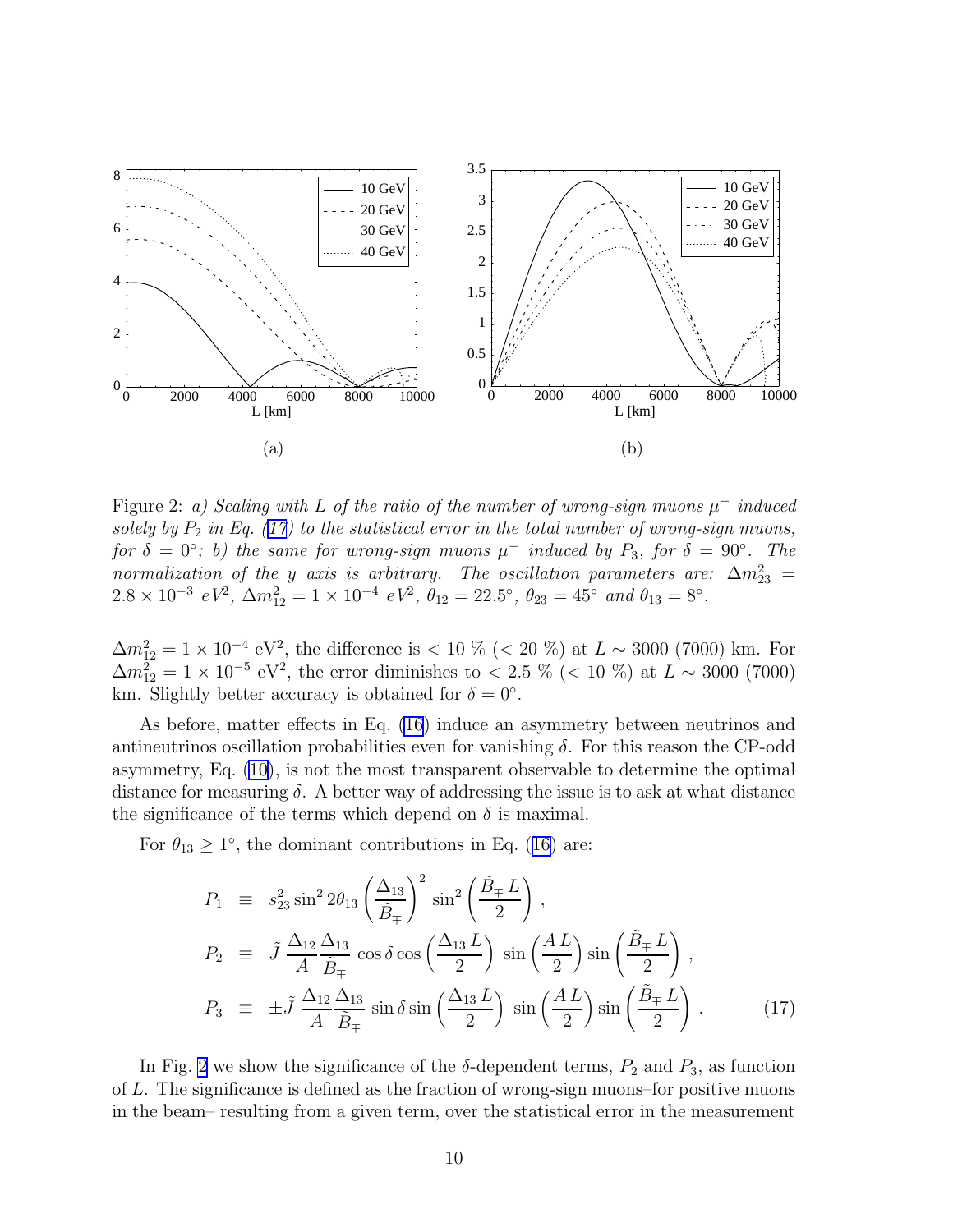<span id="page-11-0"></span>

Figure 3: *Neutrino energy dependence of the different terms in Eqs. [\(17](#page-10-0)):*  $E^2_{\nu} P_1$  (solid *line*),  $E^2_\nu P_2 \delta = 0$ ° *(dashed line) for and*  $E^2_\nu P_3$  *for*  $\delta = 90$ ° *(dotted line)*, *at*  $L = 732$ *km, for neutrinos (a) and antineutrinos (b). The parameters correspond to the LMA-MSW solution:*  $\Delta m_{23}^2 = 2.8 \times 10^{-3} eV^2$ ,  $\Delta m_{12}^2 = 1 \times 10^{-4} eV^2$ ,  $\theta_{12} = 22.5^\circ$ ,  $\theta_{23} = 45^\circ$  $and \ \theta_{13} = 8^\circ.$ 



Figure 4: *The same as in Fig. 3 but for*  $L = 3500 \text{ km}$ .

of the total number of wrong-sign muons. Results for several values of the neutrino energy are depicted.

The term in  $\cos \delta$ ,  $P_2$ , is more significant than  $P_3$  at short distances. Unfortunately, this sensitivity to  $\delta$  through  $P_2$  is fake, because at short distances there is no way to separate  $P_2$  from the leading term,  $P_1$ : they have similar energy dependence and do not differ in the two polarities, as illustrated in Fig. 3. In order words, a change in  $\delta$ can be compensated by a change in  $\theta_{13}$  to keep the total probability unchanged.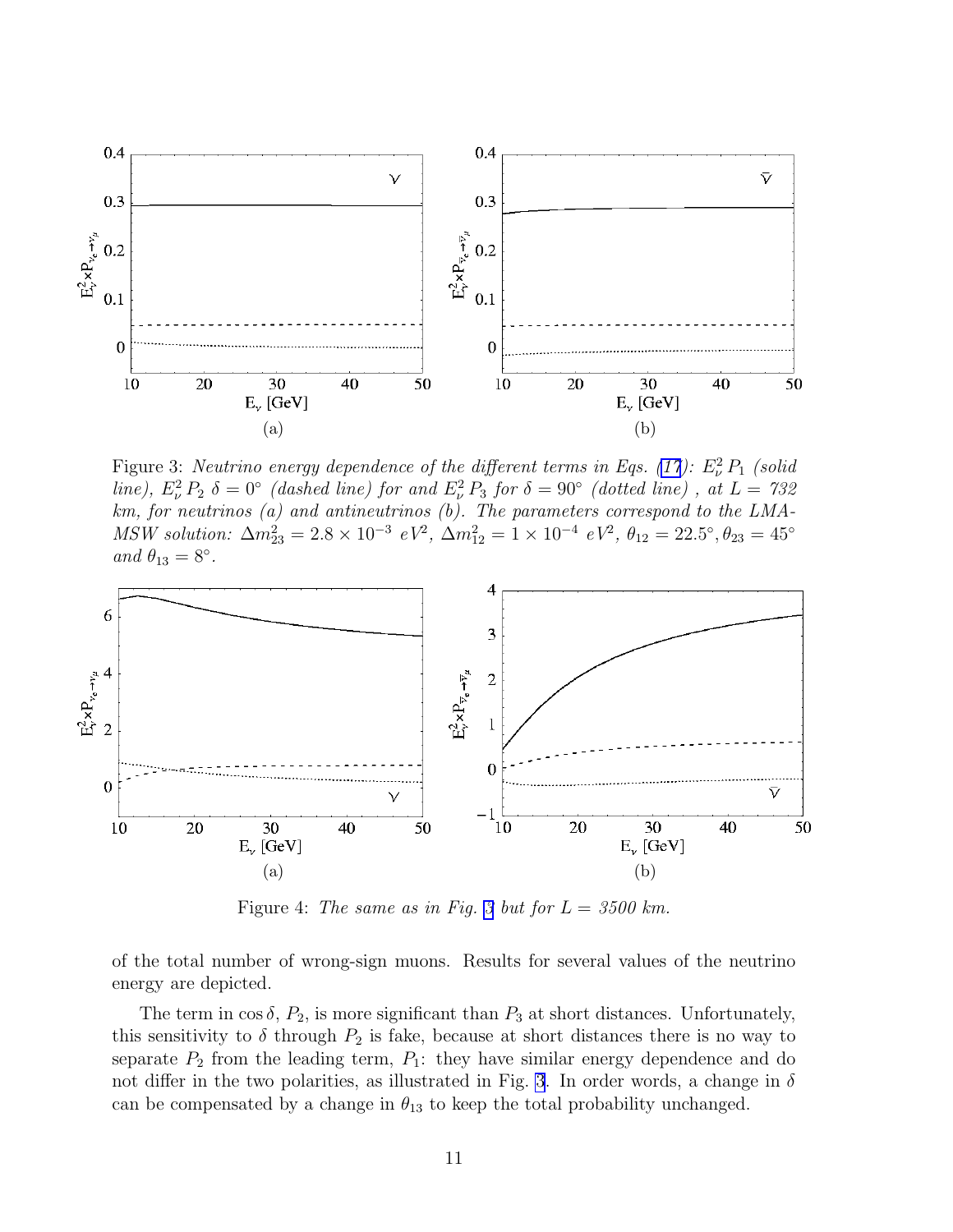At 3500 km the situation is very different, though: as Fig. [4](#page-11-0) illustrates, the energy dependence of the three terms is quite different and furthermore  $P_3$  –which changes sign with the beam polarity– is considerably larger. The comparison of the number of wrong-sign muons detected running in the two polarities and the binning in energy of the signal are thus strong analysis tools to disentangle  $\theta_{13}$  and  $\delta$  at baselines around 3500 km. Notice that this optimal distance is in nice agreement with the previous studies based on the significance of integrated asymmetries [[18, 21,](#page-44-0) [41\]](#page-45-0), updated in Fig. [5](#page-13-0) for the present set-up.

The summary of this long discussion is that baselines much larger than 732 km are needed, for the following reasons:

- In the SMA-MSW or VO scenarios, the sign of  $\Delta m_{23}^2$  can only be determined for distances such that matter effects are sizeable and the CP asymmetries they induce measurable. This happens at  $L = \mathcal{O}$  (3000 km) or larger.
- In the LMA-MSW scenario, there is a strong correlation between  $\theta_{13}$  and  $\delta$  at short distances. It is necessary to go far so that the terms most sensitive to them show a different energy dependence, and the signals in the CP-conjugate channels differ sizeably, allowing the simultaneous measurement of both parameters.

These expectations will be sustained by a detailed energy analysis in the following sections.

## 4 Detection of wrong sign muons

### 4.1 A Large Magnetized Calorimeter

For the present study we consider a Large Magnetized Iron Calorimeter such as the one proposed in[[29](#page-45-0)]. The apparatus, shown in Fig. [6](#page-13-0) is a huge cylinder, of 10 m radius and 20 m length. It is made of 6 cm thick iron rods intersped with 2 cm thick scintillators segmented along their length. Its fiducial mass is 40 kT. A superconducting coil generates a solenoidal magnetic field of 1 T.

The detector axis is oriented to form a few degrees with the direction of the neutrino beam. Thus, a neutrino crossing the detector sees a sandwich of iron and scintillator. The coordinates of the track transverse to the cylinder axis are measured from the location of the scintillator rods, while the longitudinal coordinate is measured from their segmentation. As discussed in[[29](#page-45-0)], the performance of the device would be similar to the one expected for the MINOS detector [\[42\]](#page-45-0).

Neutrino interactions in such a detector have a clear signature. For example, a  $\nu_{\mu}$ charged current (CC) event is characterized by a muon, which is seen as a penetrating long track, plus a shower resulting from the interactions of the hadrons in the event.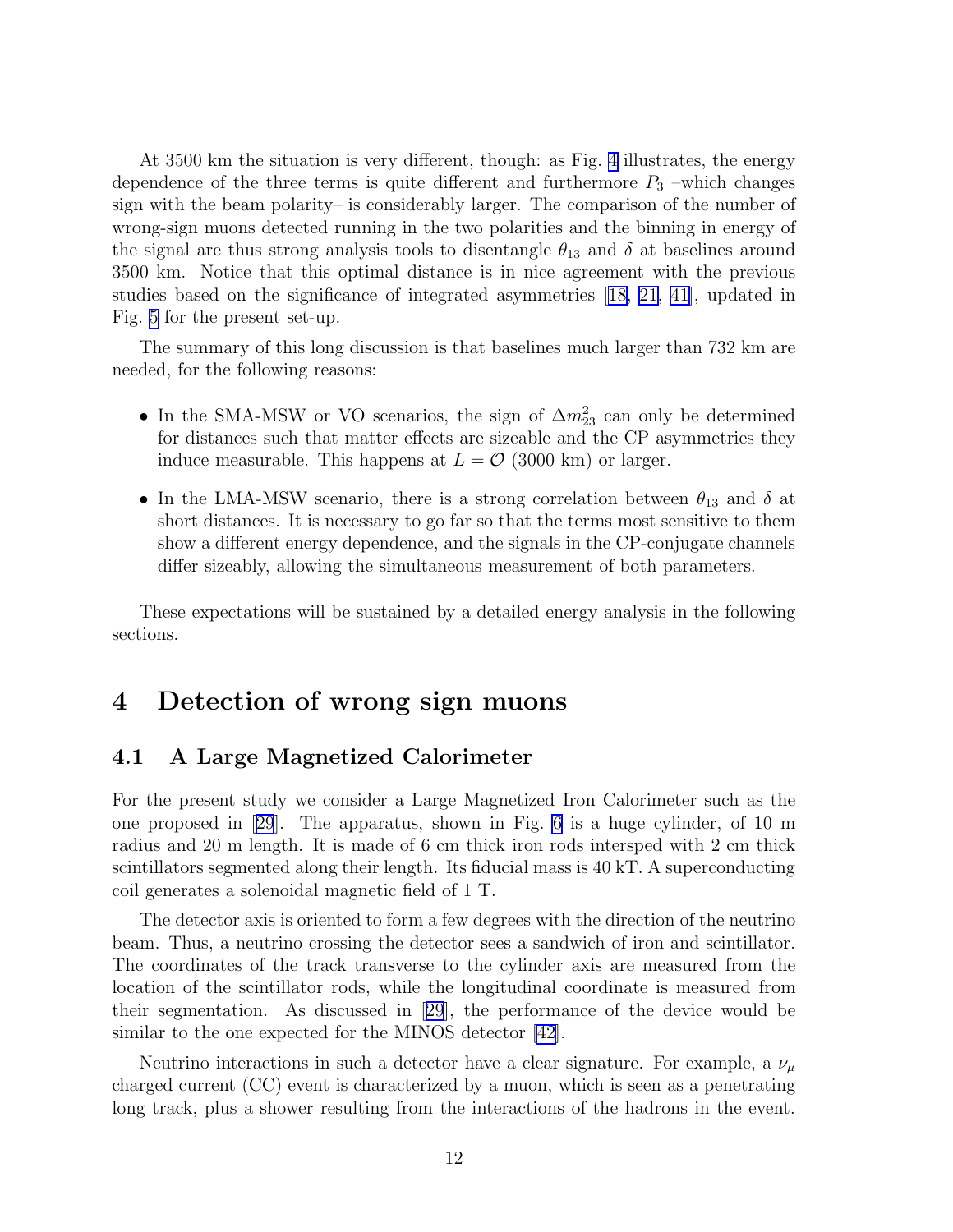<span id="page-13-0"></span>

Figure 5: *The signal-over-noise ratio of the CP-odd asymmetry of Eq. [\(10](#page-7-0)) as a function of the distance, after subtracting the fake matter induced asymmetry. The thick line corresponds to the integrated asymmetry, while the dashed lines correspond to the asymmetry computed in five energy bins of equal width*  $\Delta E_{\nu} = 10$  *GeV. The neutrino mixing parameters correspond to the LMA-MSW solution to the solar anomaly:*  $\Delta m_{23}^2 = 2.8 \times 10^{-3} eV^2$ ,  $\Delta m_{12}^2 = 1 \times 10^{-4} eV^2$ ,  $\theta_{12} = 22.5^\circ$ ,  $\theta_{23} = 45^\circ$ ,  $\theta_{13} = 13^\circ$  and  $\delta = 90^{\circ}$ . The muon energy is  $E_{\mu} = 50$  GeV and the matter parameter A is varied with *the distance as in [\[39](#page-45-0)].*



Figure 6: *Sketch of the Large Calorimeter for the Neutrino Factory.*

Fitting the muon track determines its charge and momentum, and a calorimetric measurement allows the determination of the hadronic momentum vector. In contrast,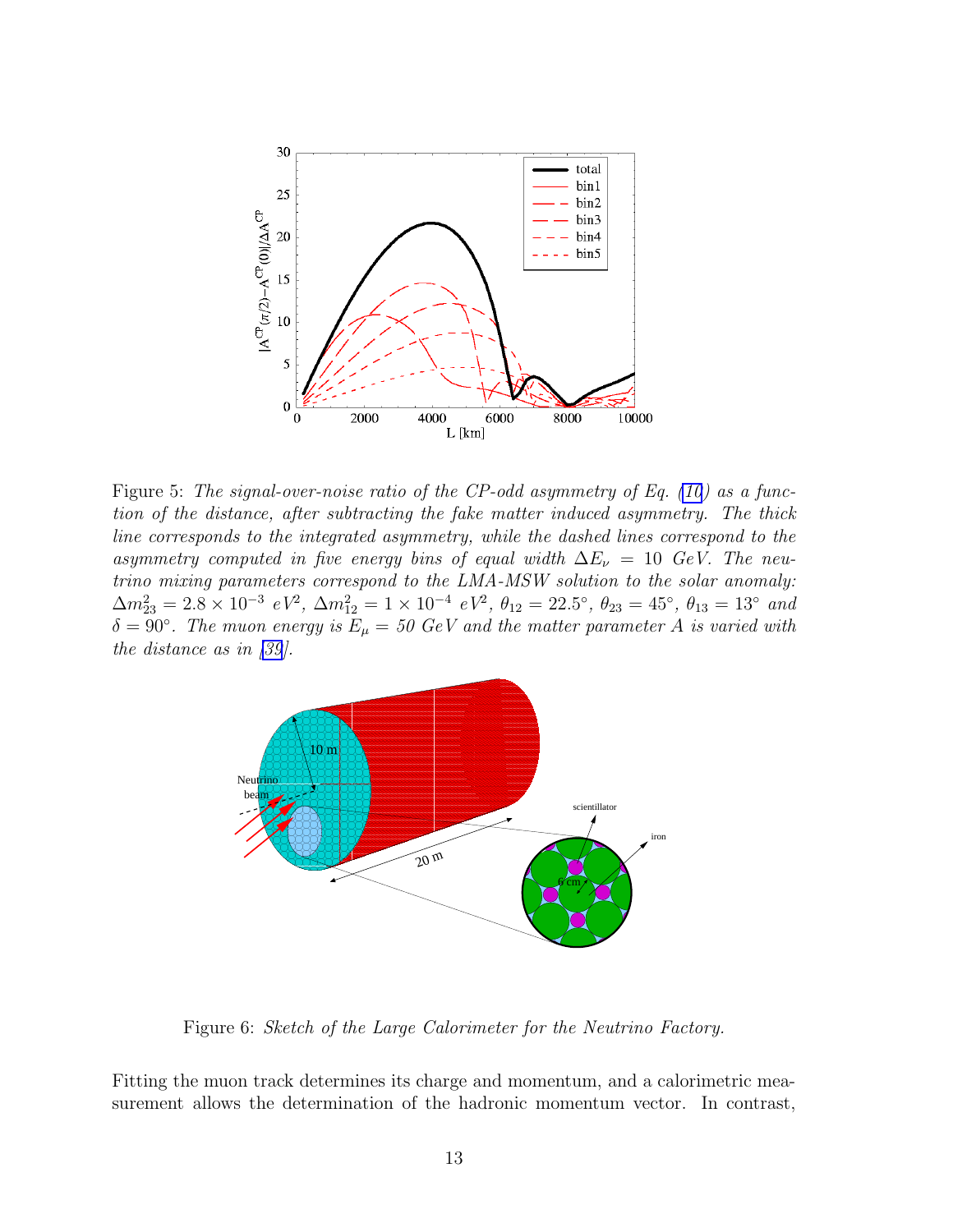for a  $\nu_e$  CC event the electromagnetic shower due to the prompt electron cannot be disentangled from the hadronic shower in an event-by-event basis, and therefore, the event looks similar to a neutral current (NC), which is characterized by having no penetrating track.

A realistic simulation of the response of an iron calorimeter must be able to compute: 1) whether the primary muon characterizing a CC event was identified or not, 2) whether non prompt muons arising from the decays of hadrons were missidentified as primary muons and 3) the muon and hadronic momentum vectors.

To address the above points we have written a Monte Carlo simulation based in the GEANT 3 package[[43\]](#page-45-0). The apparatus is simulated with the correct geometry, and neutrino interactions are generated at random points in the fiducial volume. Then, every particle produced in the interaction is followed until it decays, exits the detector or undergoes a nuclear interaction.

When the muon track is very short, it cannot be disentangled from the other tracks in the hadronic jets. The peak of the hadron shower occurs at about 10 cm from the interaction vertex and essentially no hadronic activity remains at 100 cm from it. We thus impose the conservative criteria that, in order to be reconstructed, a muon track must be longer than 100 cm. About 99.2 % of all  $\nu_{\mu}$  CC events at 50 GeV produce primary muons that satisfy this condition.

All muons, either primary or arising from the decay of hadrons, are tracked through the entire volume, and a hit is recorded each time a scintillator rod is crossed. The tracks can then be fitted to obtain the muon momentum. However, once the distance travelled by the muon is known, it is more efficient to use a simple smearing, which takes into account correctly both the effect of detector resolution and the multiple scattering.

As an illustration of the smearing procedure, the relative error in the measurement of the muon momentum as a function of the muon momentum is shown in Fig. [7](#page-15-0). The resolution decreases rapidly for low momentum muons (for  $P_\mu < 5$  GeV, a much better resolution would be obtained from the measurement of the muon range), and improves rather smoothly for large momentum  $(\delta P_\mu/P_\mu \sim 4\%$  for  $P_\mu \sim 7 \text{ GeV}$ , while  $\delta P_\mu/P_\mu \sim 3\%$  for  $P_\mu \sim 50$  GeV). The fact that  $\delta P_\mu/P_\mu$  is almost constant for large momentum is due to the dominance of the multiple scattering term in the resolution.

Hadrons, in contrast, are followed until they decay or undergo a nuclear interaction. In the latter case their momenta are added to the hadronic energy vector. Finally, both the magnitude and direction of the hadronic vector was smeared to account for the resolution of the detector. For details we refer to[[29](#page-45-0)].

A large sample of neutrino interactions, corresponding to  $10^7 \bar{\nu}_{\mu}$  charged and neutral currents,  $5 \times 10^6 \nu_e$  charged and neutral currents and the same data samples for the opposite polarity were analyzed for this study.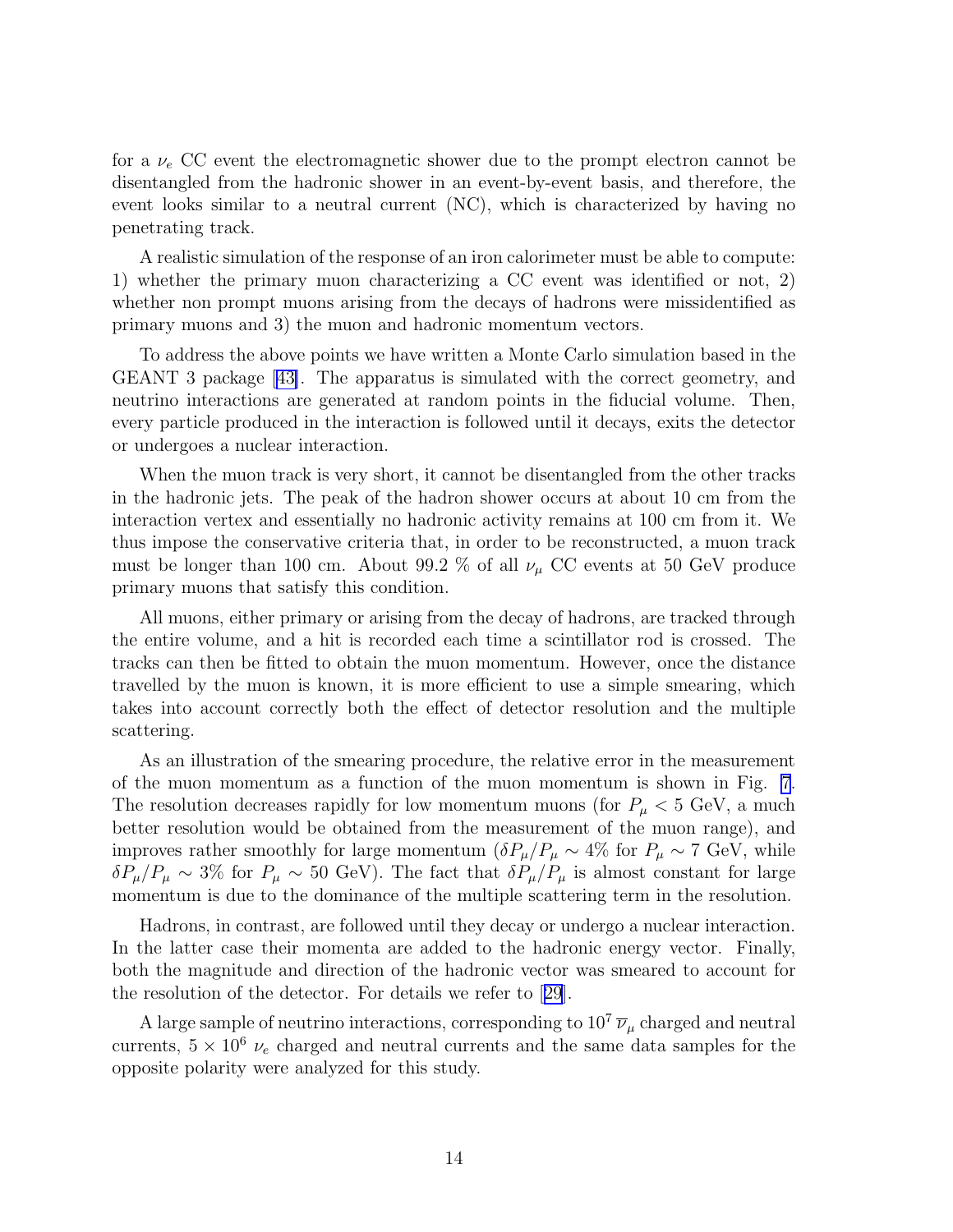<span id="page-15-0"></span>

Figure 7: *Relative error in the measurement of the muon momentum as a function of the muon momentum.*

### 4.2 Search for wrong-sign muon events

We consider first the  $(\overline{\nu}_{\mu}, \nu_{e})$  neutrino beams originating from a  $\mu^{+}$  beam of  $E_{\mu} = 50$ GeV (the dependence of the backgrounds with the energy of the muon beam was discussed in[[29\]](#page-45-0), where it was shown that optimal performance is obtained at the highest possible energy). The bulk of the events in the detector are  $\overline{\nu}_{\mu}$  charged currents, signaled by the presence of a positive primary muon in the event,  $\overline{\nu}_{\mu}$  and  $\nu_e$  neutral currents, which are events with no primary leptons, and  $\nu_e$  charged currents, for which we assume that the primary electron is not identified. On top of those events, one searches for wrong sign  $\mu^-$  arising from the  $\nu_\mu$  produced via the oscillation  $\nu_e \to \nu_\mu$ . Table 2 shows the number of interactions corresponding to a total of  $10^{21}$  useful  $\mu^+$ decays and a 40 kT detector at our reference baselines. For illustration, we will consider the oscillation parameters for the signal in the LMA-MSW scenario:  $\Delta m_{23}^2 = 4 \times 10^{-3}$  $10^{-3} \text{eV}^2$ ,  $\Delta m_{12}^2 = 10^{-4} \text{ eV}^2$ ,  $\theta_{13} = 13^{\circ}$ ,  $\theta_{12} = 22.5^{\circ}$  and  $\theta_{23} = 45^{\circ}$ , as in the tables of Appendix B. Notice however that our results for the fractional background and efficiencies should be rather insensitive to the particular choice of parameters.

| Baseline (km) | $\overline{\nu}_\mu$ CC               | $\nu_e$ CC | $\overline{\nu}_{\mu} + \nu_e \text{ NC} \mid \nu_{\mu} \text{(signal)}$ |                     |
|---------------|---------------------------------------|------------|--------------------------------------------------------------------------|---------------------|
| 732           | $3.5 \times 10^7$   $5.9 \times 10^7$ |            | $3.1 \times 10^{7}$                                                      | $1.1 \times 10^{5}$ |
| 3500          | $1.5 \times 10^6$   $2.6 \times 10^6$ |            | $1.3 \times 10^{6}$                                                      | $1.0 \times 10^{5}$ |
| 7332          | $3.5 \times 10^5$   $5.9 \times 10^5$ |            | $3.0 \times 10^5$                                                        | $3.8 \times 10^4$   |

Table 2: *Data samples expected in a 40 kT detector for*  $10^{21}$  *useful*  $\mu^+$  *decays.*  $\nu_e \rightarrow \nu_\mu$ *oscillations with parameters as in Appendix B.*

The potential backgrounds to the wrong sign  $\mu^-$  events signaling the presence of oscillations are: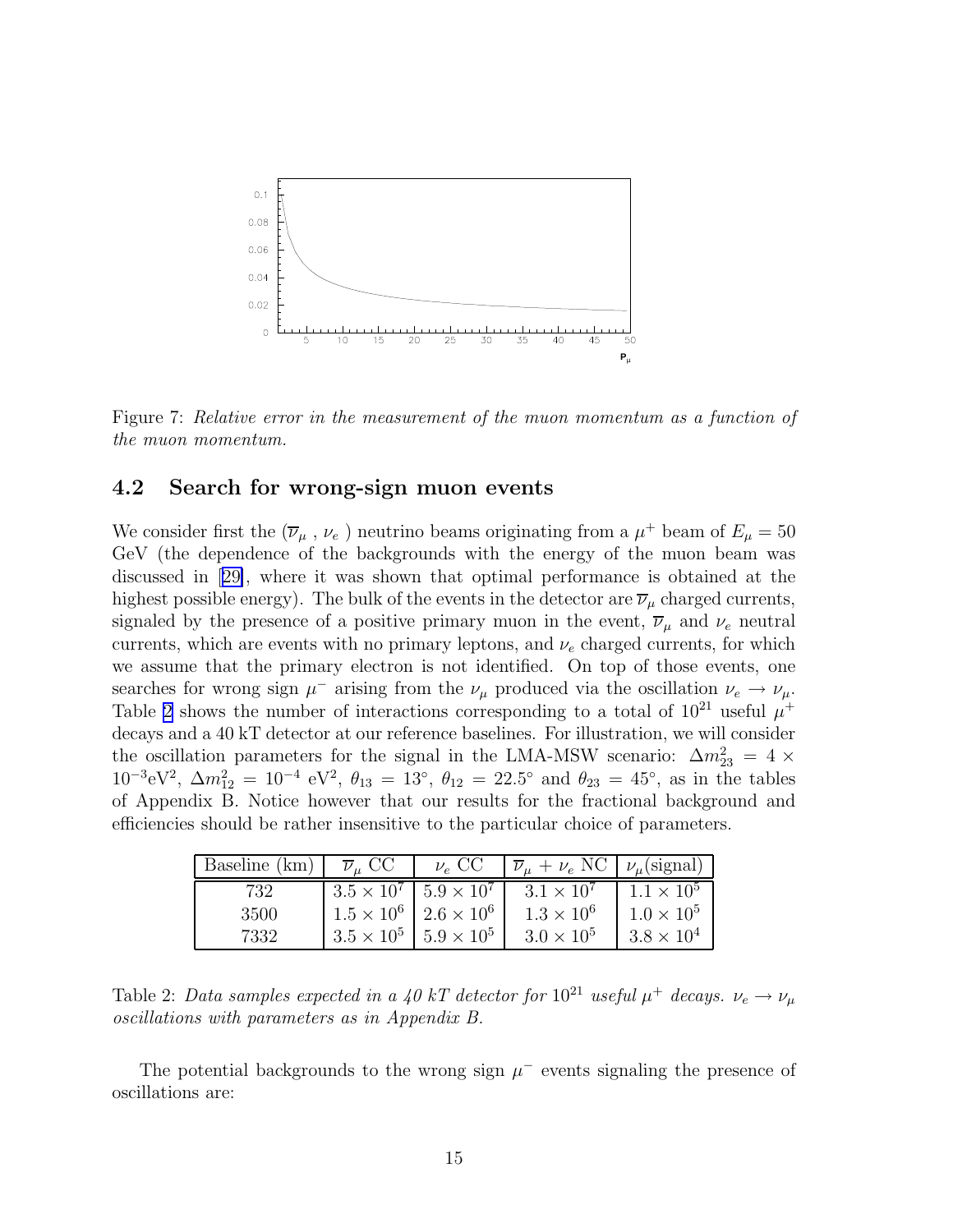

Figure 8: *Definition of the kinematical variables used in this study.*

- 1.  $\overline{\nu}_{\mu}$  CC events in which the positive muon is not detected, and a secondary negative muon arising from the decay of  $\pi^-$ ,  $K^-$  and  $D^-$  hadrons fakes the signal. The most dangerous events are those with  $D^- \to \mu^-$ , which yield an energetic muon with a spectrum similar to the signal.
- 2.  $\nu_e$  CC events, for which it is assumed that the primary electron is never detected. Charm production is not relevant for this type of events since the charmed hadrons in the hadronic jet are predominantly positive. Instead, fake  $\mu^-$  arise from the decay of negative pions and kaons in the hadronic jet.
- 3.  $\overline{\nu}_{\mu}$  and  $\nu_e$  NC events. Fake  $\mu^-$  arise in this case also predominantly from the decay of negative pions and kaons, since charm production is suppressed with respect to the case of CC.

At first sight these backgrounds seem impressive. Fortunately, simple kinematical cuts can suppress them very efficiently. One exploits the fact that for signal events the  $\mu$ <sup>-</sup> candidate is harder and more isolated from the hadronic jet than for background events. We thus perform a simple analysis based in two variables, namely: the momentum of the muon,  $P_{\mu}$ , and a variable measuring the isolation of the muon,  $Q_t = P_{\mu} \sin \theta$ (see Fig. 8).

To illustrate the rejection power of this analysis, Fig. [9](#page-17-0) shows the efficiency for signal detection and the fractional backgrounds as a function of  $P_\mu$  and  $Q_t$  for  $\overline{\nu}_\mu$ charged and neutral currents. Also shown is the signal-to-noise ratio,  $S/N$ , defined as the ratio of the signal selection efficiency and the error in the subtraction of the number of background events that pass the cuts,  $N_b$ . The error is taken to be Gaussian for large  $N_b$  ( $\sim \sqrt{N_b}$ ) and Poisson otherwise. Notice that charm production is the dominant background for  $\overline{\nu}_{\mu}$  CC, while  $\pi$  decay dominates the NC backgrounds.

Inspection of Fig. [9](#page-17-0) shows that the  $S/N$  is rather flat for  $P_{\mu} > 5$  GeV and  $Q_t >$ 0.5 GeV. Cutting at  $P_{\mu} > 7.5$  GeV,  $Q_t > 1.0$  GeV, maximizes  $S/N$ . However, given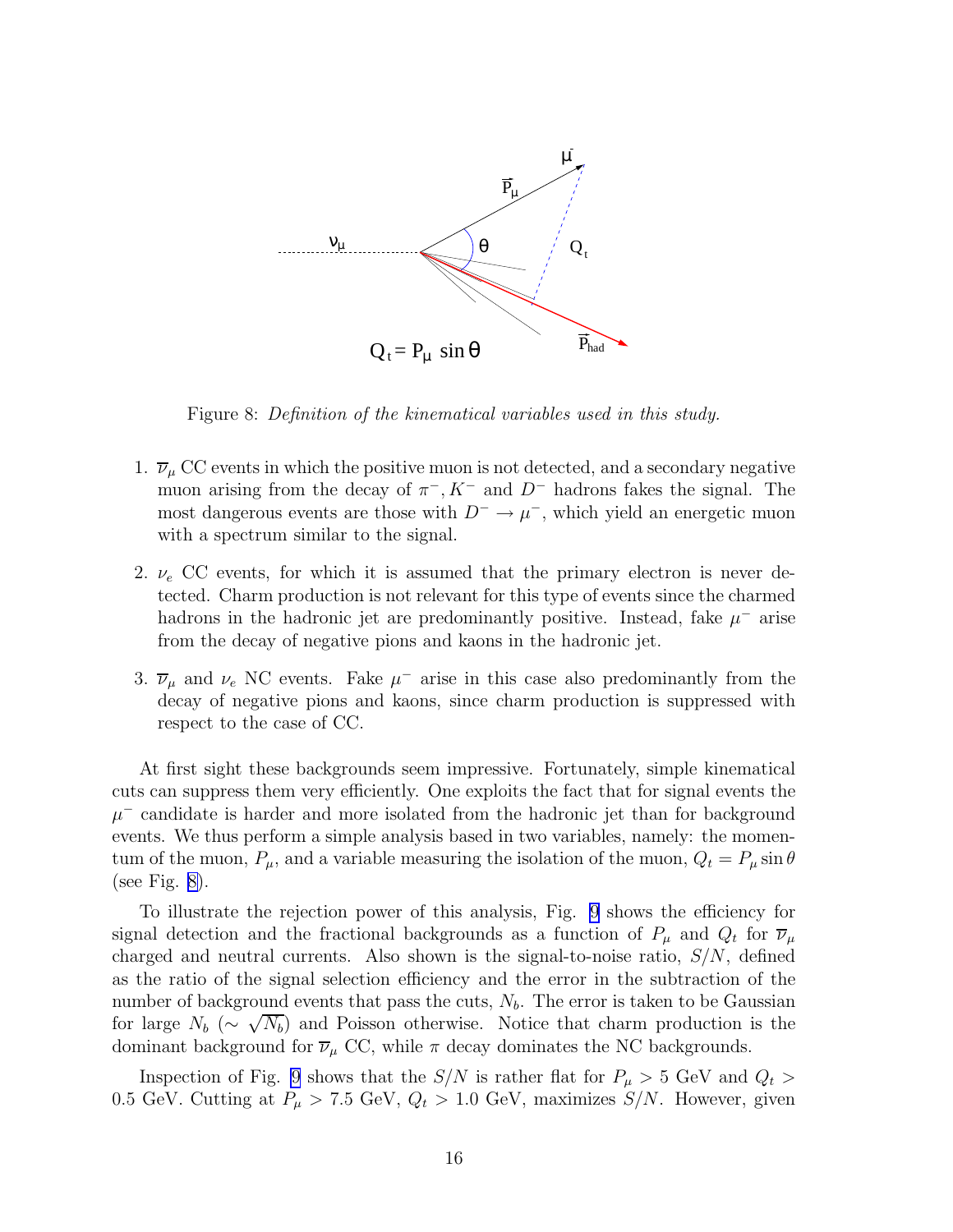<span id="page-17-0"></span>

## $\overline{\nu}_\mu\mathrm{Charged}$  Currents

Figure 9: *Signal and backgrounds for*  $\overline{\nu}_{\mu}$   $CC$   $and$   $NC$   $events.$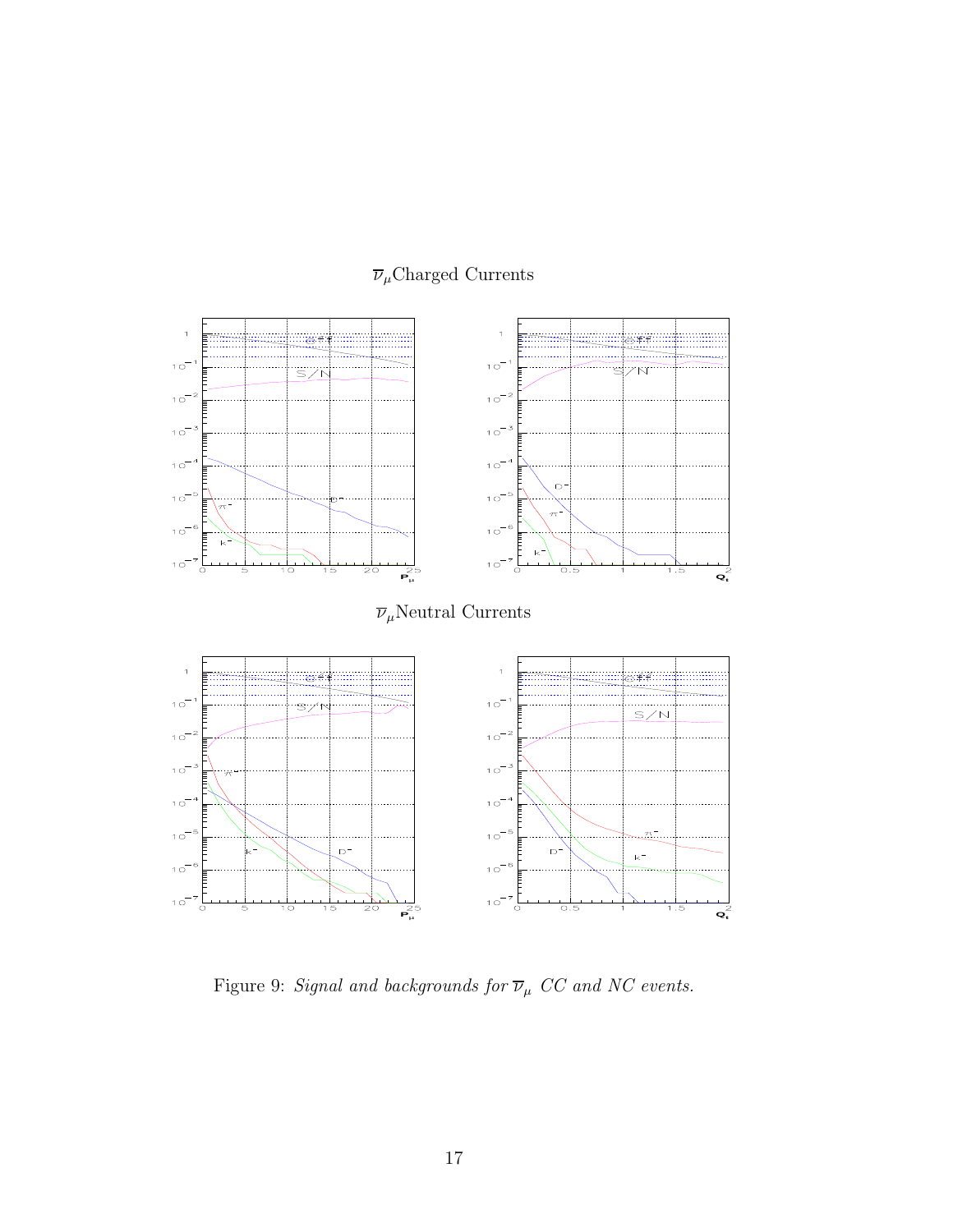the flatness of the  $S/N$  ratio, one can vary these values generously with very little difference in the final results. Table 3 shows the fractional background contamination and the signal efficiency, while Table 4 shows the number of background and signal events that pass the cuts for the data sample discussed above. Notice that the residual backgrounds are quite sizeable at  $L = 732$  km, small at  $L = 3500$  km and negligible at  $L = 7332$  km. It is possible to optimize the analysis for very long baseline in order to achieve higher efficiency. However, we have chosen to use the same set of cuts for the three baselines.

| $\overline{\nu}_\mu$ CC                                                                   | $\nu_e \text{ CC }  \overline{\nu}_{\mu} + \nu_e \text{NC }  \nu_{\mu}(\text{signal}) $ |  |
|-------------------------------------------------------------------------------------------|-----------------------------------------------------------------------------------------|--|
| $1.0 \times 10^{-7}$   $5.0 \times 10^{-7}$   $1.0 \times 10^{-6}$   $3 \times 10^{-1}$ ] |                                                                                         |  |

Table 3: *Fractional backgrounds and signal selection efficiency for the wrong sign muon* search with  $\mu^+$  decays.

| Baseline (km) | $\overline{\nu}_{\mu}$ CC | $\nu_e$ CC | $\overline{\nu}_{\mu} + \nu_e \text{NC}$ | $\nu_{\mu}$ (signal) |
|---------------|---------------------------|------------|------------------------------------------|----------------------|
| 732           | 3.5                       | 30         |                                          | $3.3 \times 10^4$    |
| 3500          | (0.1)                     | $1.2\,$    | 1.2                                      | $3 \times 10^4$      |
| 7332          | < 0.1                     | $\pm 0.2$  | < 0.2                                    | $1.3 \times 10^{4}$  |

Table 4: *Events surviving the cuts in a 40 kT detector for*  $10^{21}$  *useful*  $\mu^+$  *decays. Oscillation parameters as in Appendix B.*

A potential source of fake wrong sign muons not discussed here is that due to a wrongmeasurement of the charge. In [[29](#page-45-0)] it was estimated that, for  $E_{\mu} = 50 \text{ GeV}$ , this background could be reduced to a very small level, of the order of  $10^{-6}$  or less. We have not included this source of background in the analysis.

The same exercise has to be repeated when a  $\mu^-$  beam is considered. The resulting neutrino beams are now  $\nu_{\mu}$  and  $\overline{\nu}_{e}$  and the signal events are  $\overline{\nu}_{\mu}$ . Fig. [10](#page-19-0) shows the efficiency for signal detection and the fractional backgrounds, as a function of  $P_\mu$  and  $Q_t$ , for  $\nu_\mu$  charged and neutral currents. Tables [5](#page-19-0), [6](#page-20-0) and [7](#page-20-0) summarize the results obtained (the cuts are the same than for the  $\mu^+$  analysis). Finally, Fig. [11](#page-21-0) shows the signal efficiency and the fractional backgrounds for  $\mu^+$ 's and  $\mu^-$ 's, as a function of the neutrino energy.

In summary, our study shows that a large magnetized iron calorimeter allows the detection, with high efficiency ( $\sim 30{\text -}40\%$ ) of the golden-plated wrong-sign muon signal. The different backgrounds to this signal can be efficiently controlled using simple cuts, which exploit the different kinematics between signal and background events. The charm background can be suppressed to *circa* 10<sup>−</sup><sup>7</sup> , taking advantage of the high degree of collimation with the hadronic jet of charmed hadrons produced by 50 GeV muons.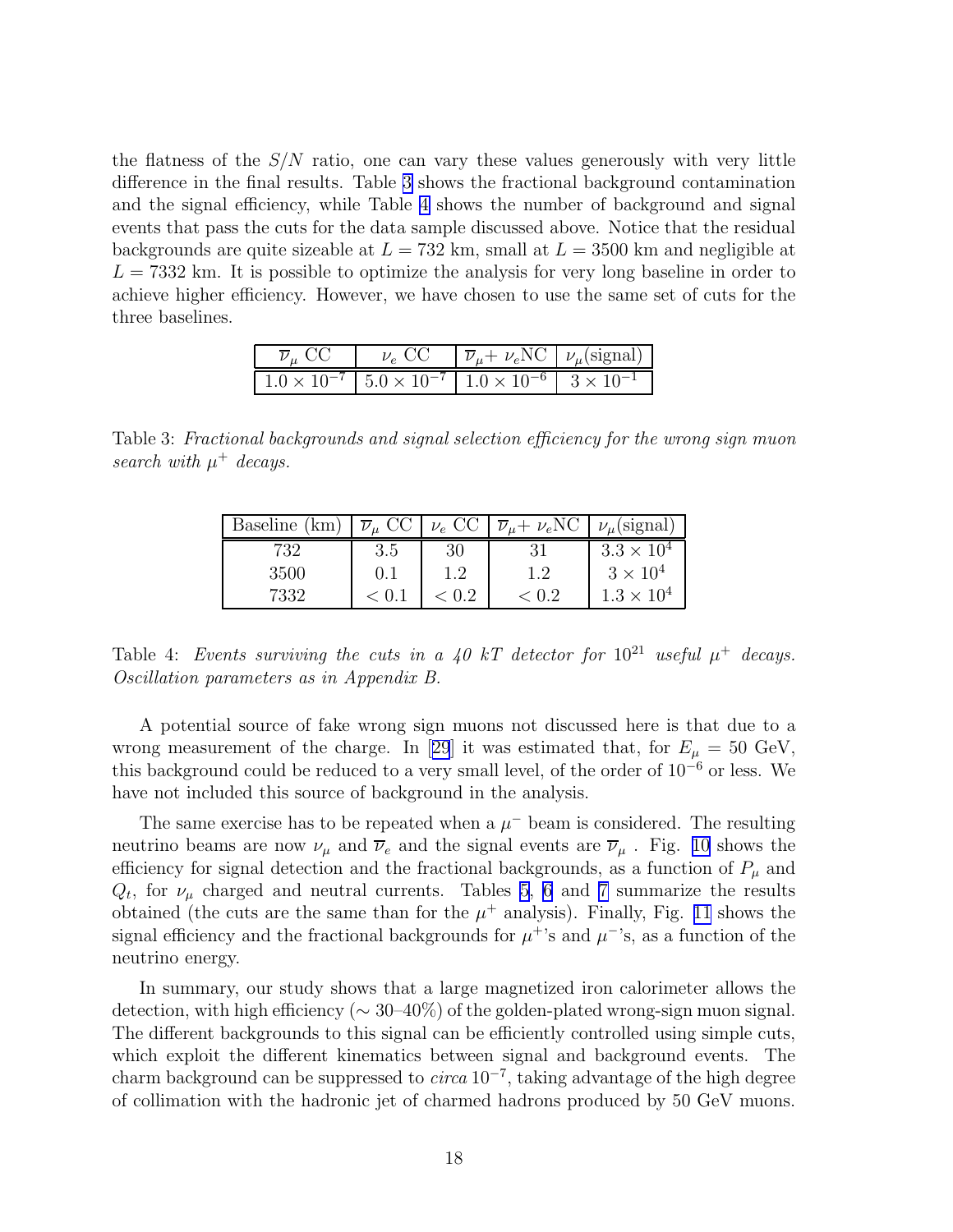### $\nu_\mu\mathrm{Charged}$  Currents

<span id="page-19-0"></span>

Figure 10: *Signal and backgrounds for*  $\nu_{\mu}$  *CC and NC events.* 

| Baseline (km) | $\nu_{\mu}$ CC                        | $\overline{\nu}_e$ CC | $\nu_{\mu} + \overline{\nu}_e \text{NC} \mid \overline{\nu}_{\mu} \text{ (signal)}$ |                     |
|---------------|---------------------------------------|-----------------------|-------------------------------------------------------------------------------------|---------------------|
| 732           | $6.9 \times 10^7$   $3.0 \times 10^7$ |                       | $3.1 \times 10^7$                                                                   | $5 \times 10^4$     |
| 3500          | $3.0 \times 10^6$   $1.3 \times 10^6$ |                       | $1.4 \times 10^6$                                                                   | $1.6 \times 10^{4}$ |
| 7332          | $6.9 \times 10^{5}$                   | $3.0 \times 10^{5}$   | $3.1 \times 10^5$                                                                   | $0.2 \times 10^4$   |

Table 5: *Data samples expected in a 40 kT detector for*  $10^{21}$  *useful*  $\mu^-$  *decays.*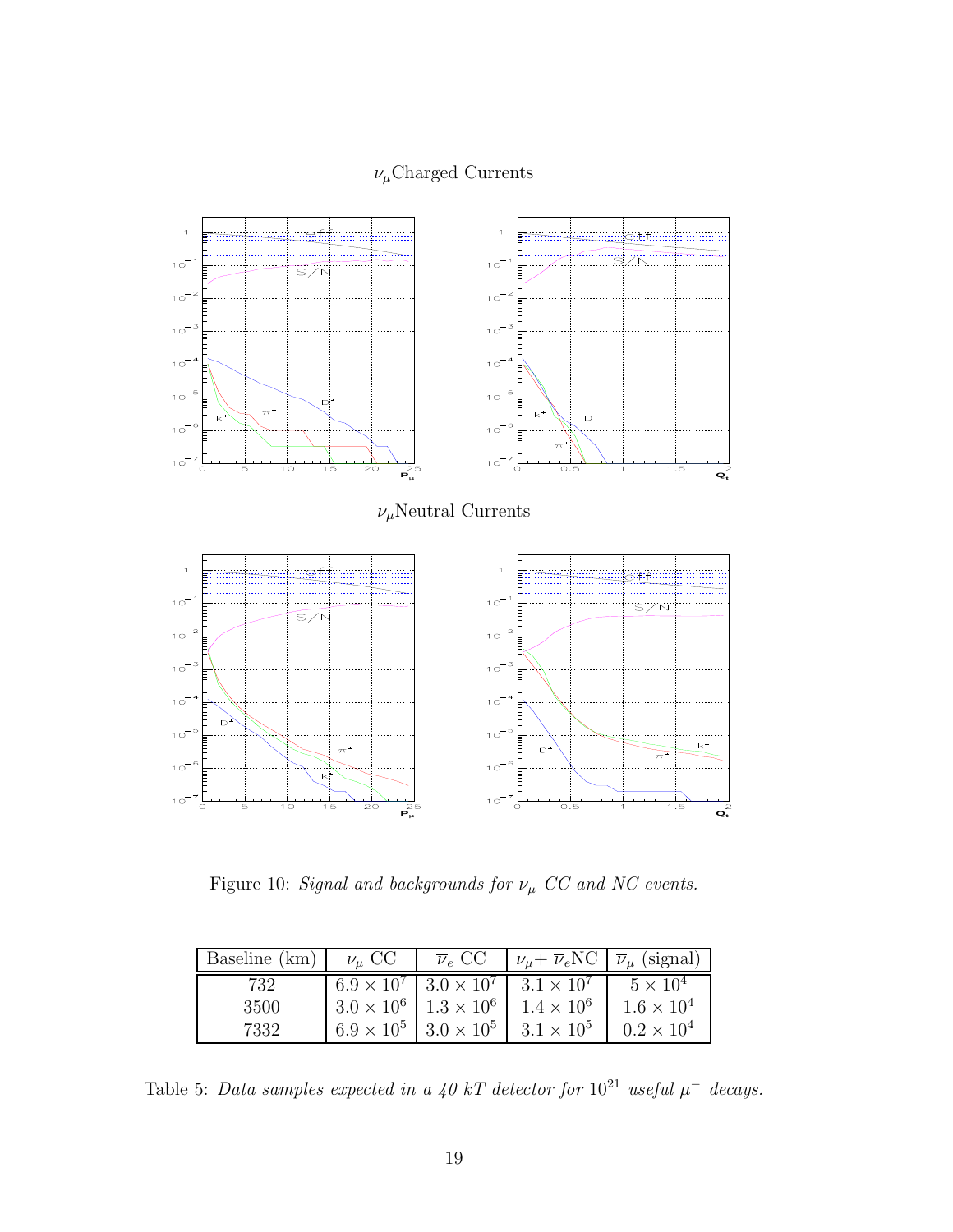| $\nu_{\mu}$ CC | $\overline{\nu}_e \text{ CC }  \nu_\mu + \overline{\nu}_e \text{ NC }  \overline{\nu}_\mu \text{ (signal)} $ |  |
|----------------|--------------------------------------------------------------------------------------------------------------|--|
|                | $3.0 \times 10^{-7}$ 6.0 $\times 10^{-7}$ 2.0 $\times 10^{-6}$ 4.0 $\times 10^{-1}$                          |  |

<span id="page-20-0"></span>Table 6: *Fractional backgrounds and signal selection efficiency for the wrong-sign muon* search with  $\mu^-$  decays.

| Baseline (km) | $\nu_{\mu}$ CC | $\overline{\nu}_e$ CC | $\nu_{\mu} + \overline{\nu}_e$ NC | (signal)<br>$\overline{\nu}_\mu$ |
|---------------|----------------|-----------------------|-----------------------------------|----------------------------------|
| 732           |                | 18                    | 66                                | $2.0 \times 10^4$                |
| 3500          | 0.9            | 0.8                   | 2.4                               | $6.4 \times 10^{3}$              |
| 7332          | $\rm 0.2$      | $\rm 0.2$             | $0.6\,$                           | $8.0 \times 10^2$                |

Table 7: *Events surviving the cuts in a 40 kT detector for*  $10^{21}$  *useful*  $\mu^-$  *decays.* 

Instead, decays of energetic pions or kaons in NC events contaminate the signal at the  $10^{-6}$  level. The optimization of the  $S/N$  ratio points to the intermediate distances of  $O(3500)$  km as the optimal baseline.

### 5 Analysis in energy bins

A conservative estimate for the neutrino energy resolution in a detector of the type described in the previous section is  $\Delta E_{\nu}/E_{\nu} \sim 20\%$ . For a  $\mu$  beam of 50 GeV and the statistics of oscillated neutrinos expected in the range of parameters considered, it is reasonable to bin the data in five bins of equal width  $\Delta E_{\nu} = 10 \text{ GeV}$ .

Let  $N_{i,p}^{\lambda}$  be the total number of wrong-sign muons detected when the factory is run in polarity  $p = \mu^+, \mu^-,$  grouped in 5 energy bins specified by  $i = 1$  to 5, and three possible distances,  $\lambda = 1$  (732 km), 2 (3500 km), 3 (7332 km).

In order to simulate a typical experimental situation we generate a set of "data"  $n_{i,p}^{\lambda}$  as follows: for a given value of the oscillation parameters, the expected number of events,  $N_{i,p}^{\lambda}$ , is computed; taking into account backgrounds and detection efficiencies per bin,  $b_{i,p}^{\lambda}$  and  $\epsilon_{i,p}^{\lambda}$ , as given in Fig. [11](#page-21-0), we then perform a Gaussian (or Poisson, depending on the number of events) smearing to mimic the statistical uncertainty. All in all,

$$
n_{i,p}^{\lambda} = \frac{\text{Smear}(N_{i,p}^{\lambda} \epsilon_{i,p}^{\lambda} + b_{i,p}^{\lambda}) - b_{i,p}^{\lambda}}{\epsilon_{i,p}^{\lambda}}.
$$
\n(18)

The "data" are then fitted to the theoretical expectation as a function of the neutrino parameters under study, using a  $\chi^2$  minimization,

$$
\chi_{\lambda}^{2} = \sum_{p} \sum_{i} \left( \frac{n_{i,p}^{\lambda} - N_{i,p}^{\lambda}}{\delta n_{i,p}^{\lambda}} \right)^{2}, \qquad (19)
$$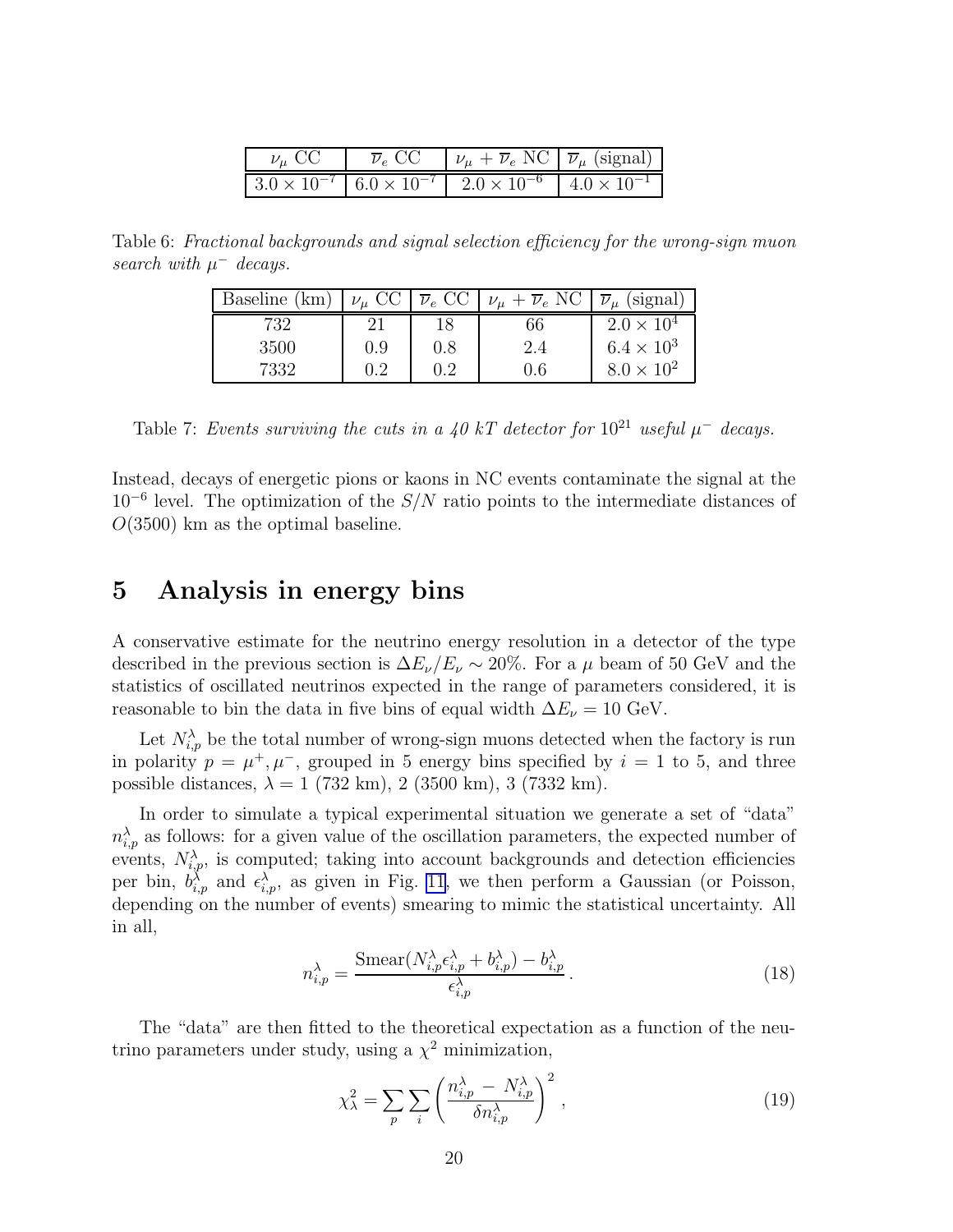<span id="page-21-0"></span>

Figure 11: *Signal efficiency and total fractional backgrounds for the polarities*  $\mu^+$  *(up)* and  $\mu^-$  *(down)* as a function of the neutrino energy.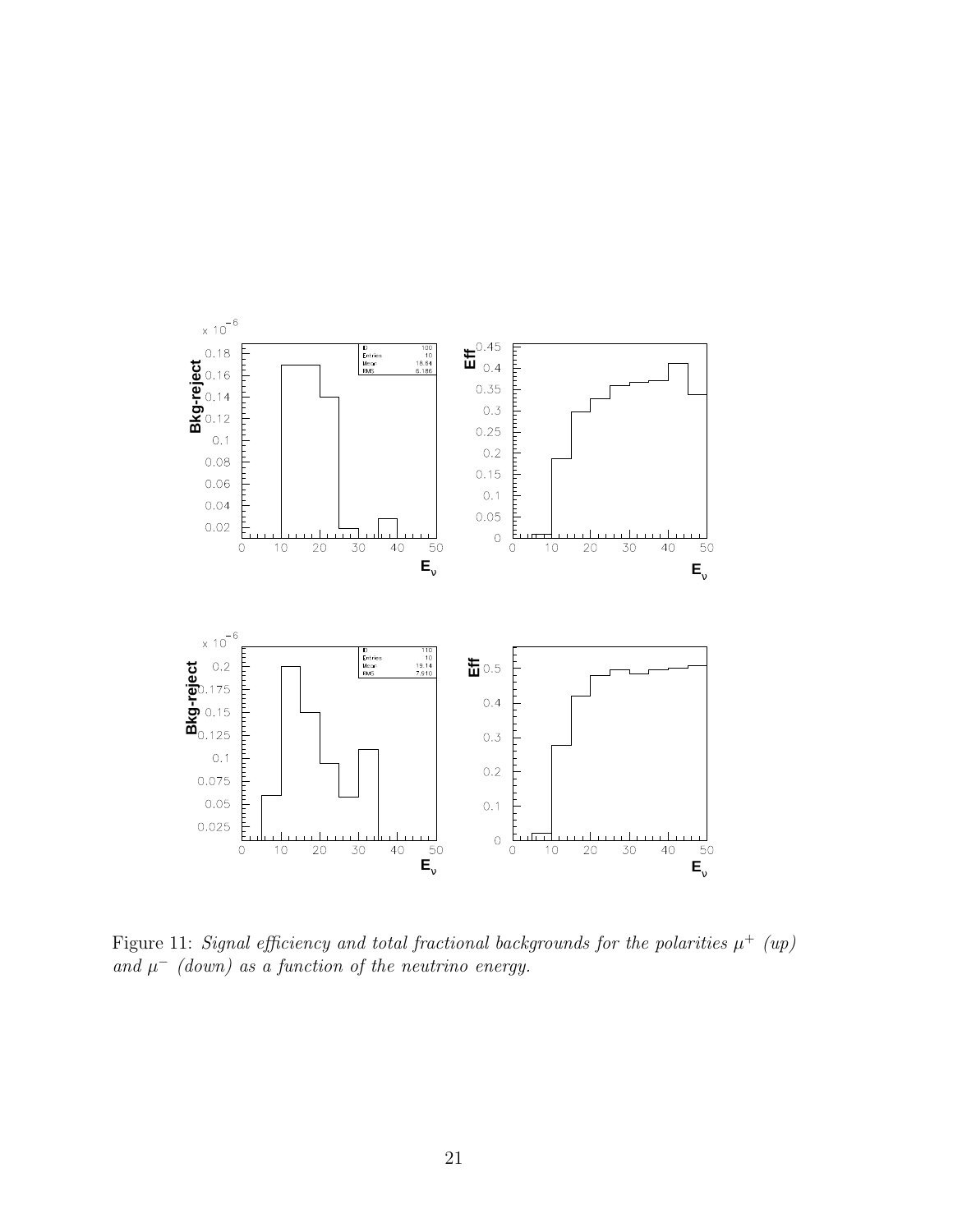<span id="page-22-0"></span>

Figure 12: *Asymptotic sensitivity to*  $\sin^2 \theta_{13}$  *as a function of*  $\Delta m_{23}^2$  *at 90% CL for* L = 732 *km (dashed lines), 3500 km (solid lines) and 7332 km (dotted lines), in the SMA-MSW solution. Only stastistical errors are included.*

where  $\delta n_{i,p}^{\lambda}$  is the error of  $n_{i,p}^{\lambda}$  (we include no error in the efficiencies). We perform and compare six different fits using:  $\chi_1^2$ ,  $\chi_2^2$ ,  $\chi_3^2$  for the three distances, and the combinations  $\chi_1^2 + \chi_2^2$ ,  $\chi_2^2 + \chi_3^2$ ,  $\chi_1^2 + \chi_2^2 + \chi_3^2$  to illustrate the gain in case the neutrino factory shoots to more than one location, a natural scenario given the ring configurations under study. For simplicity, we will consider a fit in at most two parameters at a time. All numerical results below will be obtained with the exact formulae for the oscillation probabilities.

## 6 SMA-MSW or Vacuum solar deficit

For the SMA-MSW or VO scenarios, the influence of solar parameters on the neutrino factory signals will be negligible<sup>3</sup>, and CP-violation out of reach. Besides its capability toreduce the errors on  $\theta_{23}$  and  $|\Delta m^2_{23}|$  to ~ 1% [[24\]](#page-44-0), the factory would still be a unique machine to constrain/measure  $\theta_{13}$  [\[18\]](#page-44-0) and the sign of  $\Delta m^2_{23}$  [\[22](#page-44-0), [23, 24\]](#page-44-0).

Consider first  $\theta_{13}$ . In Fig. 12, we show the exclusion plot at 90% CL, on the  $\Delta m^2_{23}$ (in the range allowed by SuperK) versus  $\sin^2 \theta_{13}$  plane, obtained with the full unbinned statistics and the two polarities. The same results, but including as well background

<sup>&</sup>lt;sup>3</sup>In practice, for the numerical results of this section, the central values in the SMA-MSW range are taken:  $\Delta m_{12}^2 = 6 \times 10^{-6} \text{ eV}^2$  and  $\sin^2 2\theta_{12} = 0.006$ .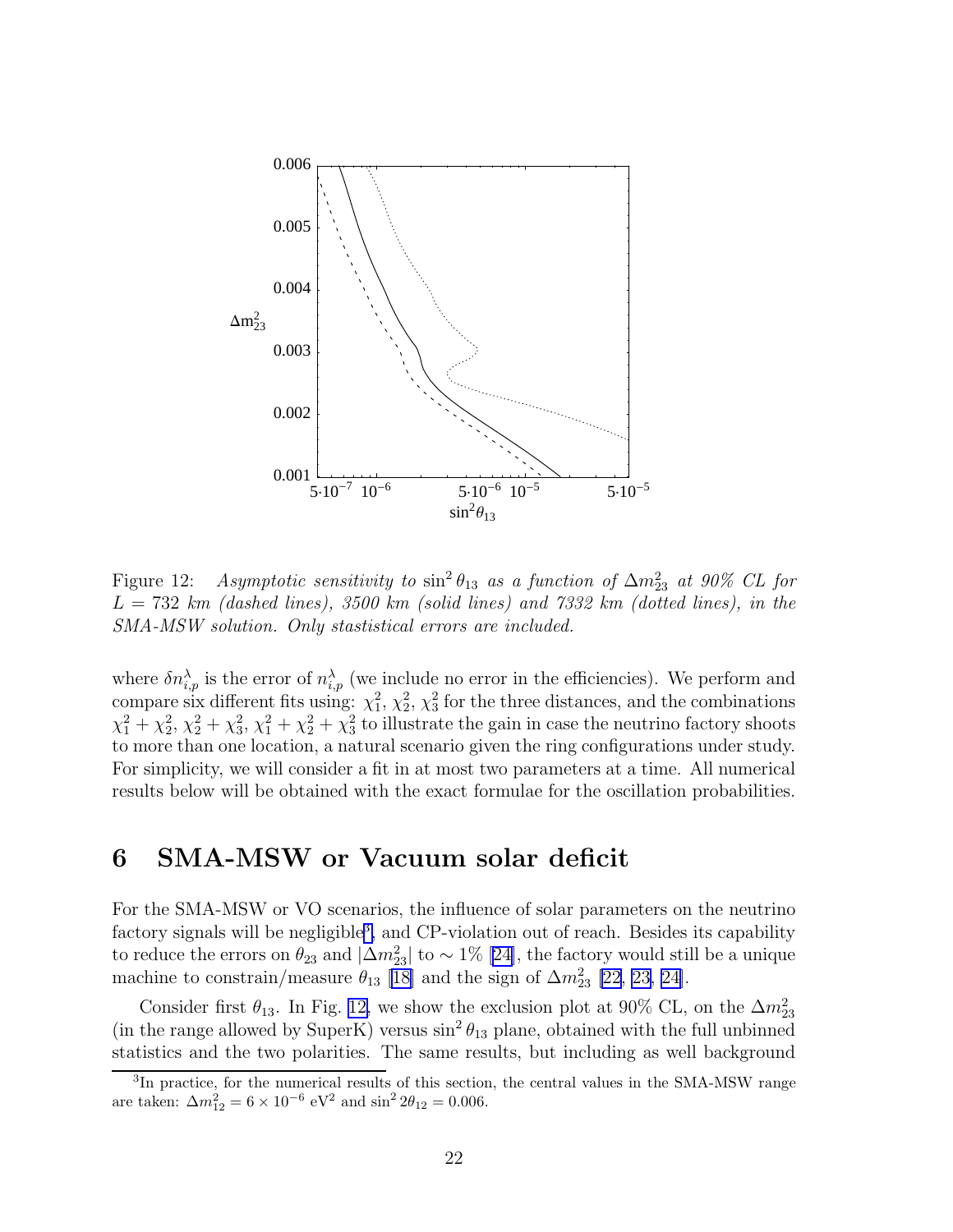

Figure 13: *As in Fig. [12,](#page-22-0) including as well background errors and detection efficiencies.*

errors and detection efficiencies are shown in Fig. 13. The statistical treatment in the presenceof backgrounds is done as in [[44\]](#page-45-0). Notice that the sensitivity is better at  $L =$ 3500 km than at 732 km when efficiencies and backgrounds are included. The latter are responsible for it. The sensitivity at 7332 km is also worse than at 3500 km, due to the loss in statistics. In conclusion, the sensitivity to  $\theta_{13}$  can be improved by three-four orders of magnitude with respect to the present limits. This is consistent with the results of[[18\]](#page-44-0) given the different statistics used.

The second major topic would be to perform the first precise measurements related to matter effects, in order to determine the sign of  $\Delta m^2_{23}$  [\[24](#page-44-0)] and the size of the matter parameter,  $A \propto n_e$ .

We have studied the determination of the sign of  $\Delta m^2_{23}$ , assuming that the absolute value has by then been measured with a precision of 10%. We have explored the region around the best fit values of SuperKamiokande:  $|\Delta m_{23}^2| = 2.8 \times 10^{-3} \text{ eV}^2$  and  $\theta_{23} = 45^{\circ}$ . We perform a  $\chi^2$  analysis on the  $\Delta m_{23}^2, \theta_{13}$  plane, as described in last section. The conclusion is that, for "data" generated within the range  $\theta_{13} = 1-10°$  and  $|\Delta m_{23}^2|$  in the range allowed by SuperKamiokande, a missidentification of the sign of  $\Delta m^2_{23}$  can be excluded at 99% CL at 3500 km and 7332 km, but not at the shortest distance, 732 km. This conclusion agrees with the analysis of ref.[[24\]](#page-44-0), which did not include the energy dependence information.

We have further studied how the matter parameter of Eq. [\(12](#page-7-0)) and the angle  $\theta_{13}$  can be measured simultaneously. Fig. [14](#page-24-0) shows the result of a  $\chi^2$  fit as described in section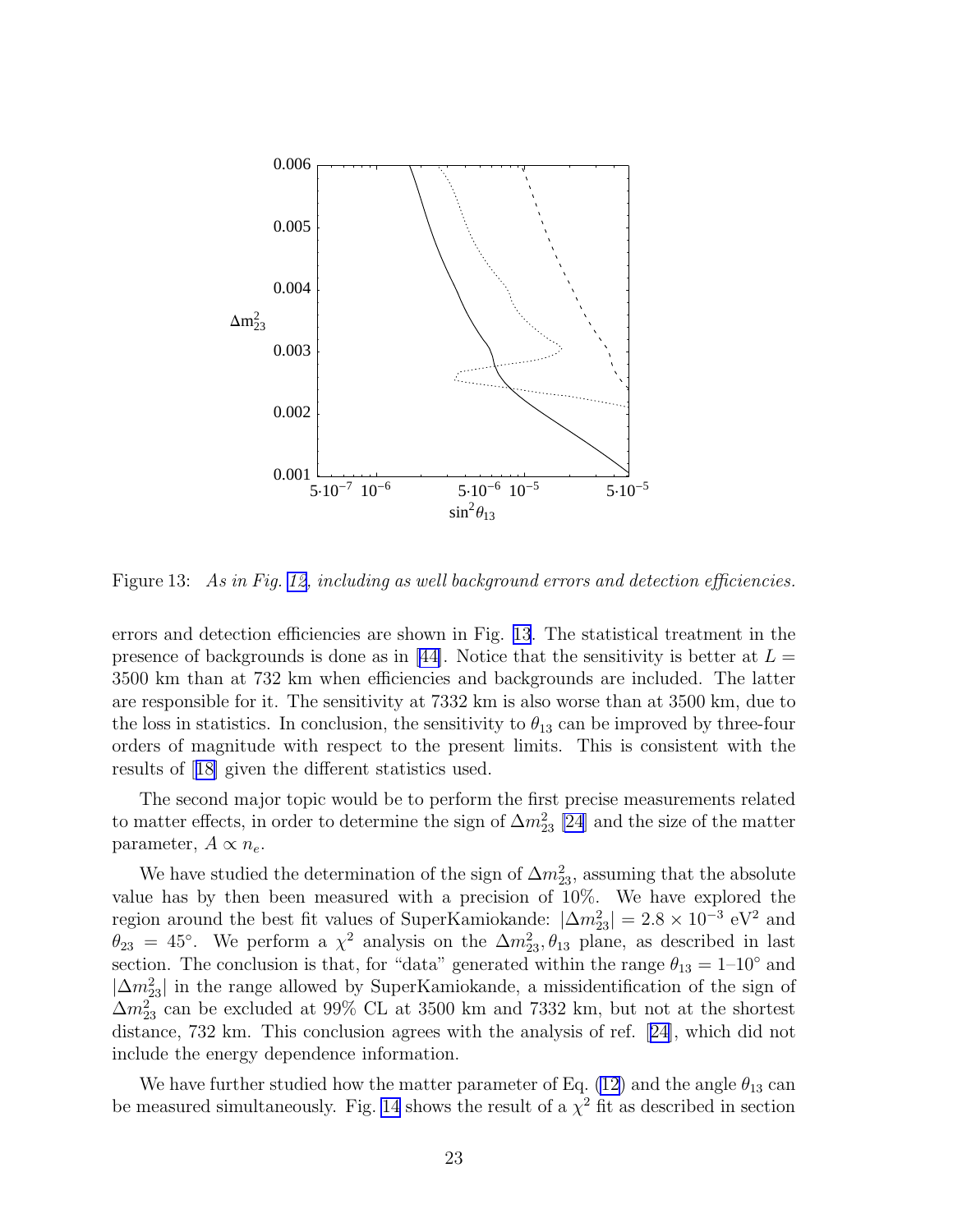<span id="page-24-0"></span>

Figure 14:  $68.5$ ,  $90$ ,  $99\%$  CL resulting from a simultaneous fit of  $\theta_{13}$  and A. The *parameters used to generate the "data" are denoted by a star, while the baseline(s) used in the fit is indicated in each plot. Only statistical errors included.*

[5.](#page-20-0) Only statistical errors have been included in this figure. The corresponding results including as well background errors and detection efficiencies are shown in Fig. [15](#page-25-0). At 732 km there is no sensitivity to the matter term, as expected. However, already at 3500 km, A can be measured with a 10% precision. At the largest baseline, the precision in A improves although at the expense of loosing precision in  $\theta_{13}$  due to the loss in statistics. The level of precision discussed here might even be interesting for geophysicists [\[45\]](#page-46-0).

The above conclusions also hold for the vacuum solution to the solar deficit.

## 7 LMA-MSW

Assume now the LMA-MSW scenario. Fixed values of the atmospheric parameters are used in this section,  $\Delta m_{23}^2 = 2.8 \times 10^{-3} \text{ eV}^2$  and maximal mixing,  $\theta_{23} = 45^\circ$ . A precision of 1% in these parameters is achievable through muon disappearance measurements at the neutrino factory [\[24\]](#page-44-0). This level of uncertainty is not expected to affect the results of this section.

Let us start discussing the measurement of the CP phase  $\delta$  versus  $\theta_{13}$ . We have studied numerically how to disentangle them in the range  $1-10^{\circ}$  and  $0 \le \delta \le 180^{\circ}$ .

Consider first the upper solar mass range allowed by the LMA-MSW solution: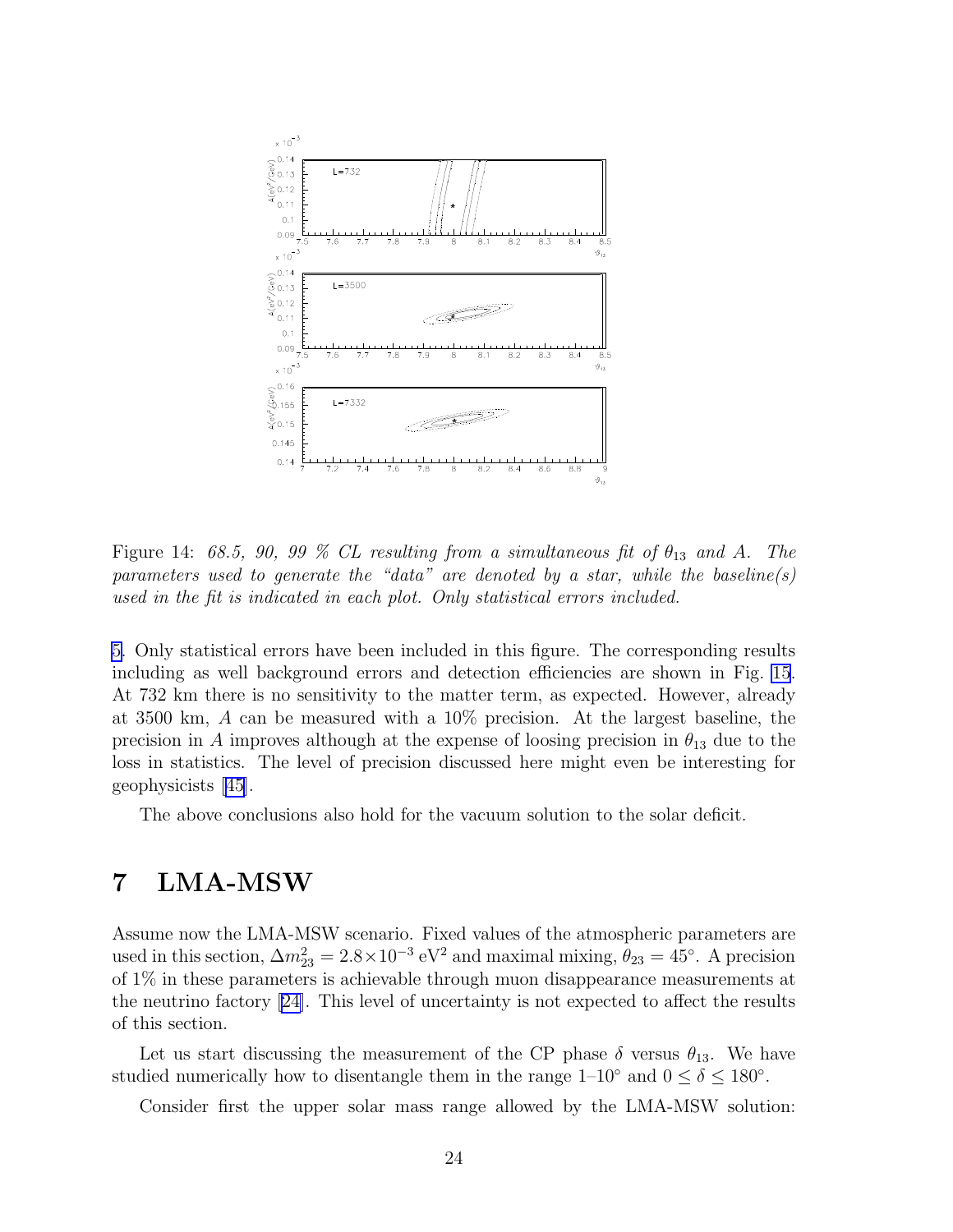<span id="page-25-0"></span>

Figure 15: *The same as in Fig. [14](#page-24-0) but including backgrounds and efficiencies.*

 $\Delta m_{12}^2 = 10^{-4} \text{ eV}^2$ . Fig. [16](#page-26-0) shows the confidence level contours for a simultaneous fit of  $\theta_{13}$  and  $\delta$ , for "data" corresponding to  $\theta_{13} = 8^\circ$ ,  $\delta = 54^\circ$ , including only statistical errors in the analysis. Fig. [17](#page-27-0) shows the same analysis taking into account the background errors and detection efficiencies of Fig. [11](#page-21-0). The correlation between  $\delta$  and  $\theta_{13}$  is very large at the shortest baseline 732 km, as argued in section [3.](#page-5-0) The phase  $\delta$  is then not measurable and this indetermination induces a rather large error on the angle  $\theta_{13}$ . However, at the intermediate baseline of 3500 km the two parameters can be disentangled and measured. At the largest baseline, the sensitivity to  $\delta$  is lost and the precision in  $\theta_{13}$  becomes worse due to the smaller statistics. The combination of the results for 3500 km with that for any one of the other distances improves the fit, but not in a dramatic way. Just one detector placed at  $\mathcal{O}(3000 \text{ km})$  may be sufficient: a precision of few tenths of degree is attained for  $\theta_{13}$  and of a few tens of degrees for  $\delta$ .

Similar figures are obtained for "data" corresponding to smaller values of  $\theta_{13}$ , as shown in Fig. [18](#page-27-0) for  $\theta_{13} = 2^{\circ}$ . The pattern is maintained as well for different values of  $\delta$ : see Fig. [19](#page-28-0) for "data" corresponding to  $\delta = 0^{\circ}$  and  $\theta_{13} = 8^{\circ}$ . This last figure also proves that, if the sign of  $\Delta m_{12}^2$  is known by the time the neutrino factory will be operative,  $\delta = 0^{\circ}$  is distinguishable from  $\delta = 180^{\circ}$  with just one baseline. This exemplifies the power of the analysis of the energy dependence. Recall in any case that a  $\pi$ -ambiguity on  $\delta$  has no bearing on the existence of CP-violation, and we will go on considering positive values of  $\Delta m_{12}^2$ .

The sensitivity to CP-violation decreases linearly with  $\Delta m_{12}^2$ . At the central value allowed by the LMA-MSW solution,  $\Delta m_{12}^2 = 5 \times 10^{-5} \text{ eV}^2$ , CP-violation can still be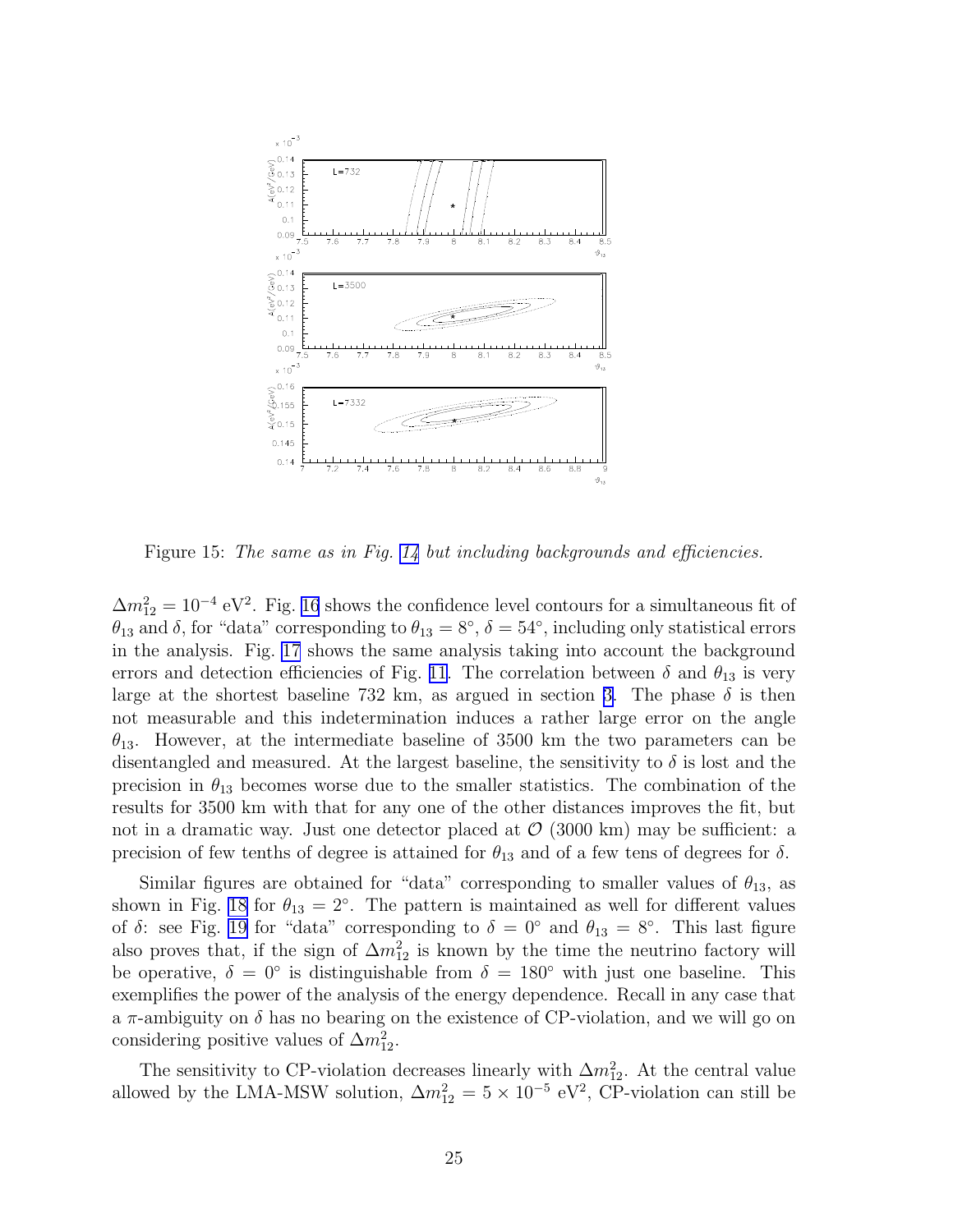<span id="page-26-0"></span>

Figure 16:  $68.5$ ,  $90$ ,  $99\%$  CL contours resulting from a  $\chi^2$  fit of  $\theta_{13}$  and  $\delta$ . The *parameters used to generate the "data" are depicted by a star and the baseline(s) which is used for the fit indicated in each plot. Only statistical errors are included.*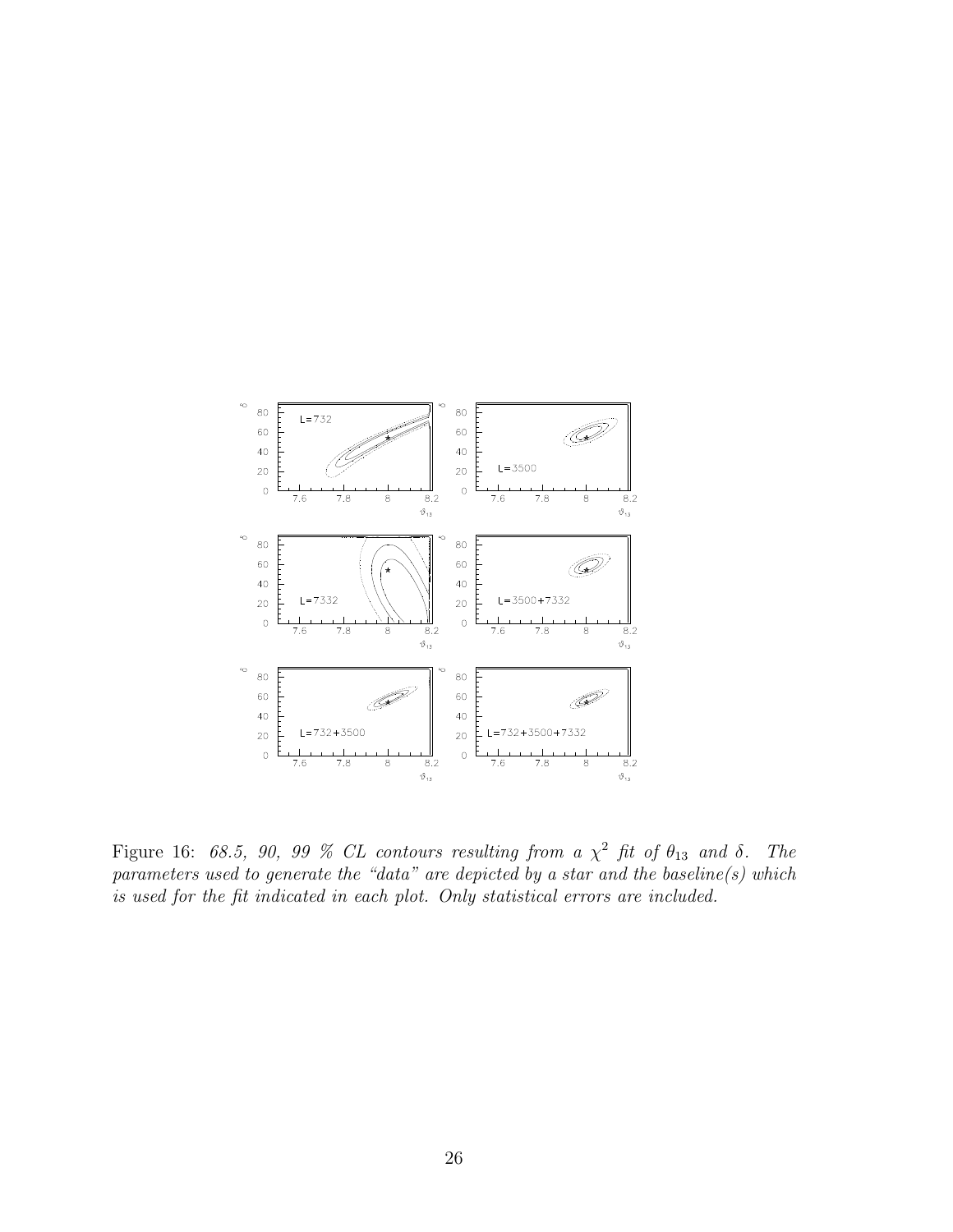<span id="page-27-0"></span>

Figure 17: *The same as Fig. [16](#page-26-0) with backgrounds and efficiencies included.*



Figure 18: As Fig. (17) for different values of the parameters denoted by the star.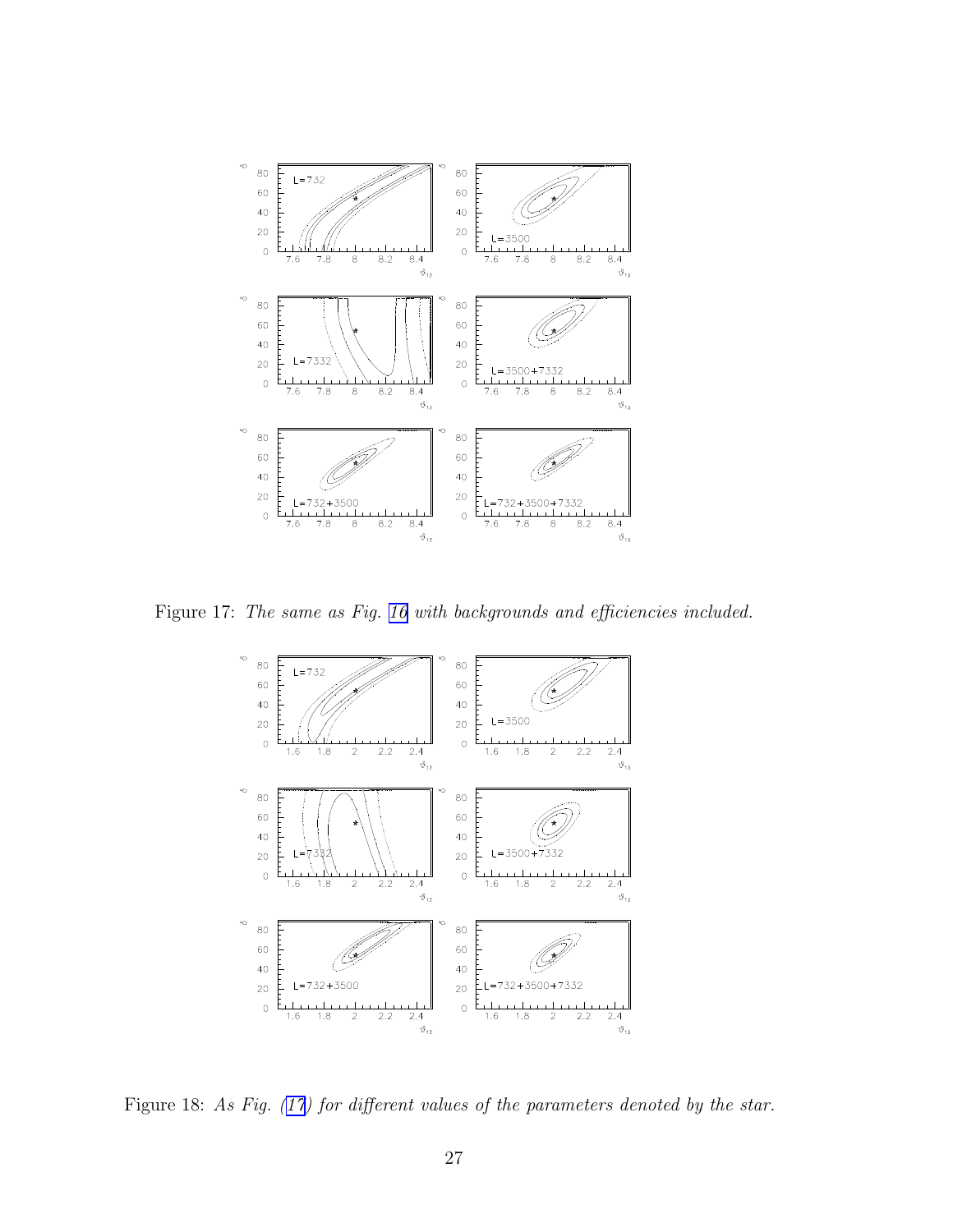<span id="page-28-0"></span>

Figure 19: *As Fig. [\(17](#page-27-0)) for different values of the parameters denoted by the star.*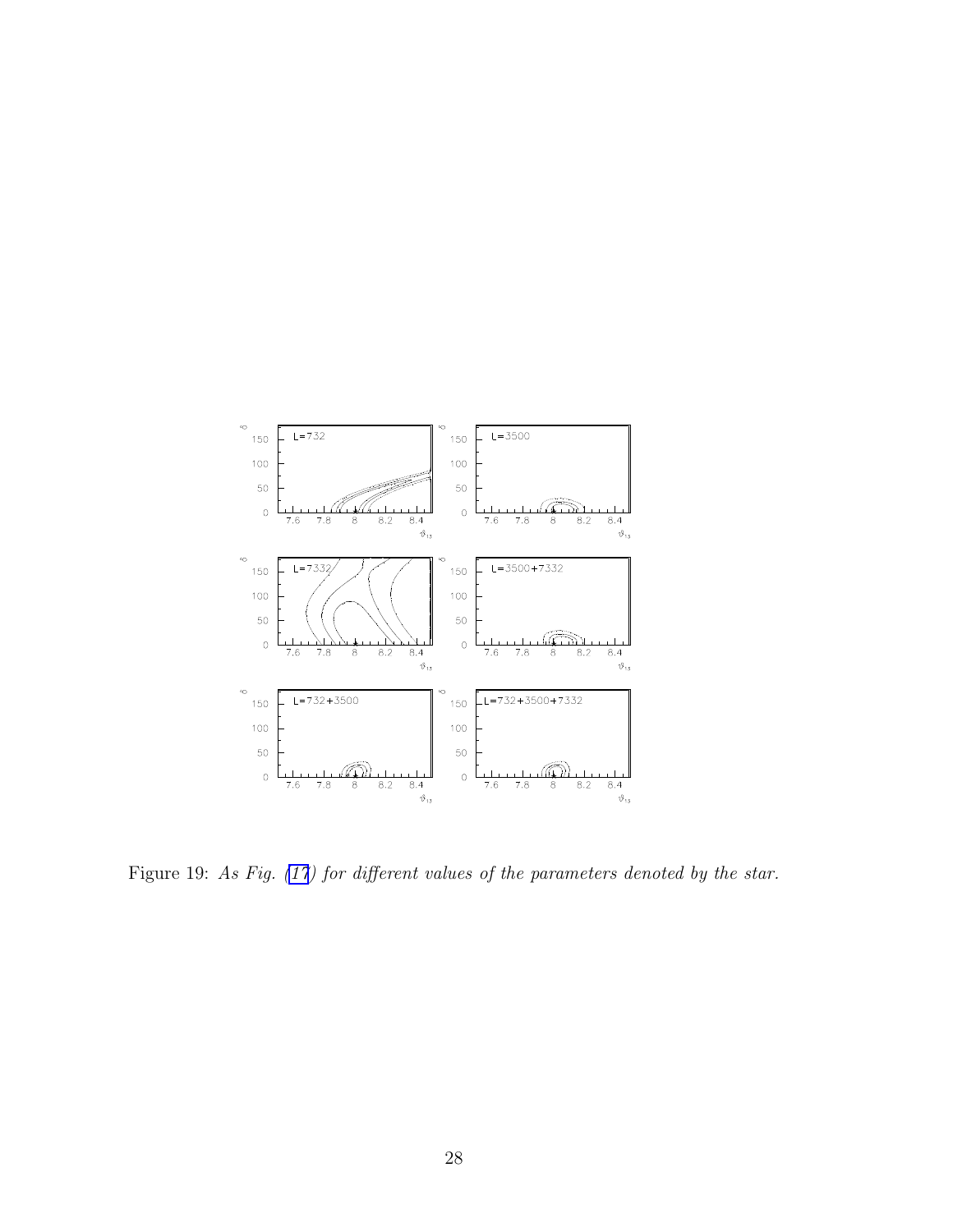<span id="page-29-0"></span>

Figure 20: *Fit for*  $\Delta m_{12}^2 = 5 \times 10^{-5}$  *eV<sup>2</sup>* including backgrounds errors and detection *efficiencies. The star indicates the parameters used to generate the "data".*

discovered, as shown in Fig. 20. At the lower value allowed,  $\Delta m_{12}^2 = 1 \times 10^{-5} \text{ eV}^2$ , the sensitivity to CP-violation is lost with the experimental set-up considered, as shown in Fig. [21.](#page-30-0)

We have quantified what is the minimum value of  $\Delta m_{12}^2$  for which a maximal CPodd phase,  $\delta = 90^{\circ}$ , can be distinguished at 99% CL from  $\delta = 0^{\circ}$ . The result is shown in Fig. [22](#page-30-0):  $\Delta m_{12}^2 > 2 \times 10^{-5}$  eV<sup>2</sup>, with very small dependence on  $\theta_{13}$ , in the range considered.

One word of caution is pertinent: up to now we assumed  $|\Delta m_{12}^2|$  and  $\sin 2\theta_{12}$  known by the time the neutrino factory will be operational. Otherwise, the correlation of these parameters with  $\theta_{13}$  would be even more problematic than that between  $\delta$  and  $\theta_{13}$ , as illustrated in Fig. [23](#page-31-0) for  $|\Delta m_{12}^2|$ . The error induced on the measurement of  $\theta_{13}$  by the present uncertainty in  $|\Delta m_{12}^2|$  is much larger than that stemming from the uncertainty on  $\delta$ . Fortunately, LBL reactor experiments will measure  $|\Delta m_{12}^2|$  and  $\sin 2\theta_{12}$  if it lies in the LMA-MSW range. Even if the error in these measurements is as large as 50%, the problem would be much less serious. We have checked that such uncertainty does not affect our results concerning the sensitivity to  $\delta$ , and only induces an error in  $\theta_{13}$ that can be read from Fig. [23](#page-31-0).

Concerning the measurement of the matter parameter, we have considered simul-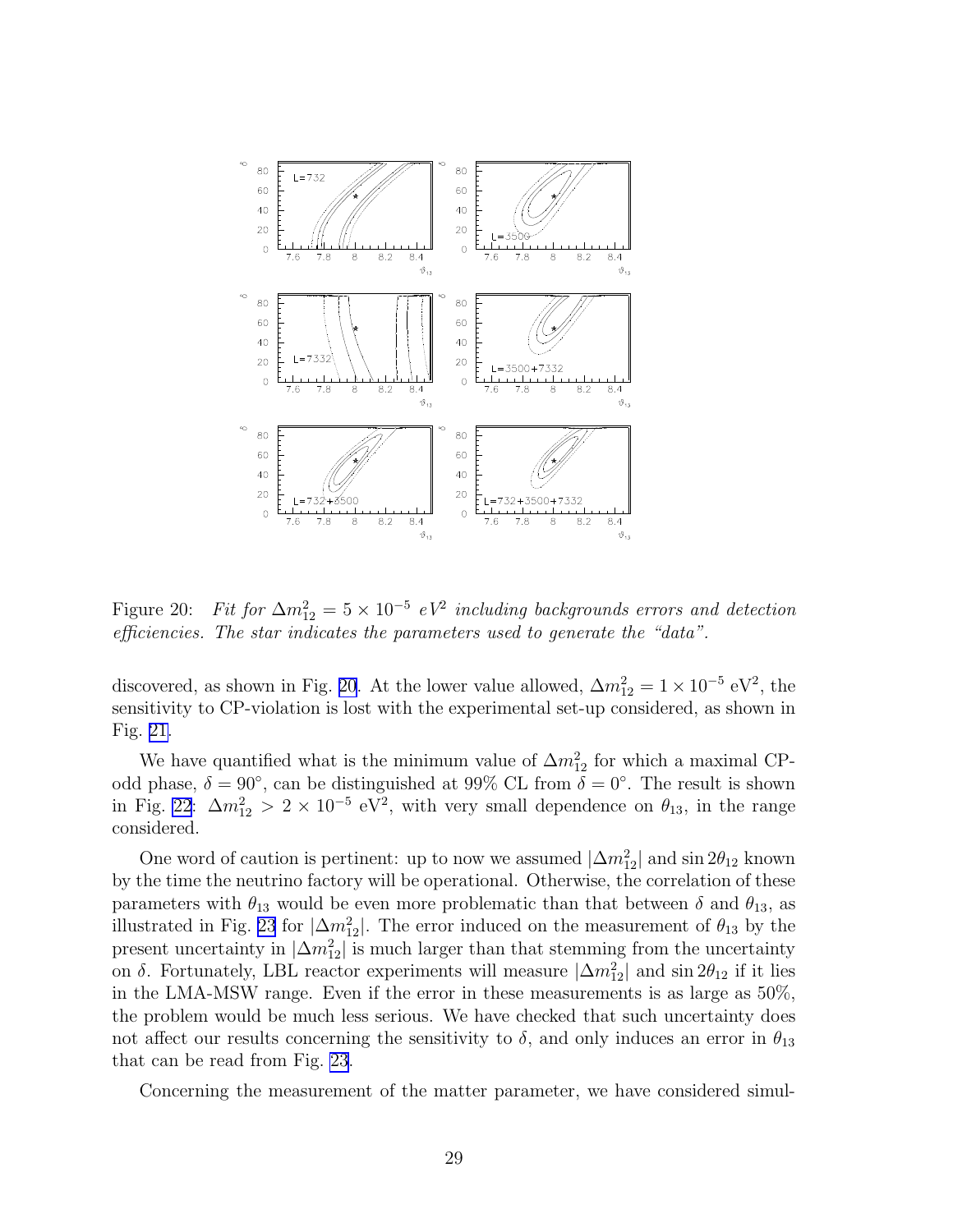<span id="page-30-0"></span>

Figure 21: *As Fig.* [20,](#page-29-0) *for*  $\Delta m_{12}^2 = 1 \times 10^{-5}$   $eV^2$ .



Figure 22: *Lower limit in*  $\Delta m_{12}^2$  *at which a maximal CP phase (*90°*) can be distinguished from a vanishing phase at 99% CL, as a function of*  $\theta_{13}$  *at*  $L = 3500$  *km. Background errors and efficiencies are included.*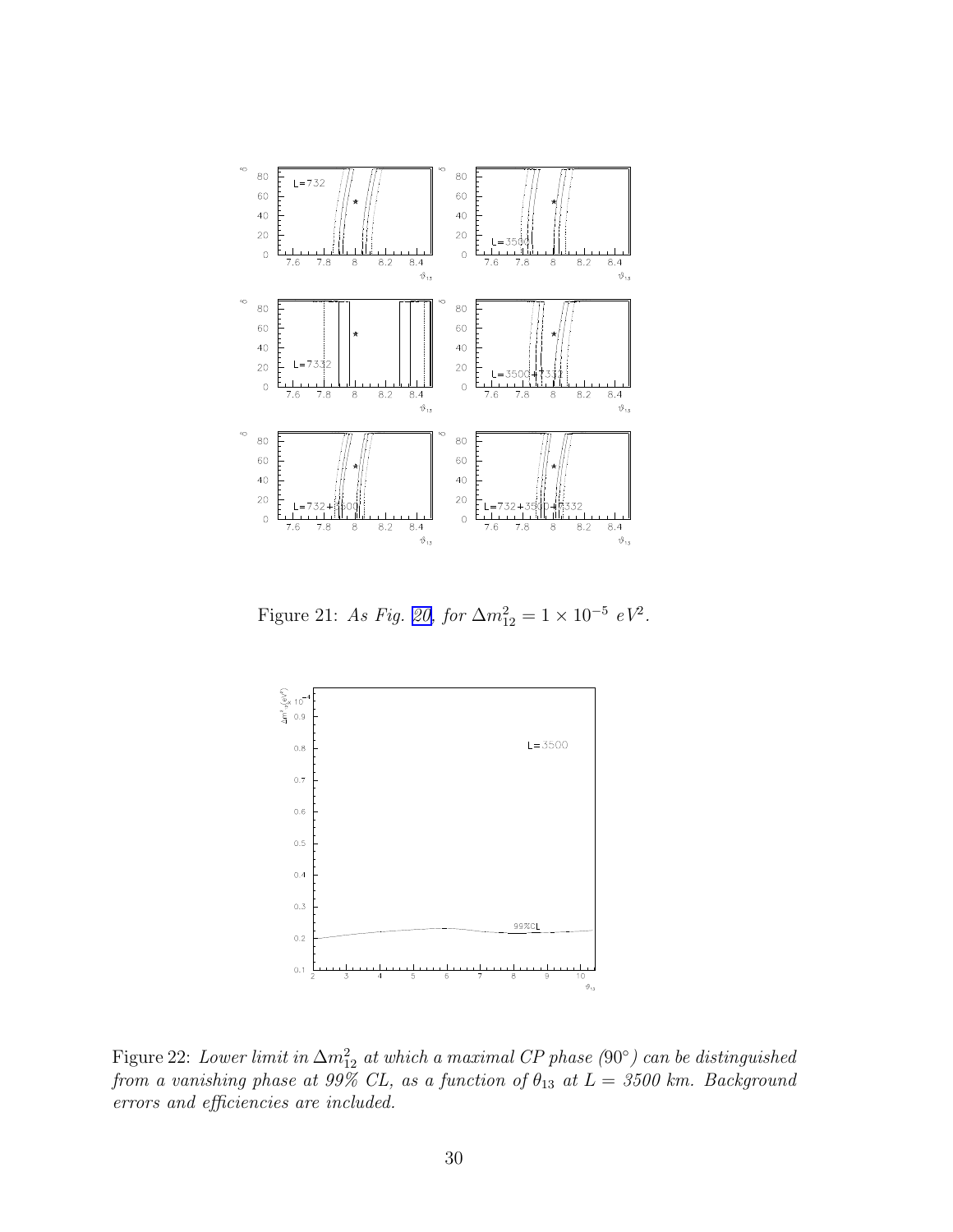<span id="page-31-0"></span>

Figure 23: *Simultaneous fit to*  $\theta_{13}$  *and*  $\Delta m_{12}^2$ . *The range shown in the vertical axis is the presently allowed LMA-MSW range. The star indicates the parameters used to generate the "data" and the CP-odd phase is set to zero. Backgrounds and detection efficiencies are included.*

taneous fits of  $\theta_{13}$  and A, for two values of the CP-phase:  $\delta = 0, \pi/2$ . The confidence level contours obtained are very similar to those in Fig. [14](#page-24-0) for the SMA-MSW solution. This indicates that there is no dangerous correlation between A and  $\theta_{13}$  in the presence of sizeable  $\delta$ -dependent terms, and both parameters can be safely measured at 3500 km. However, it is important to stress that the simultaneous measurement of the three parameters  $\theta_{13}$ ,  $\delta$  and A will increase the errors with respect to the two-parameter fits performed here. In this respect the combination of two baselines:  $\mathcal{O}(3500 \text{ km})$  and  $\mathcal{O}(7332 \text{ km})$  may be helpful.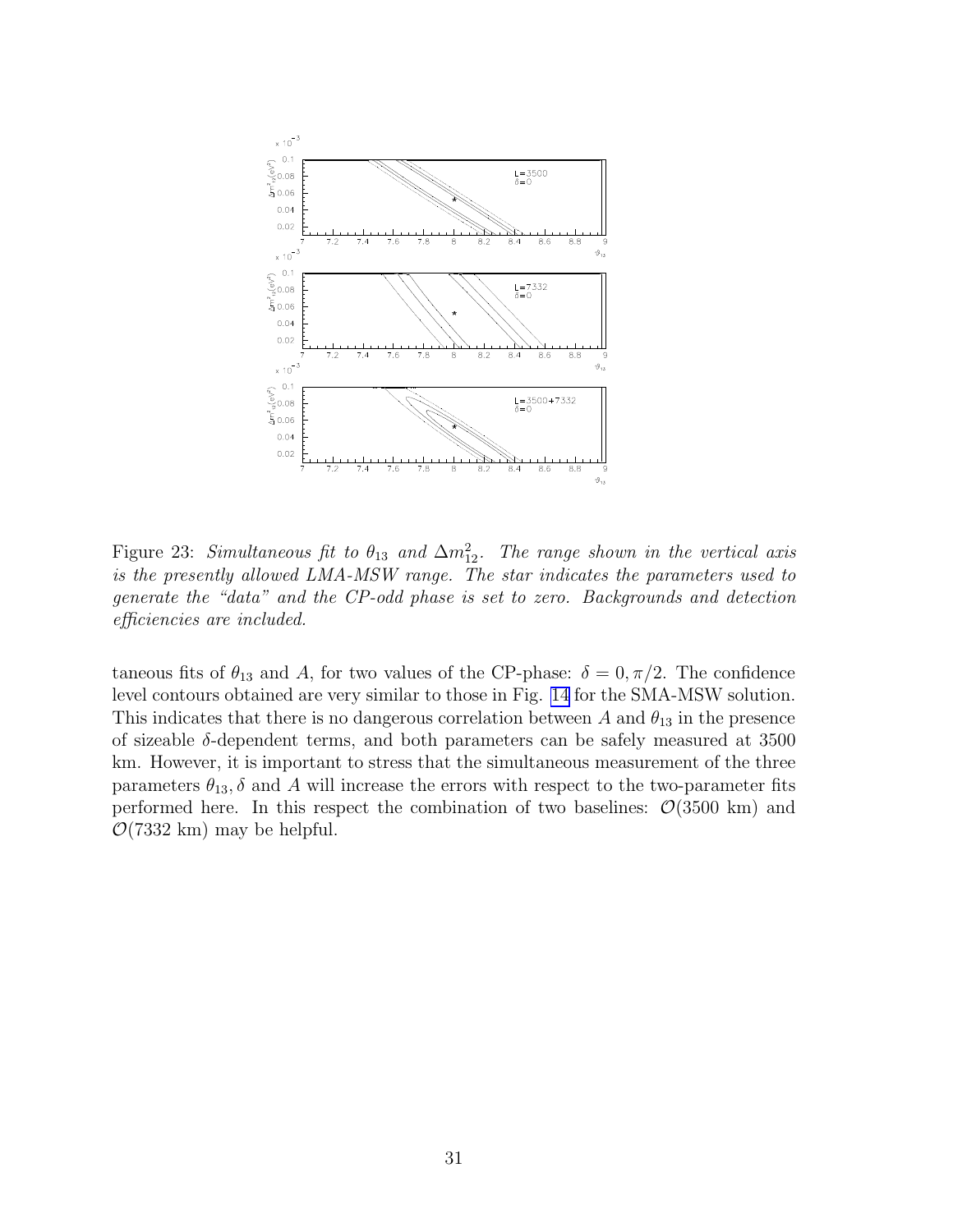### 8 Summary

The neutrino beams obtained from muon storage rings will be excellent for precision neutrino physics. The appearance of wrong-sign muons is a powerful neutrino oscillation signal, which allows to improve considerably our knowledge of the leptonic flavour sector.

Two very important questions are the optimal energy for the decaying muons and the optimal detection distance(s), in view of the physics goals. The higher the parent muon energy, the larger the oscillation signals. This fact, together with the requirement of low backgrounds and good detection efficiencies, lead to consider muon energies as high as possible within realistic machine designs. Energies of a several tens of GeV are currently under discussion, assumed here to be  $E_{\mu} = 50$  GeV, for definiteness.

Energy and detection distance are intertwined in the oscillation pattern of neutrinos propagating in matter. We have derived an analytical approximate formula for the oscillation probabilities in matter, which helps to understand how the sensitivity to the most interesting quantities scales with the neutrino energy and distance.

We have shown that an analysis in neutrino energy bins, combined with a comparison of the signals obtained with the two polarities, allows to disentangle the unknown parameters at long enough baselines. In particular, for the LMA-MSW solution,  $\theta_{13}$ and  $\delta$  can be simultaneously measured. We have also studied realistic backgrounds and detection efficiencies. The overall conclusion is that the intermediate baseline of  $\mathcal{O}(3000 \text{ km})$  is optimal for the physics goals considered in this paper (see Fig. [24](#page-34-0) for an artistic view of possible locations).

Quantitatively, our two parameter fits at 3500 km indicate:

- The angle  $\theta_{13}$  can be measured with a precision of tenths of degrees, down to values of  $\theta_{13} = 1^\circ$ . The asymptotic sensitivity to  $\sin^2 \theta_{13}$  can be improved by three orders of magnitude or more.
- If the solar deficit corresponds to solar parameters in the LMA-MSW range, CP-violation may be tackled. The phase  $\delta$  can be determined with a precision of tens of degrees, for the central values allowed for  $|\Delta m_{12}^2|$ , and maximal CPviolation can be disentangled from no CP-violation at 99% CL for values of  $|\Delta m_{12}^2| > 2 \times 10^{-5} \text{ eV}^2.$
- The sign of the atmospheric mass difference,  $\Delta m_{23}^2$ , can be determined at 99% CL, for  $\theta_{13}$  within the range  $\theta_{13} = 1-10^{\circ}$  and  $|\Delta m_{23}^2|$  in the range allowed by SuperKamiokande data.
- A model independent confirmation of the MSW effect will be feasible, and the matter parameter A measured within a 10% precision, or better if combined with the longest baseline: 7332 km.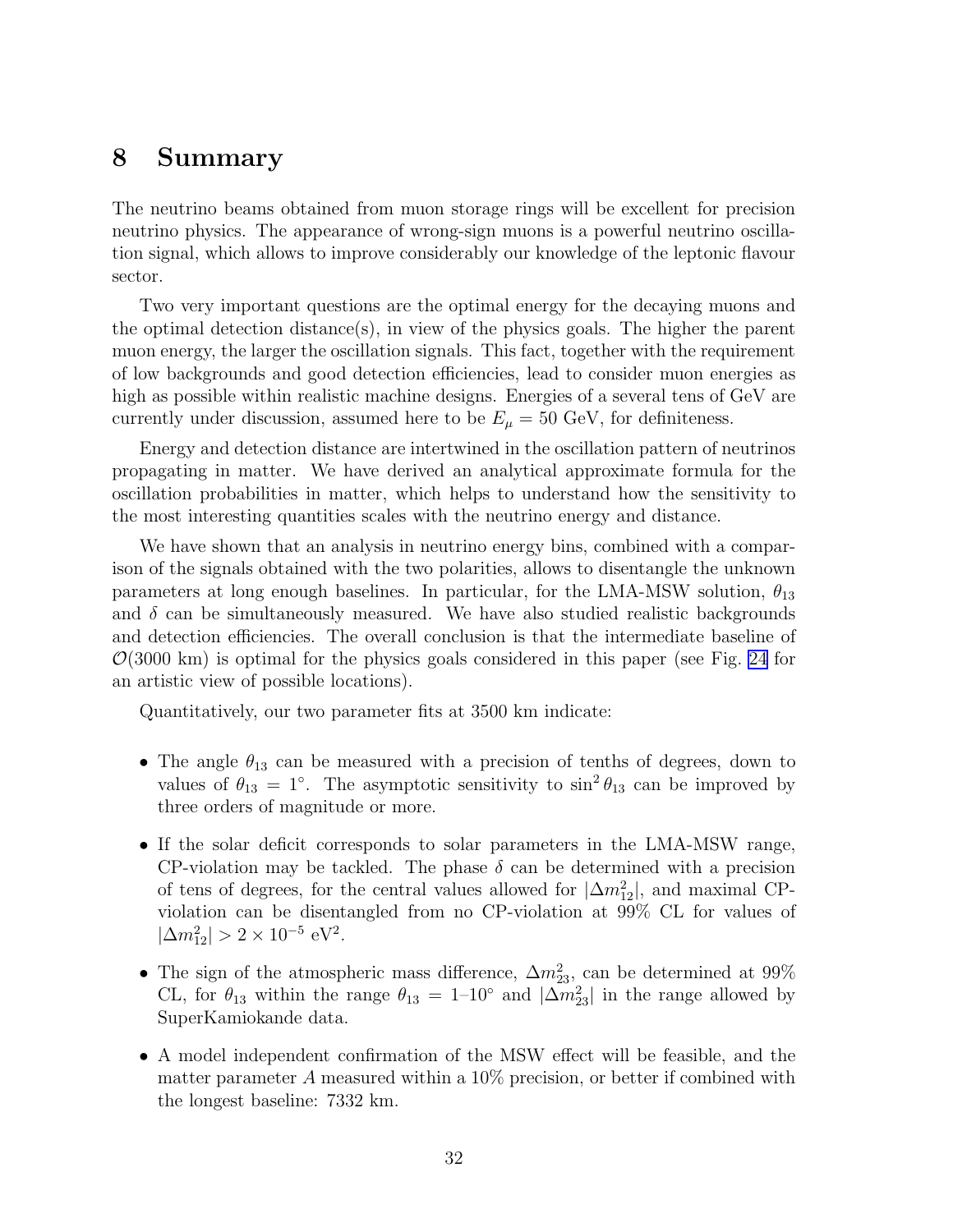In the case of the LMA-MSW solution, the combination of the two longest baselines may be useful if a multiparameter fit becomes necessary.

Even though non-zero neutrino masses are barely established, the neutrino sector of the theory can be convincingly argued to herald physics well beyond the standard model. It is in this perspective that a neutrino factory should be built.

### 9 Acknowledgements

We acknowledge useful conversations with: J. Bernabeu, A. de Gouvea, A. De Rújula, F. Dydak, J. Ellis and C. Quigg. We further thank A. De Rújula for suggestions and a critical reading of the manuscript. We thank P. Lipari for pointing out an incorrect statement in an earlier version of this paper. A. D. acknowledges the I.N.F.N. for financial support. S. R. acknowledges the European Union for financial support through contract ERBFMBICT972474. The work of A. D., M. B. G. and S. R. was also partially supported by CICYT project AEN/97/1678.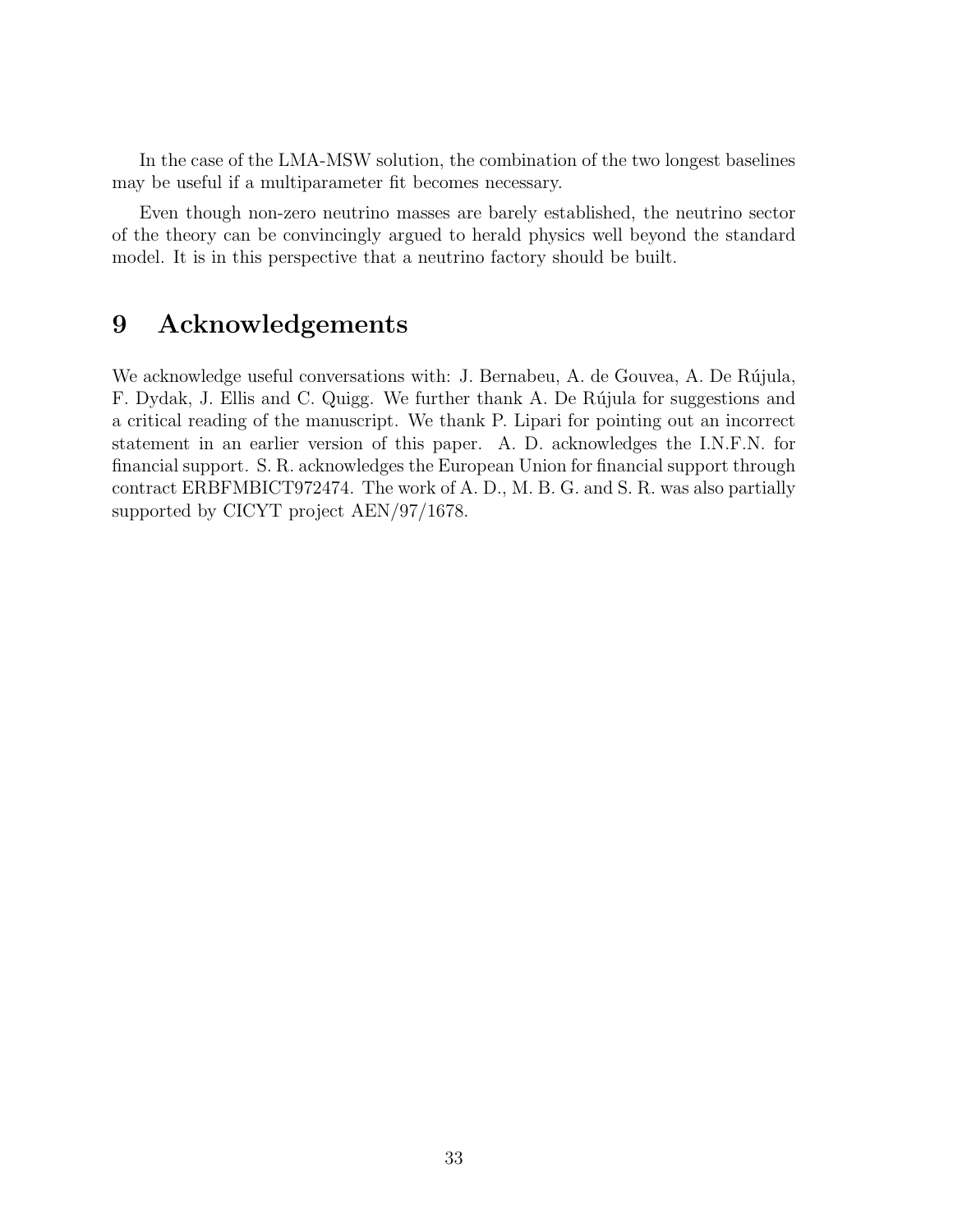<span id="page-34-0"></span>

Figure 24: *Artistic view of possible baselines of* O*(3000 km) at which a neutrino factory, located at Geneva (Switzerland) or Geneva (Illinois), could shoot. The inner and outer circles correspond to 2000 and 4000 km, respectively. Note that the circles have not been projected onto the Earth surface.* 34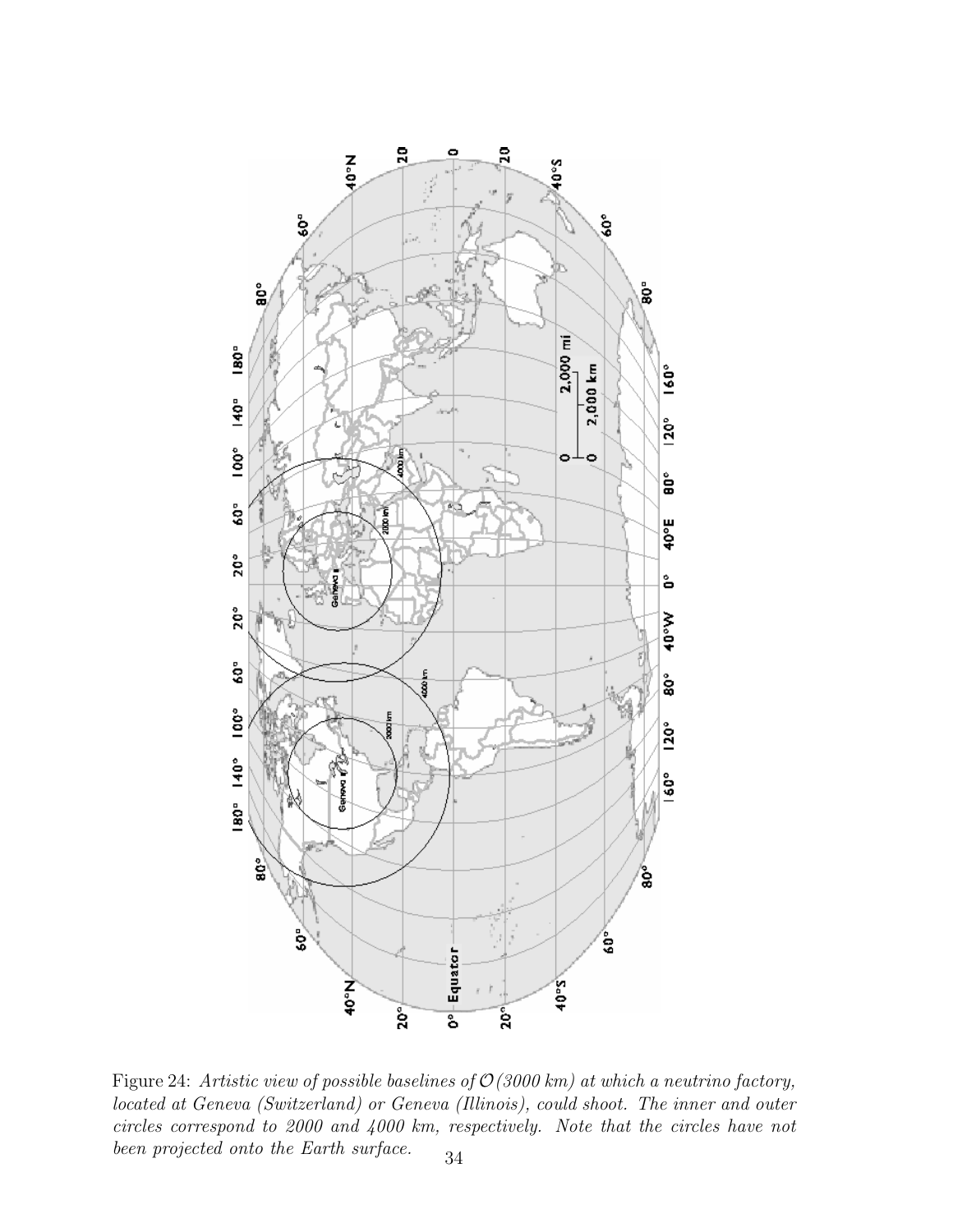# Appendix A: Non-oscillated statistics

Tab. 8 contains the results for the  $\nu_e$  and  $\bar{\nu}_{\mu}$  fluxes for the parent muon energy  $E_{\mu} = 50$  GeV and for  $n_{\mu} = 2 \times 10^{20}$  useful muons per year, per 5 operational years. The result for three muon polarizations are shown:  $\mathcal{P}_{\mu^{\pm}} = 0, \pm 0.3$  (the "natural" polarization)and  $\mp 1$ . For  $\mathcal{P}_{\mu^{\pm}} = 0$  our results agree with [[26](#page-44-0)] when the same number of useful muons is considered.

For a  $\mu^+$  ( $\mu^-$ ) beam of  $E_\mu = 50$  GeV, the average neutrino and antineutrino energies are, for  $\mathcal{P}_{\mu^+(\mu^-)} = 0$ ,  $\langle E_{\bar{\nu}_\mu(\nu_\mu)} \rangle = 35$  GeV, and  $\langle E_{\nu_e(\bar{\nu}_e)} \rangle = 30$  GeV. For  $\mathcal{P}_{\mu^+(\mu^-)} =$  $-1(+1)$ , we get  $\langle E_{\bar{\nu}_\mu(\nu_\mu)}\rangle = 30 \text{ GeV}, \langle E_{\nu_e(\bar{\nu}_e)}\rangle = 30 \text{ GeV}.$ 

|                           | $E_{\mu\pm} = 50 \text{ GeV}$ | $\mu^-$                             |                                         | $\mu^+$                                   |                                     |
|---------------------------|-------------------------------|-------------------------------------|-----------------------------------------|-------------------------------------------|-------------------------------------|
|                           | $L$ (km)                      | $\Phi_{\nu_\mu}/\overline{10^{12}}$ | $\Phi_{\bar{\nu}_e}/\overline{10^{12}}$ | $\Phi_{\bar{\nu}_\mu}/\overline{10^{12}}$ | $\Phi_{\nu_e} / \overline{10^{12}}$ |
|                           | 732                           |                                     |                                         |                                           |                                     |
|                           | 0                             | 123                                 | 122                                     | 123                                       | 122                                 |
| $\mathcal{P}_{\mu^{\mp}}$ | $\pm 0.3$                     | 110                                 | 159                                     | 110                                       | 159                                 |
|                           | $\pm 1$                       | 81.5                                | 244                                     | 81.5                                      | 244                                 |
|                           | 3500                          |                                     |                                         |                                           |                                     |
|                           | ∩                             | 5.35                                | 5.35                                    | 5.35                                      | 5.35                                |
| $\mathcal{P}_{\mu^{\mp}}$ | $\pm 0.3$                     | 4.83                                | 6.95                                    | 4.83                                      | 6.95                                |
|                           | $\pm 1$                       | 3.56                                | 10.7                                    | 3.56                                      | 10.7                                |
|                           | 7332                          |                                     |                                         |                                           |                                     |
|                           | 0                             | 1.22                                | 1.22                                    | 1.22                                      | 1.22                                |
| $\mathcal{P}_{\mu^{\mp}}$ | $\pm 0.3$                     | 1.10                                | 1.58                                    | 1.10                                      | 1.58                                |
|                           | $\pm 1$                       | 0.81                                | 2.43                                    | 0.81                                      | 2.43                                |

Table 8: *Neutrino and antineutrino fluxes for*  $L = 732$ *, 3500 and 7332 Km per m<sup>2</sup> per 5 operational years when*  $2 \times 10^{20}$  *muons decay in the straight section of the storage ring. This fluxes have been averaged over an angular divergence of 0.1 mr.*

Tab. [9](#page-36-0) contains the numerical results for the number of CC interaction rates for  $e^{\pm}$  and  $\mu^{\mp}$  fluxes in a  $\mu^{\mp}$  beam in a 40 kT detector with  $n_{\mu} = 2 \times 10^{20}$  useful muons per year per 5 operational years. These results represent the number of leptons of a given flavour observed at the detector in case no neutrino oscillation occurs, neglecting detection efficiencies.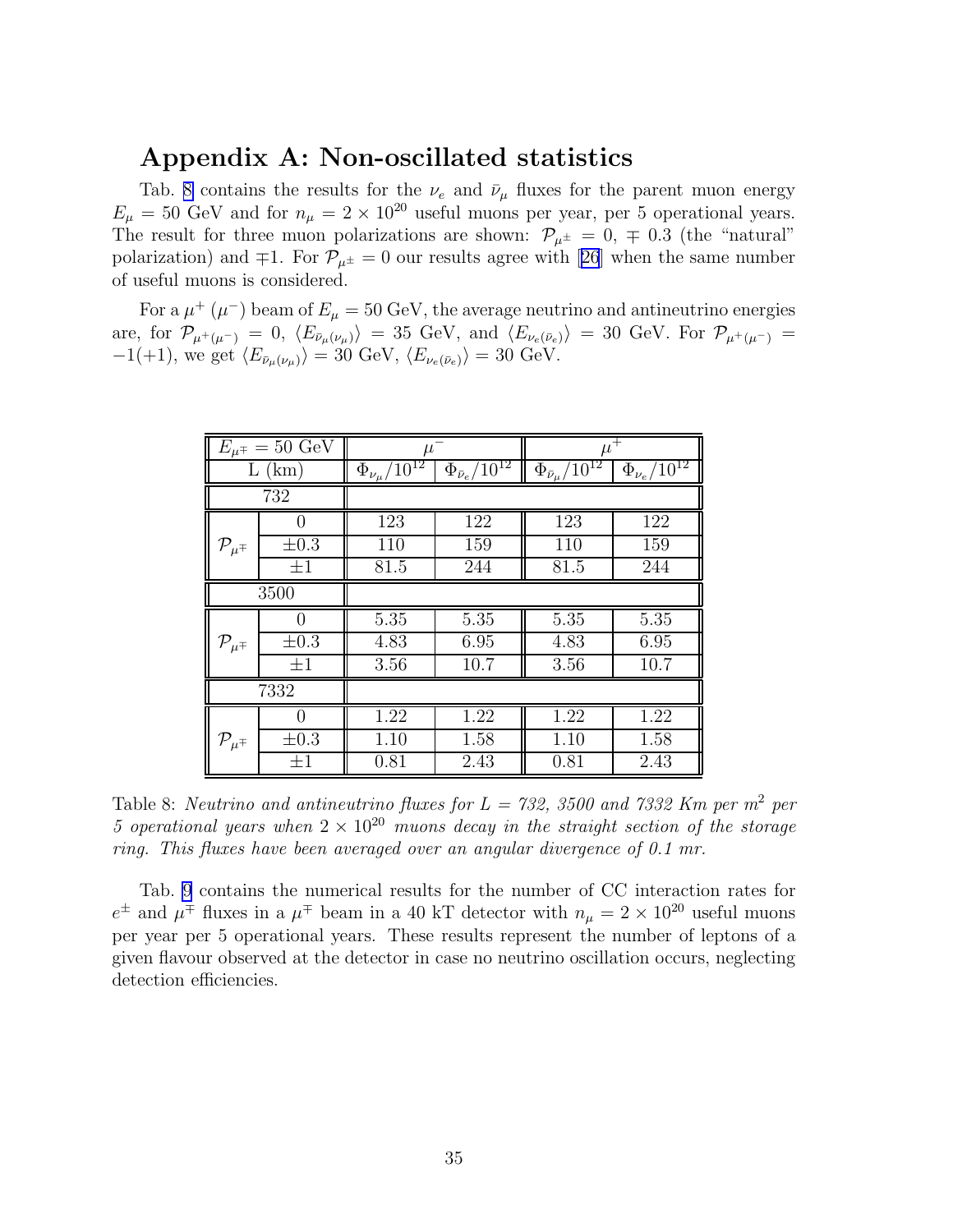<span id="page-36-0"></span>

| $E_{\mu\pm} = 50 \text{ GeV}$ |                   | $\mu^-$                |                        | $\mu^+$                    |                    |
|-------------------------------|-------------------|------------------------|------------------------|----------------------------|--------------------|
| L                             | (km)              | $N_{\nu_{\mu}}/10^{5}$ | $N_{\bar{\nu}_e}/10^5$ | $N_{\bar{\nu}_\mu} / 10^5$ | $N_{\nu_e} / 10^5$ |
|                               | 732               |                        |                        |                            |                    |
|                               |                   | 692                    | 300                    | 352                        | 590                |
| $\mathcal{P}_{\mu^{\mp}}$     | $\pm 0.3$         | 603                    | 390                    | 306                        | 768                |
|                               | $\pm 1$           | 394                    | 600                    | 200                        | 1180               |
| 3500                          |                   |                        |                        |                            |                    |
|                               | $\mathbf{0}$      | 30.4                   | 13.1                   | 15.4                       | 25.8               |
| $\mathcal{P}_{\mu^{\mp}}$     | $\pm 0.3$         | 26.4                   | 17.1                   | 13.4                       | 33.6               |
|                               | $\pm 1$           | 17.2                   | 26.2                   | 8.75                       | 51.6               |
|                               | 7332              |                        |                        |                            |                    |
|                               | $\mathbf{\Omega}$ | 6.90                   | 3.00                   | 3.50                       | 5.88               |
| $\mathcal{P}_{\mu^{\mp}}$     | $\pm 0.3$         | 6.01                   | 3.88                   | 3.05                       | 7.66               |
|                               | $\pm 1$           | 3.92                   | 5.98                   | 1.99                       | 11.8               |

Table 9: *Neutrino and antineutrino charged currents interaction rates for L = 732,* 3500 and 7332 km per 40 kT and per 5 operational years when  $2 \times 10^{20}$  muons decay *in the straight section of the storage ring. These fluxes have been averaged over an angular divergence of 0.1 mr.*

## Appendix B: Oscillated statistics

As an illustration, we give the oscillated fluxes for three values of the atmospheric mass difference,  $\Delta m_{23}^2 = 2, 4, 6 \times 10^{-3} \text{ eV}^2$ . The rest of the leptonic parameters are  $\Delta m_{12}^2 = 10^{-4} \text{ eV}^2$ ,  $\theta_{23} = 45^{\circ}$ ,  $\theta_{13} = 13^{\circ}$  and  $\theta_{12} = 22.5^{\circ}$ . The matter parameter is taken to be  $A = 1.1 \times 10^{-4} \text{ eV}^2/\text{GeV}$  for the baselines of  $L = 732 \text{ km}$  and  $L = 3500$ km, while  $A = 1.5 \times 10^{-4} \text{ eV}^2/\text{GeV}$  for  $L = 7332 \text{ km}$ . The in principle measurable quantities are the number of leptons of a given flavour and charge reaching the detector at a given baseline.

Tab. [10](#page-37-0) shows the total number of leptons of different flavours  $(\bar{\nu}_e \to \bar{\nu}_\mu \to \mu^+,\nu_\mu \to \mu^+ \to \mu^-)$  $\nu_e \to e^-$ ,  $\bar{\nu}_e \to \bar{\nu}_\tau \to \tau^+$  and  $\nu_\mu \to \nu_\tau \to \tau^-$  for a  $\mu^-$  beam) at 732 km. Tab. [11](#page-37-0) shows the analogous results from  $\mu^+$  decays. Detection efficiencies are not included. The whole exercise is repeated for the baselines  $L = 3500 \text{ km}$  and  $L = 7332 \text{ km}$  in Tabs. [12](#page-38-0), [13](#page-38-0) and [14](#page-39-0), [15](#page-39-0), respectively.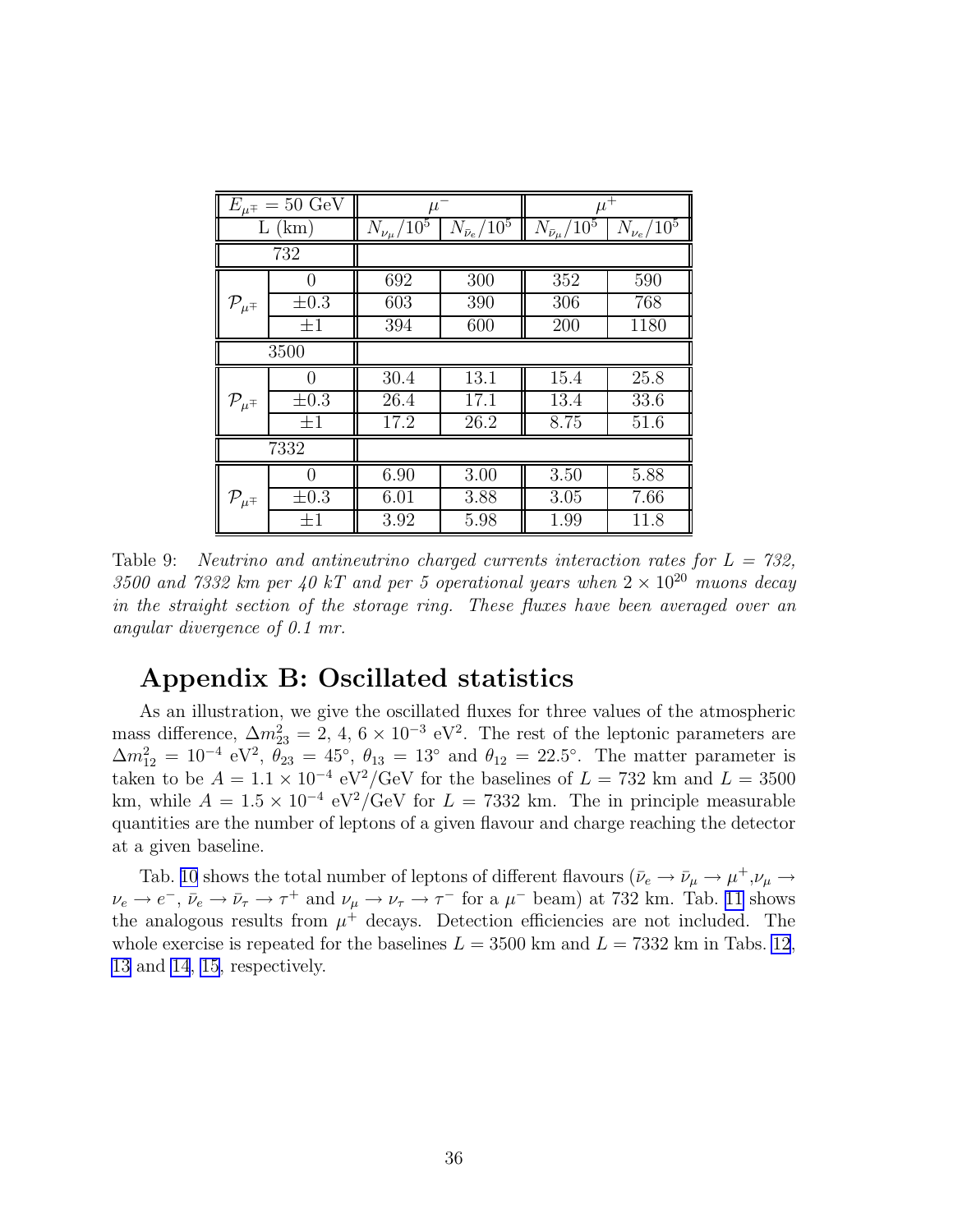<span id="page-37-0"></span>

| $\sqrt{\mathcal{P}_{\mu^-}}$ | $\Delta m^2_{23}$ | $N_{\mu^-}/10^5$ | $N_{e^+}/10^5$ | $\sqrt{10^3}$<br>$\overline{N}_{\mu^+}$ / | $/10^3$<br>$N_{e^-}/$ | $/10^3$<br>$N_{\tau^+}$ | $\rm ^{\prime}10^{4}$ |
|------------------------------|-------------------|------------------|----------------|-------------------------------------------|-----------------------|-------------------------|-----------------------|
|                              | 0.002             | 691              | 300            | 13.8                                      | 24.1                  | 14.3                    | 20.6                  |
| 0                            | 0.004             | 684              | 299            | 51.3                                      | 91.7                  | 52.9                    | 80.9                  |
|                              | 0.006             | 673              | 298            | 110                                       | 201                   | 113                     | 178                   |
|                              | 0.002             | 601              | 390            | 18.0                                      | 22.0                  | 18.6                    | 19.4                  |
| 0.3                          | 0.004             | 595              | 389            | 66.7                                      | 83.8                  | 68.8                    | 76.1                  |
|                              | 0.006             | 584              | 387            | 143                                       | 184                   | 147                     | 167                   |
|                              | 0.002             | 391              | 600            | 27.7                                      | 18.6                  | 28.6                    | 16.5                  |
|                              | 0.004             | 387              | 598            | 103                                       | 70.8                  | 106                     | 64.2                  |
|                              | 0.006             | 378              | 596            | 220                                       | 155                   | 226                     | 140                   |

Table 10: *Calculated charged currents event rates for*  $\mu^-$  *beam assuming neutrino oscillations in a 40 kT detector, for a L = 732 km baseline as a function of*  $E_{\mu}$ ,  $\Delta m_{23}^2$ , *for different polarizations of the parent muon. We have considered*  $1 \times 10^{21}$  *negative muons decays*  $(2 \times 10^{20} \text{ useful muons/year} \times 5 \text{ operational years}).$ 

| $\mid \mathcal{P}_{\mu^+}$ | $\Delta m^2_{23}$ | $N_{\mu^+}/10^5$ | $N_{e^-}/10^5$ | $N_{\mu^-}/\overline{10^3}$ | $N_{e^+}/10^3$ | $N_{\tau^-}/10^3$ | $N_{\tau^+}/10^4$ |
|----------------------------|-------------------|------------------|----------------|-----------------------------|----------------|-------------------|-------------------|
|                            | 0.002             | 351              | 590            | 28.9                        | 11.7           | 28.0              | 10.5              |
| 0                          | 0.004             | 348              | 588            | 110                         | 43.6           | 106               | 41.4              |
|                            | 0.006             | 342              | 586            | 239                         | 94.1           | 232               | 91.5              |
|                            | 0.002             | 305              | 767            | 37.5                        | 11.2           | 36.4              | 9.86              |
| $-0.3\,$                   | 0.004             | 302              | 765            | 142                         | 41.9           | 138               | 38.7              |
|                            | 0.006             | 297              | 762            | 311                         | 90.1           | 302               | 85.4              |
|                            | 0.002             | 200              | 1180           | 57.8                        | 9.52           | 56.0              | 8.36              |
|                            | 0.004             | 196              | 1170           | 219                         | 35.2           | 212               | 32.7              |
|                            | 0.006             | 192              | 1172           | 478                         | 75.3           | 464               | 71.6              |

Table 11: *Calculated charged currents event rates for*  $\mu^+$  *beam assuming neutrino oscillations in a 40 kT detector, for a L = 732 km baseline as a function of*  $E_{\mu}$ ,  $\Delta m_{23}^2$ , *for different polarizations of the parent muon. We have considered*  $1 \times 10^{21}$  *positive muons decays*  $(2 \times 10^{20} \text{ useful muons/year} \times 5 \text{ operational years}).$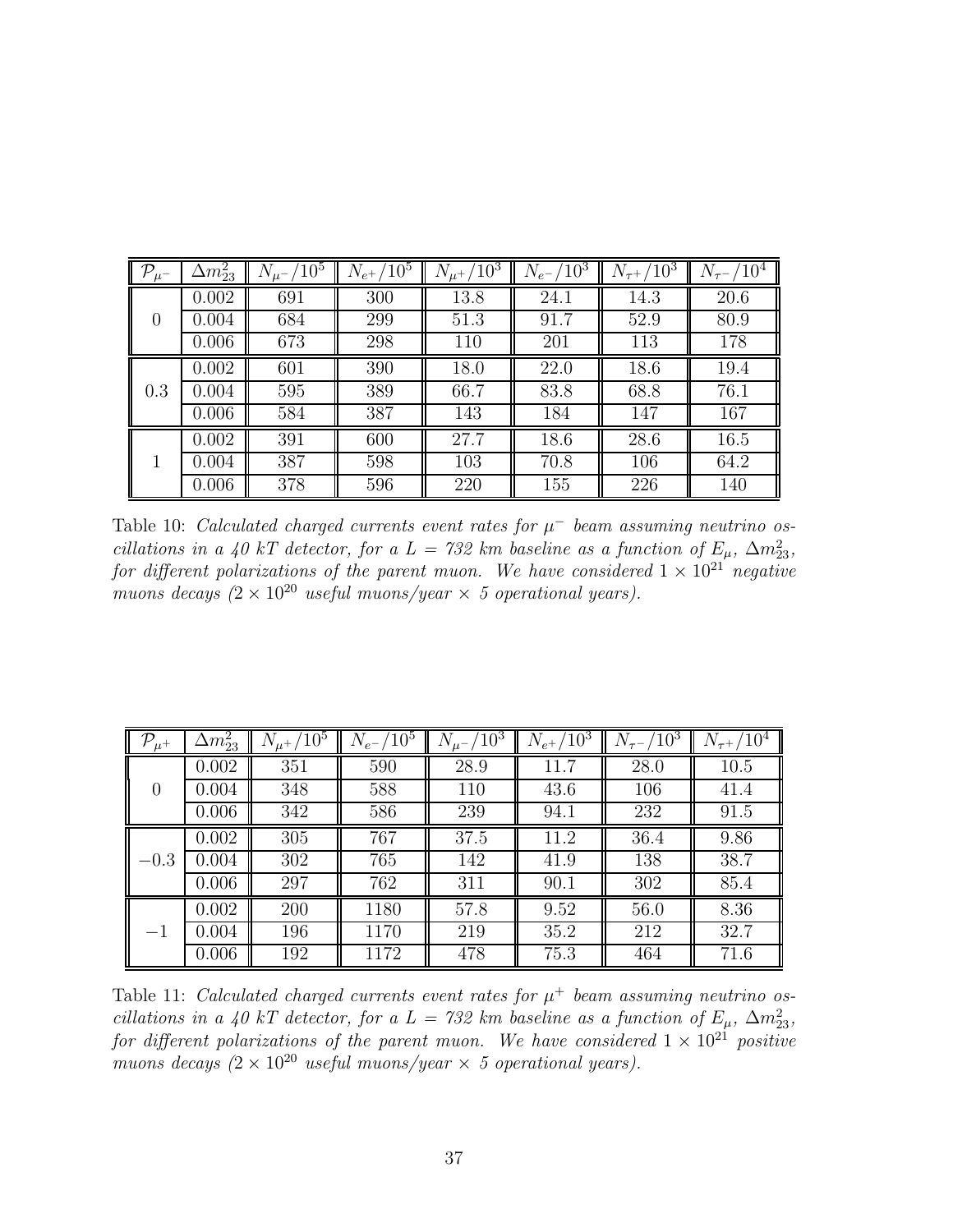<span id="page-38-0"></span>

| $\mathbb{F}^p$   | $\Delta m^2_{23}$ | $^{\prime}10^4$ | $N_{e^+}/$<br>$\sqrt{10^4}$ | $^{\prime}10^{2}$ | $\sqrt{10^3}$<br>$N_{e^-}$ | 10 <sup>2</sup><br>$N_{\tau^+}$ | $^{\prime}10^{3}$ |
|------------------|-------------------|-----------------|-----------------------------|-------------------|----------------------------|---------------------------------|-------------------|
|                  | 0.002             | 282             | 130                         | 65.8              | 21.1                       | 75.3                            | 187               |
| $\left( \right)$ | 0.004             | 232             | 128                         | 163               | 81.9                       | 187                             | 631               |
|                  | 0.006             | 170             | 126                         | 227               | 174                        | 259                             | 1150              |
|                  | 0.002             | 244             | 169                         | 85.5              | 17.9                       | 97.9                            | 176               |
| 0.3              | 0.004             | 198             | 166                         | 212               | 70.5                       | 243                             | 585               |
|                  | 0.006             | 143             | 164                         | 295               | 150                        | 337                             | 1054              |
|                  | 0.002             | 156             | 260                         | 132               | 15.3                       | 151                             | 145               |
|                  | 0.004             | 120             | 256                         | 327               | 58.7                       | 373                             | 463               |
|                  | 0.006             | 81.0            | 253                         | 454               | 121                        | 518                             | 792               |

Table 12: *Calculated charged currents event rates for*  $\mu^-$  *beam assuming neutrino oscillations in a 40 kT detector, for a L = 3500 km baseline as a function of*  $E_{\mu}$ ,  $\Delta m_{23}^2$ , *for different polarizations of the parent muon. We have considered*  $1 \times 10^{21}$  *negative muons decays*  $(2 \times 10^{20} \text{ useful muons/year} \times 5 \text{ operational years}).$ 

| $-\bar{\mathcal{P}}_{\mu^+}$ | $\Delta m^2_{23}$ | $/10^4$<br>$N_{\mu^+}/$ | $N_{e^-}/10^4$ | $N_{\mu}$ - $\sqrt{10^3}$ | $/10^{2}$<br>$N_{e^+}$ | $/10^3$<br>$N_{\tau^-}$ | $/10^3$ |
|------------------------------|-------------------|-------------------------|----------------|---------------------------|------------------------|-------------------------|---------|
| $\Omega$                     | 0.002             | 143                     | 254            | 25.7                      | 60.4                   | 22.9                    | 100     |
|                              | 0.004             | 118                     | 240            | 96.4                      | 164                    | 88.1                    | 348     |
|                              | 0.006             | 86.0                    | 221            | 195                       | 249                    | 181                     | 655     |
| $-0.3$                       | 0.002             | 124                     | 330            | 33.4                      | 62.4                   | 29.8                    | 92.7    |
|                              | 0.004             | 100                     | 312            | 125                       | 165                    | 115                     | 319     |
|                              | 0.006             | 72.4                    | 287            | 254                       | 246                    | 235                     | 592     |
| $-1$                         | 0.002             | 79.3                    | 507            | 51.4                      | 50.2                   | 45.8                    | 77.0    |
|                              | 0.004             | 60.8                    | 480            | 193                       | 124                    | 176                     | 254     |
|                              | 0.006             | 40.8                    | 441            | 390                       | 173                    | 362                     | 450     |

Table 13: *Calculated charged currents event rates for*  $\mu^+$  *beam assuming neutrino oscillations in a 40 kT detector, for a L = 3500 km baseline as a function of*  $E_{\mu}$ ,  $\Delta m_{23}^2$ , *for different polarizations of the parent muon. We have considered*  $1 \times 10^{21}$  *positive muons decays*  $(2 \times 10^{20} \text{ useful muons/year} \times 5 \text{ operational years}).$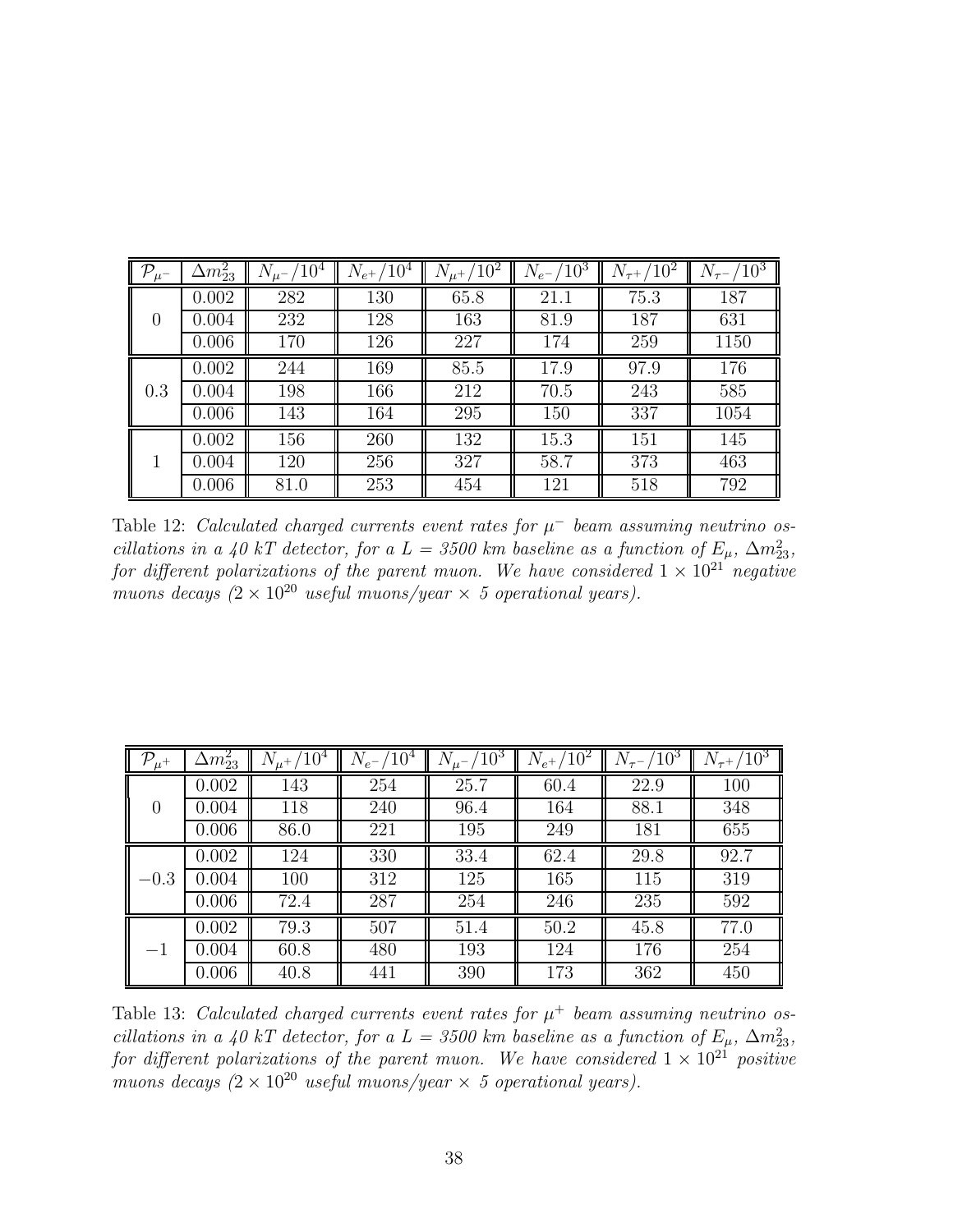<span id="page-39-0"></span>

| $\mathbb{P}$     | $\Delta m^2_{23}$ | $^{\prime}10^{3}$ | $\sqrt{10^3}$<br>$N_{e^+}/$ | $^{\prime}10^{2}$ | $\sqrt{10^3}$<br>$N_{e^-}$ | $\sqrt{10^2}$<br>$N_{\tau^+}$ | $^{\prime}10^{3}$ |
|------------------|-------------------|-------------------|-----------------------------|-------------------|----------------------------|-------------------------------|-------------------|
| $\left( \right)$ | 0.002             | 527               | 299                         | 2.38              | 3.97                       | 1.94                          | 159               |
|                  | 0.004             | 256               | 296                         | 16.7              | 28.2                       | 15.1                          | 406               |
|                  | 0.006             | 89.1              | 292                         | 35.8              | 78.8                       | 33.5                          | 523               |
| 0.3              | 0.002             | 451               | 388                         | 3.10              | 3.95                       | 2.52                          | 146               |
|                  | 0.004             | 212               | 385                         | 21.6              | 27.3                       | 19.6                          | 362               |
|                  | 0.006             | 75.1              | 380                         | 46.6              | 74.1                       | 43.6                          | 452               |
|                  | 0.002             | 273               | 597                         | 4.77              | 3.89                       | 3.88                          | 115               |
|                  | 0.004             | 110               | 592                         | 33.3              | 25.2                       | 30.1                          | 257               |
|                  | 0.006             | 42.5              | 584                         | 71.6              | 63.3                       | 67.0                          | 287               |

Table 14: *Calculated charged currents event rates for*  $\mu^-$  *beam assuming neutrino oscillations in a 40 kT detector, for a L = 7332 km baseline as a function of*  $E_{\mu}$ ,  $\Delta m_{23}^2$ , *for different polarizations of the parent muon. We have considered*  $1 \times 10^{21}$  *negative muons decays*  $(2 \times 10^{20} \text{ useful muons/year} \times 5 \text{ operational years}).$ 

| ${\cal P}_{\mu^+}$ | $\Delta m^2_{23}$ | $/10^3$<br>$N_{\mu^+}$ | $/10^3$<br>$N_{e^-}$ | $/10^{3}$ | $/10^{2}$<br>$N_{e^+}/$ | $\sqrt{10^3}$ | $\sqrt{10^3}$ |
|--------------------|-------------------|------------------------|----------------------|-----------|-------------------------|---------------|---------------|
| 0                  | 0.002             | 265                    | 577                  | 6.06      | 1.16                    | 5.84          | 85.6          |
|                    | 0.004             | 125                    | 513                  | 38.1      | 11.5                    | 37.8          | 225           |
|                    | 0.006             | 52.8                   | 399                  | 94.8      | 31.2                    | 95.0          | 295           |
| $-0.3$             | 0.002             | 227                    | 750                  | 7.88      | 1.20                    | 7.59          | 78.6          |
|                    | 0.004             | 104                    | 667                  | 49.5      | 11.0                    | 49.1          | 201           |
|                    | 0.006             | 47.6                   | 519                  | 123       | 28.5                    | 123           | 255           |
| $-1$               | 0.002             | 137                    | 1150                 | 12.1      | 129                     | 11.7          | 62.4          |
|                    | 0.004             | 54.8                   | 1030                 | 76.2      | 10.0                    | 75.6          | 144           |
|                    | 0.006             | 35.7                   | 798                  | 190       | 22.3                    | 190           | 161           |

Table 15: *Calculated charged currents event rates for*  $\mu^+$  *beam assuming neutrino oscillations in a 40 kT detector, for a L = 7332 km baseline as a function of*  $E_{\mu}$ ,  $\Delta m_{23}^2$ , *for different polarizations of the parent muon. We have considered*  $1 \times 10^{21}$  *positive muons decays*  $(2 \times 10^{20} \text{ useful muons/year} \times 5 \text{ operational years}).$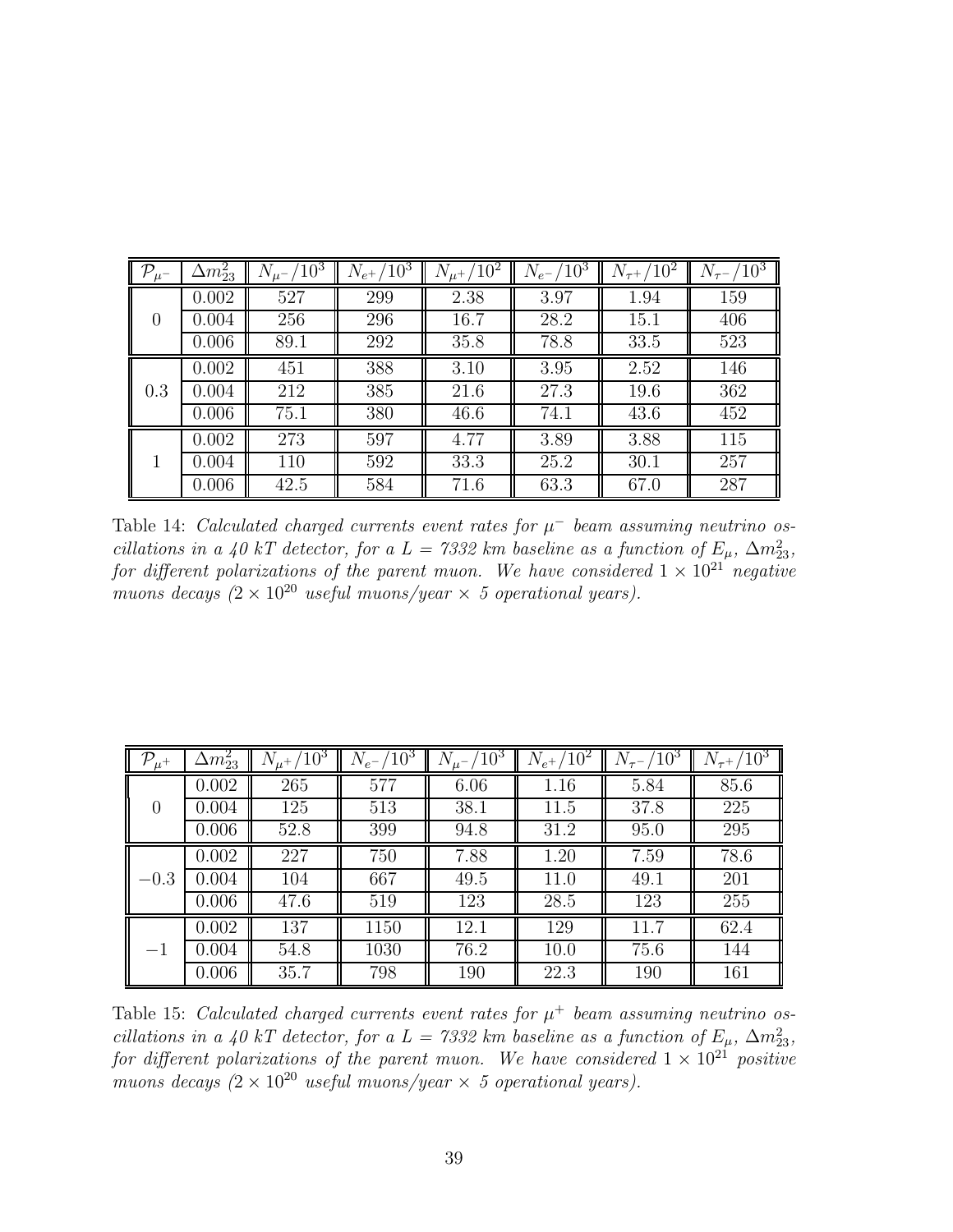# Appendix C: Perturbative Expansion of Oscillation Probabilities

In this Appendix, we describe the perturbative expansion we have performed to obtain Eq. [\(16](#page-9-0)). The problem is to diagonalize the neutrino mass matrix,

$$
M \equiv U \begin{pmatrix} 0 & 0 & 0 \\ 0 & \Delta_{12} & 0 \\ 0 & 0 & \Delta_{13} \end{pmatrix} U^{\dagger} + \begin{pmatrix} A & 0 & 0 \\ 0 & 0 & 0 \\ 0 & 0 & 0 \end{pmatrix}, \qquad (20)
$$

with U as given in Eq.  $(1)$ . The exact diagonalization of this matrix has been done in [\[40](#page-45-0)]. Since we are interested only in the case in which  $\Delta m_{12}^2$  is small, it is adequate to use perturbation theory to compute corrections to first order in this quantity. This leads to much simpler analytical formulae.

Inthe limit  $\Delta m_{12}^2 = 0$ , the diagonalization of this matrix is very simple [[38\]](#page-45-0),

$$
M_{\mp}^{(0)} \equiv \bar{U}_{\mp} \begin{pmatrix} \frac{\Delta_{13} \pm A - B_{\mp}}{2} & 0 & 0\\ 0 & 0 & 0\\ 0 & 0 & \frac{\Delta_{13} \pm A + B_{\mp}}{2} \end{pmatrix} \bar{U}_{\mp}^{\dagger}.
$$
 (21)

The matrix of eigenvectors is

$$
\bar{U}_{\mp} \equiv U_{23}(\theta_{23})U_{13}(\theta_{M_{\mp}}), \qquad (22)
$$

where  $\theta_{M_{\mp}}$  is defined by:

$$
\tan 2\theta_{M_{\mp}} \equiv \frac{\Delta_{13} \sin 2\theta_{13}}{\Delta_{13} \cos 2\theta_{13} \mp A}.
$$
\n(23)

 $\theta_{M_{\mp}}$  is to be taken in the first (second) quadrant if  $\Delta_{13}\,\cos 2\theta_{13} \mp A$  is positive (negative).

At first order in  $\Delta_{12}$ , the perturbation to Eq. (21) (in the basis of non-perturbated eigenvectors) is:

$$
M_{\mp}^{(1)} \equiv \bar{U}_{\mp}^{\dagger} U \begin{pmatrix} 0 & 0 & 0 \\ 0 & \Delta_{12} & 0 \\ 0 & 0 & 0 \end{pmatrix} U^{\dagger} \bar{U}_{\mp}.
$$
 (24)

The eigenvalues at first order in  $\Delta_{12}$  are:

$$
\lambda_1^{(1)} = \lambda_1^{(0)} + s_{12}^2 \Delta_{12} \cos^2 \bar{\theta}_{M_{\mp}},
$$
  
\n
$$
\lambda_2^{(1)} = \lambda_2^{(0)} + c_{12}^2 \Delta_{12},
$$
  
\n
$$
\lambda_3^{(1)} = \lambda_3^{(0)} + s_{12}^2 \Delta_{12} \sin^2 \bar{\theta}_{M_{\mp}},
$$
\n(25)

The corresponding (not normalized) eigenvectors are,

$$
v_1^{(1)} = \left(1, \frac{\sin 2\theta_{12} \cos \bar{\theta}_{M_{\mp}} \Delta_{12}}{\Delta_{13} + A - B_{\mp}}, \frac{s_{12}^2 \Delta_{12} \sin \bar{\theta}_{M_{\mp}} e^{\mp i\delta}}{2B_{\mp}}\right),
$$
  
\n
$$
v_2^{(1)} = \left(\frac{\sin 2\theta_{12} \cos \bar{\theta}_{M_{\mp}} \Delta_{12}}{-\Delta_{13} - A + B_{\mp}}, 1, \frac{\sin 2\theta_{12} \sin \bar{\theta}_{M_{\mp}} e^{\mp i\delta} \Delta_{12}}{\Delta_{13} + A + B_{\mp}}\right),
$$
  
\n
$$
v_3^{(1)} = \left(\frac{-s_{12}^2 \sin 2\bar{\theta}_{M_{\mp}} \Delta_{12} e^{\pm i\delta}}{2B_{\mp}}, \frac{-\sin 2\theta_{12} \sin \bar{\theta}_{M_{\mp}} \Delta_{12} e^{\pm i\delta}}{\Delta_{31} + A + B_{\mp}}, 1\right),
$$
\n(26)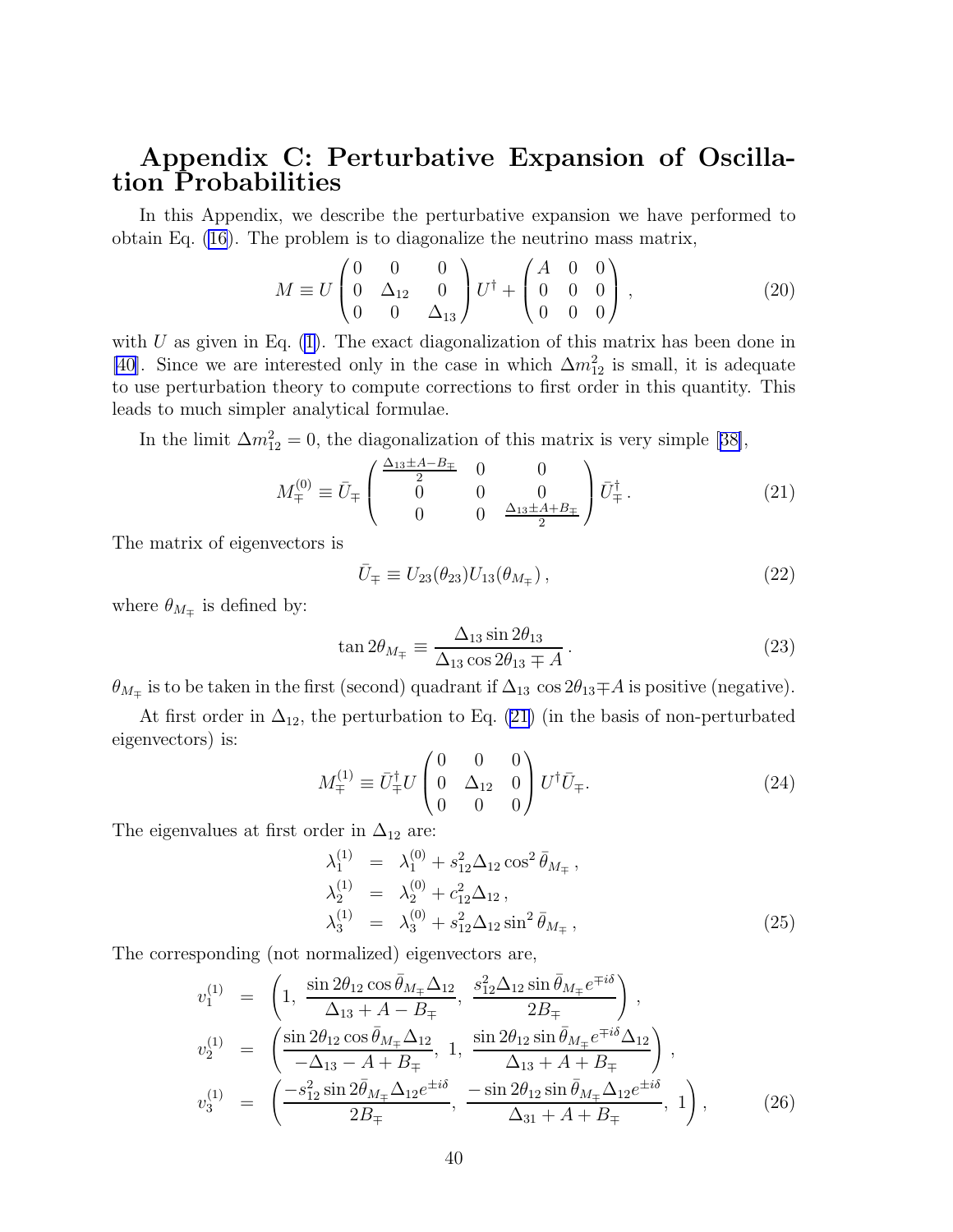where  $\bar{\theta}_{M_{\mp}} \equiv \theta_{13} - \theta_{M_{\mp}}$ .

With these results, it is easy to compute the oscillation probabilities, keeping consistently terms up to first order in  $\Delta_{12}$ . We obtain:

$$
P_{\nu_e\nu_\mu(\bar{\nu}_e\bar{\nu}_\mu)} = s_{23}^2 \sin^2(2\theta_{M_{\mp}}) \sin^2\left(\frac{B_{\mp} L}{2}\right) -
$$
  
\n
$$
s_{23}^2 s_{12}^2 \left[ \sin(4\theta_{M_{\mp}}) \sin(2\bar{\theta}_{M_{\mp}}) \sin^2\left(\frac{B_{\mp} L}{2}\right) \frac{\Delta_{12}}{B_{\mp}} + \sin^2(2\theta_{M_{\mp}}) \cos(2\bar{\theta}_{M_{\mp}}) \sin(B_{\mp} L) \frac{\Delta_{12} L}{2} \right] +
$$
  
\n
$$
\sin(2\theta_{12}) \sin(2\theta_{23}) \sin(2\theta_{M_{\mp}}) \sin\left(\frac{B_{\mp} L}{2}\right) \Delta_{12} \times
$$
  
\n
$$
\left[ \sin\left(\frac{\lambda_1^{(0)} L}{2}\right) \cos\left(\pm\delta - \frac{\lambda_3^{(0)} L}{2}\right) \left(\frac{\cos\theta_{M_{\mp}} \cos\bar{\theta}_{M_{\mp}}}{\lambda_1^{(0)}} - \frac{\sin\theta_{M_{\mp}} \sin\bar{\theta}_{M_{\mp}}}{\lambda_3^{(0)}}\right) -
$$
  
\n
$$
\sin\theta_{M_{\mp}} \sin\bar{\theta}_{M_{\mp}} \cos\delta \sin\left(\frac{B_{\mp} L}{2}\right) \frac{1}{\lambda_3^{(0)}} \right],
$$
\n(27)

$$
P_{\nu_e\nu_\tau(\bar{\nu}_e\bar{\nu}_\tau)} = c_{23}^2 \sin^2(2\theta_{M_\mp}) \sin^2\left(\frac{B_\mp L}{2}\right) - c_{23}^2 s_{12}^2 \left[ \sin(4\theta_{M_\mp}) \sin(2\bar{\theta}_{M_\mp}) \sin^2\left(\frac{B_\mp L}{2}\right) \frac{\Delta_{12}}{B_\mp} + \sin^2(2\theta_{M_\mp}) \cos(2\bar{\theta}_{M_\mp}) \sin(B_\mp L) \frac{\Delta_{12} L}{2} \right] - \sin(2\theta_{12}) \sin(2\theta_{23}) \sin(2\theta_{M_\mp}) \sin\left(\frac{B_\mp L}{2}\right) \Delta_{12} \times \left[ \sin\left(\frac{\lambda_1^{(0)} L}{2}\right) \cos\left(\pm\delta - \frac{\lambda_3^{(0)} L}{2}\right) \left(\frac{\cos\theta_{M_\mp} \cos\bar{\theta}_{M_\mp}}{\lambda_1^{(0)}} - \frac{\sin\theta_{M_\mp} \sin\bar{\theta}_{M_\mp}}{\lambda_3^{(0)}}\right) - \sin\theta_{M_\mp} \sin\bar{\theta}_{M_\mp} \cos\delta \sin\left(\frac{B_\mp L}{2}\right) \frac{1}{\lambda_3^{(0)}} \right], \tag{28}
$$

$$
P_{\nu_e \nu_e(\bar{\nu}_e \bar{\nu}_e)} = 1 - \sin^2(2\theta_{M_{\mp}}) \sin^2\left(\frac{B_{\mp} L}{2}\right) +
$$
  

$$
s_{12}^2 \left[ \sin(4\theta_{M_{\mp}}) \sin(2\bar{\theta}_{M_{\mp}}) \sin^2\left(\frac{B_{\mp} L}{2}\right) \frac{\Delta_{12}}{B} + \sin^2(2\theta_{M_{\mp}}) \cos(2\bar{\theta}_{M_{\mp}}) \sin(B_{\mp} L) \frac{\Delta_{12} L}{2} \right].
$$
\n(29)

These formulae are valid for all values of  $\theta_{13}$  and to first order in  $\Delta_{12}$ . It is rather straightforward to check that they reduce to the vacuum result for  $A \rightarrow 0$ .

In section 3, we have further considered an expansion in which not only  $\Delta_{12}$  but also  $\theta_{13}$  are small. We have kept terms up to second order: i.e.  $\mathcal{O}(\Delta_{12}^2\theta_{13}^0)$ ,  $\mathcal{O}(\Delta_{12}\theta_{13})$ and  $\mathcal{O}(\Delta_{12}^0 \theta_{13}^2)$ . The latter two can be obtained from Eqs. (27,28) and (29), by performing an expansion in  $\theta_{13}$ . On the other hand, the terms of  $\mathcal{O}(\Delta_{12}^2\theta_{13}^0)$  are absent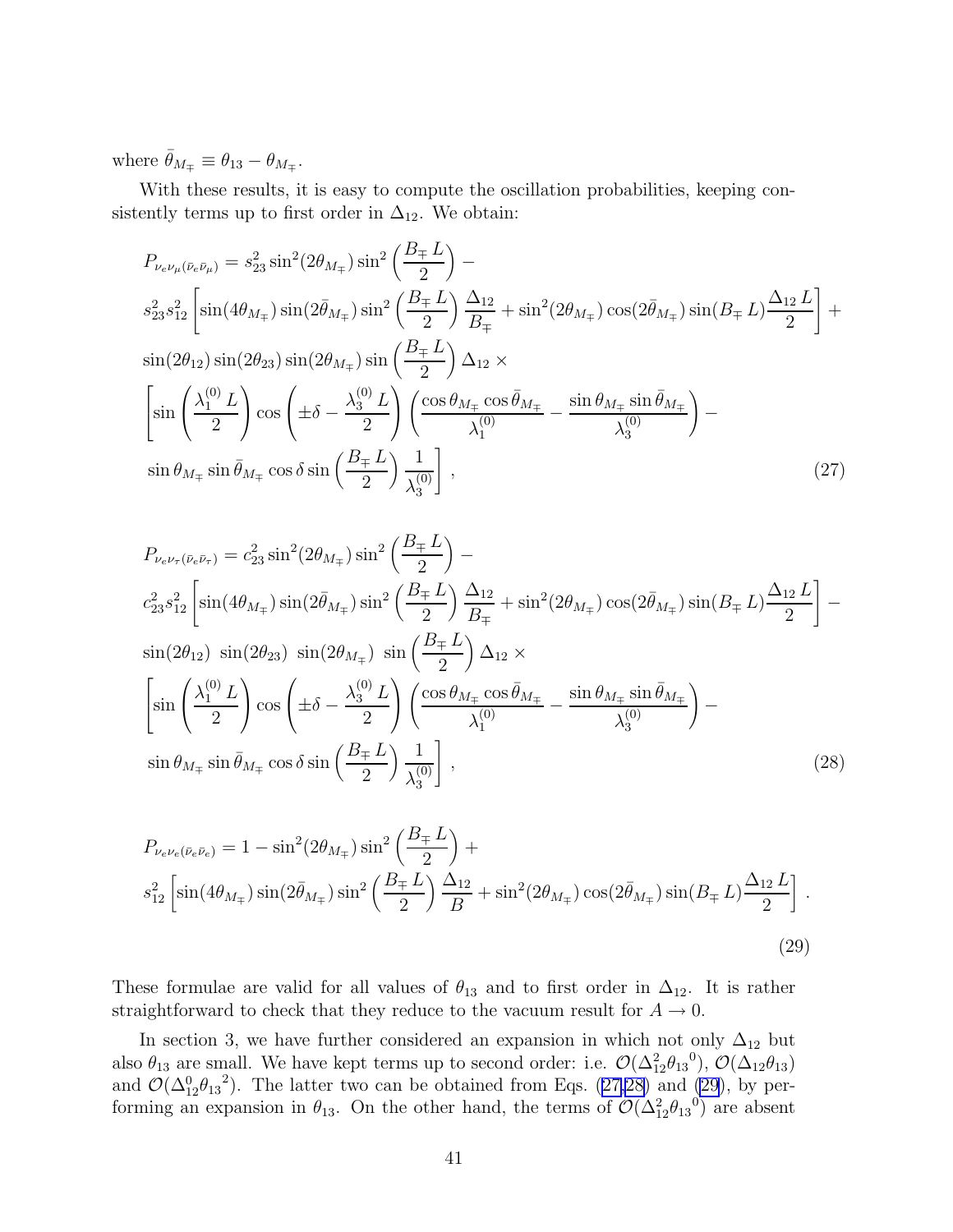in that approximation, they appear at next order in the expansion. They can be easily obtained, though, starting directly from the diagonalization of the mass matrix with  $\theta_{13}=0$  :

$$
M \equiv U_{23}(\theta_{23})U_{12}(\theta'_{M_{\mp}})\begin{pmatrix} \frac{\pm A + \Delta_{12} - C_{\mp}}{2} & 0 & 0\\ 0 & \frac{\pm A + \Delta_{12} + C_{\mp}}{2} & 0\\ 0 & 0 & \Delta_{13} \end{pmatrix} U_{12}(\theta'_{M_{\mp}})^{\dagger}U_{23}(\theta_{23})^{\dagger}, \quad (30)
$$

with  $C_{\mp} \equiv \sqrt{\Delta_{12}^2 + A^2 \mp 2A\Delta_{12}\cos 2\theta_{12}}$  and

$$
\sin 2\theta'_{M_{\mp}} \equiv -\frac{\Delta_{12} \sin 2\theta_{12}}{C_{\mp}}.\tag{31}
$$

The expansion of the corresponding probabilities to second order in  $\Delta_{12}$  gives,

$$
P_{\nu_e \nu_\mu (\bar{\nu}_e \bar{\nu}_\mu)} = c_{23}^2 \sin^2 2\theta_{12} \left(\frac{\Delta_{12}}{A}\right)^2 \sin^2 \left(\frac{AL}{2}\right)
$$
  
\n
$$
P_{\nu_e \nu_\tau (\bar{\nu}_e \bar{\nu}_\tau)} = s_{23}^2 \sin^2 2\theta_{12} \left(\frac{\Delta_{12}}{A}\right)^2 \sin^2 \left(\frac{AL}{2}\right)
$$
  
\n
$$
P_{\nu_e \nu_e (\bar{\nu}_e \bar{\nu}_e)} = 1 - \sin^2 2\theta_{12} \left(\frac{\Delta_{12}}{A}\right)^2 \sin^2 \left(\frac{AL}{2}\right).
$$
 (32)

From the first of these equations we obtain the term in  $\Delta_{12}^2$  of Eq. ([16\)](#page-9-0).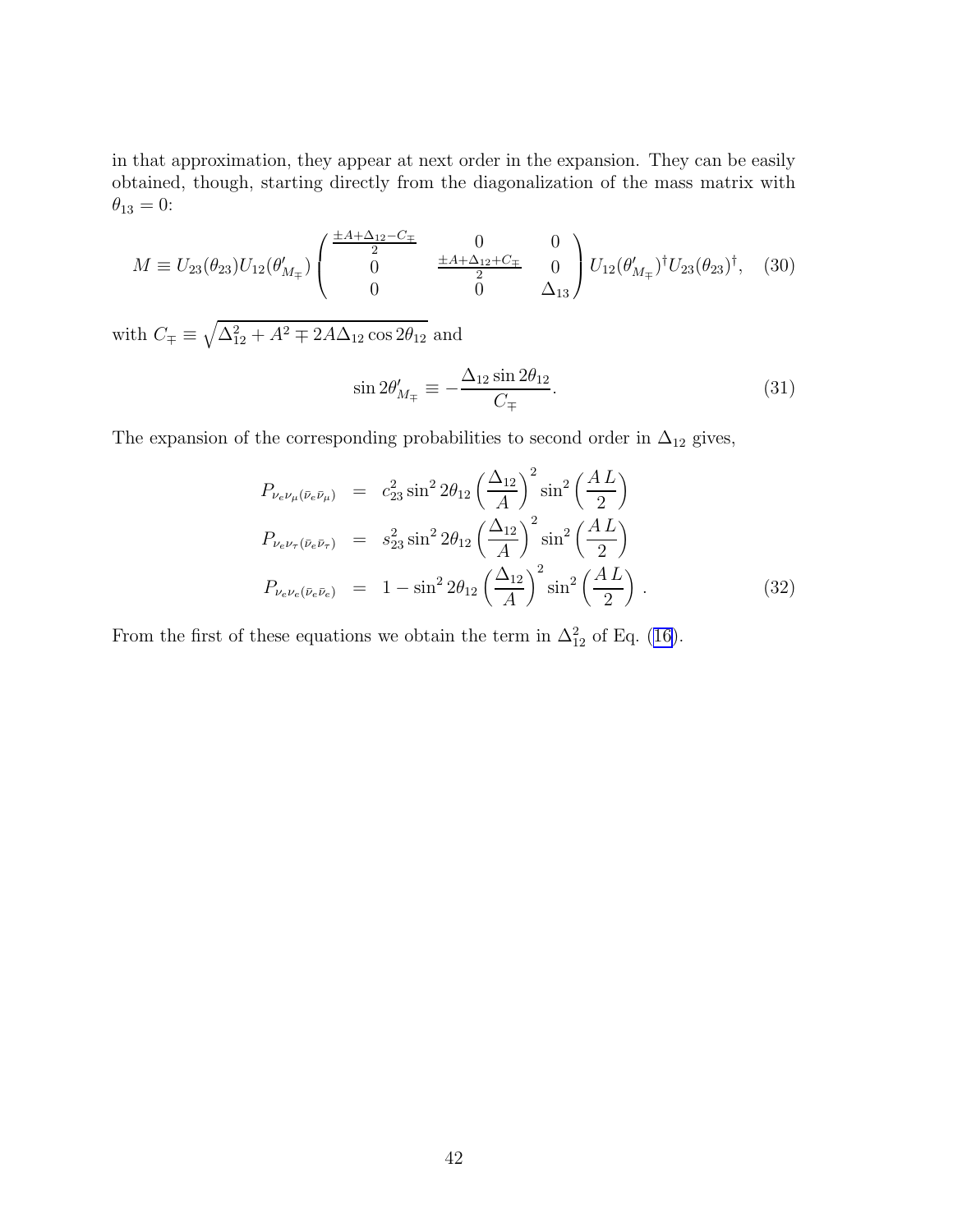## <span id="page-43-0"></span>References

- [1] Super-Kamiokande Collaboration, Y. Fukuda *et al.*, Phys. Lett. B 433 (1998) 9; Phys. Lett. B 436 (1998) 33; Phys. Rev. Lett. 81 (1998) 1562; Phys. Rev. Lett. 82 (1999) 2644; Phys. Lett. B 467 (1999) 185; T. Kajita, Nucl. Phys. B (Proc. Suppl.) 77 (1999) 123.
- [2] Kamiokande Collaboration, S. Hatakeyama *et al.*, Phys. Rev. Lett. 81 (1998) 2016; Soudan-2 Collaboration, E. Peterson, Nucl. Phys. B (Proc. Suppl.) 77 (1999) 111; W. W. Allison, Phys. Lett. B 449 (1999) 137; MACRO Collaboration, F. Ronga *et al.*, Nucl. Phys. B (Proc. Suppl.) 77 (1999) 117.
- [3] R. Davis *et al.*, Phys. Rev. Lett. 20 (1968) 1205; B. T. Cleveland *et al.*, Astrophys. J. 496 (1998) 505; K. Lande *et al.*, Nucl. Phys. (Proc. Suppl.) 77 (1999) 13; T. Kirsten, Nucl. Phys. (Proc. Suppl.) 77 (1999) 26; Kamiokande Collaboration, Y. Fukuda *et al.*, Phys. Rev. Lett. 77 (1996) 1683; SAGE Collaboration, Dzh. N. Abdurashistov *et al.*, Nucl. Phys. (Proc. Suppl.) 77 (1999) 20; Super-Kamiokande Collaboration, Y. Fukuda *et al.*, Phys. Rev. Lett. 82 (1999) 1810; M. Smy *et al.*, [hep-ex/9903034.](http://arXiv.org/abs/hep-ex/9903034)
- [4] B. Pontecorvo, J. Expt. Theor. Phys. 33 (1957) 549; J. Expt. Theor. Phys. 34 (1958) 247; Sov. Phys. JETP 26 (1968) 984.
- [5] L. Wolfenstein, Phys. Rev. D 17 (1978) 2369; Phys. Rev. D 20 (1979) 2634; S. P. Mikheyev and A. Yu. Smirnov, Sov. J. Nucl. Phys. 42 (1986) 913.
- [6] Z. Maki, M. Nakagawa and S. Sakata, Prog. Theor. Phys. 28 (1962) 970; Particle Data Book, Eur. Phys. J. C 3 (1998) 1. Notice, though, that our convention for the sign of  $\delta$  is opposite to the one used in this reference.
- [7] A. de Gouvea, A. Friedland, H. Murayama, [hep-ph/0002064.](http://arXiv.org/abs/hep-ph/0002064)
- [8] Super-Kamiokande home-page, [http://www-sk.icrr.u-tokyo.ac.jp/doc/sk;](http://www-sk.icrr.u-tokyo.ac.jp/doc/sk) SNO home-page, [http://snodaq.phy.queensu.ca/SNO/sno.html;](http://snodaq.phy.queensu.ca/SNO/sno.html) BOREXINO home-page, [http://almime.mi.infn.it;](http://almime.mi.infn.it) HERON home-page, [http://www.physics.brown.edu/research/heron;](http://www.physics.brown.edu/research/heron) HELLAZ home-page, [http://sg1.hep.fsu.edu/hellaz.](http://sg1.hep.fsu.edu/hellaz)
- [9] K. Nishikawa, Nucl. Phys. (Proc. Suppl.) 77 (1999) 198; B. C. Barish, Nucl. Phys. (Proc. Suppl.) 70 (1999) 227.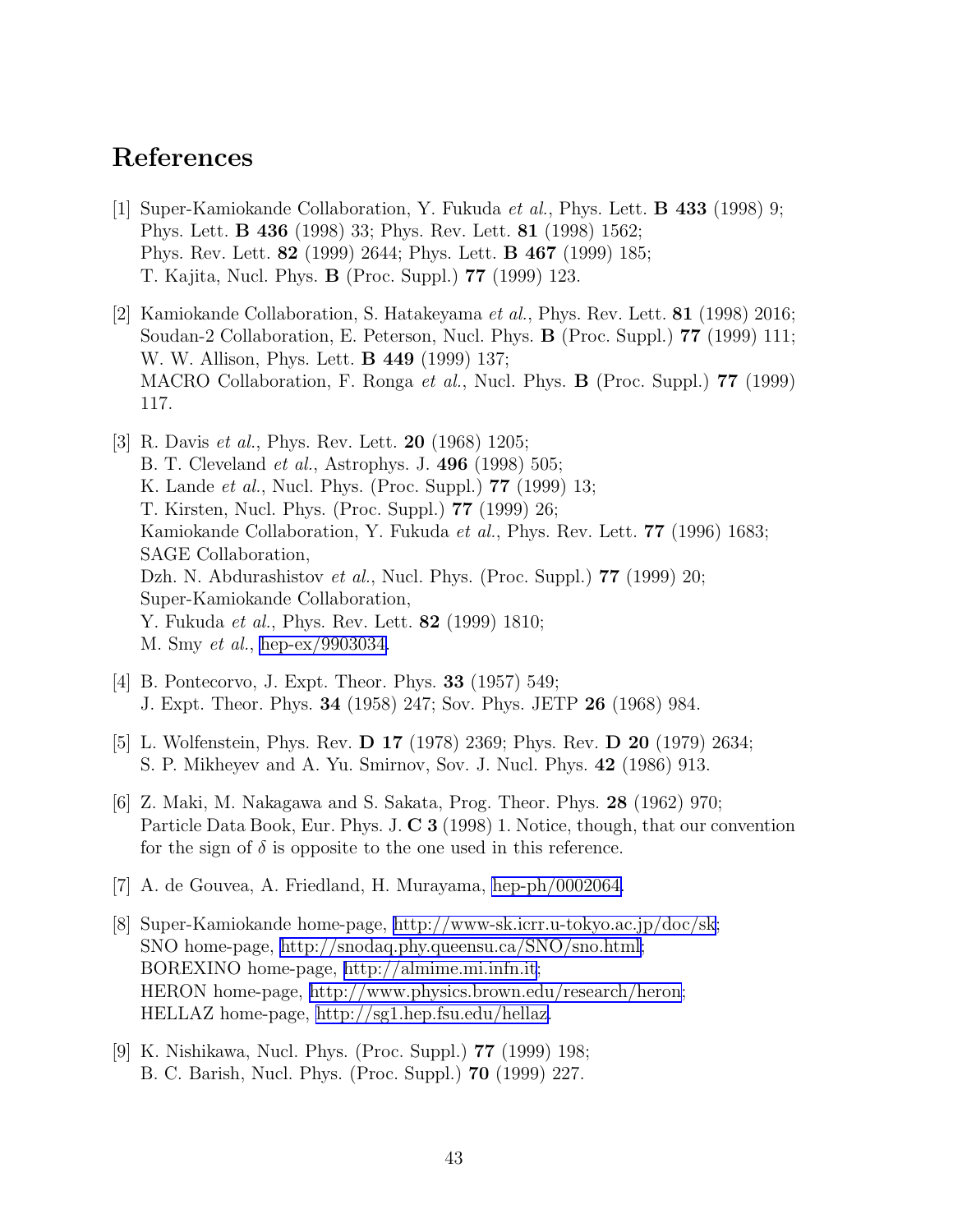<span id="page-44-0"></span>[10] M. G. Catanesi *et al.*,

*"Proposal to study hadron production for the neutrino factory and for the atmospheric neutrino flux"*, CERN-SPC-99-35 (1999).

- [11] AMS Collaboration, J. Alcaraz *et al.*, Phys. Lett. B 461 (1999) 387; S. Ahlen *et al.*, Nucl. Instrum. Meth. A 350 (1994) 351.
- [12] D. A. Petyt, *"A study of parameter measurement in a long-baseline neutrino oscillation experiment"*, Thesis submitted to Univ. of Oxford, England, 1998.
- [13] M. Apollonio *et al.*, [hep-ex/9907037.](http://arXiv.org/abs/hep-ex/9907037)
- [14] M.C. Gonzalez-García and C. Peña-Garay, [hep-ph/0001129.](http://arXiv.org/abs/hep-ph/0001129)
- [15] S. Geer, Phys. Rev. **D 57** (1998) 6989.
- [16] C. M. Ankenbrandt *et al.* (Muon Collider Collaboration), Phys. Rev. ST Accel. Beams 2, (1999) 081001; B. Autin *et al.*, CERN-SPSC/98-30, SPSC/M 617 (October 1998); S. Geer, C. Johnstone and D. Neuffer, FERMILAB-PUB-99-121.
- [17] S. Geer and R. Raja, *"Workshop on Physics at the first muon collider and at the front end of a muon collider"*, AIP Conf. Proc. 435 (1998).
- [18] A. de Rújula, M. B. Gavela and P. Hernández, Nucl. Phys. **B** 547 (1999) 21.
- [19] B. Autin, A. Blondel and J. Ellis, *"Prospective study of muon storage rings"*, CERN 99-02, ECFA 99-197.
- $[20]$  K. Dick, M. Freund, M. Lindner and A. Romanino, Nucl. Phys. **B** 562 (1999) 29.
- [21] A. Donini, M. B. Gavela, P. Hern´andez and S. Rigolin, [hep-ph/9909254](http://arXiv.org/abs/hep-ph/9909254).
- [22] P. Lipari, Phys. Rev. D61 (2000) 113004
- [23] J. Ellis, [hep-ph/9911440.](http://arXiv.org/abs/hep-ph/9911440)
- [24] V. Barger, S. Geer, R. Raja and K. Whisnant, [hep-ph/9911524](http://arXiv.org/abs/hep-ph/9911524).
- [25] M. Campanelli, A. Bueno and A. Rubbia, [hep-ph/9905240](http://arXiv.org/abs/hep-ph/9905240).
- [26] V. Barger, S. Geer and K. Whisnant, Phys. Rev. D 61 (2000) 053004.
- [27] I. Mocioiu and R. Shrock, [hep-ph/9910554.](http://arXiv.org/abs/hep-ph/9910554)
- [28] M. Freund, M. Lindner, S. T. Petcov and A. Romanino, [hep-ph/9912457](http://arXiv.org/abs/hep-ph/9912457).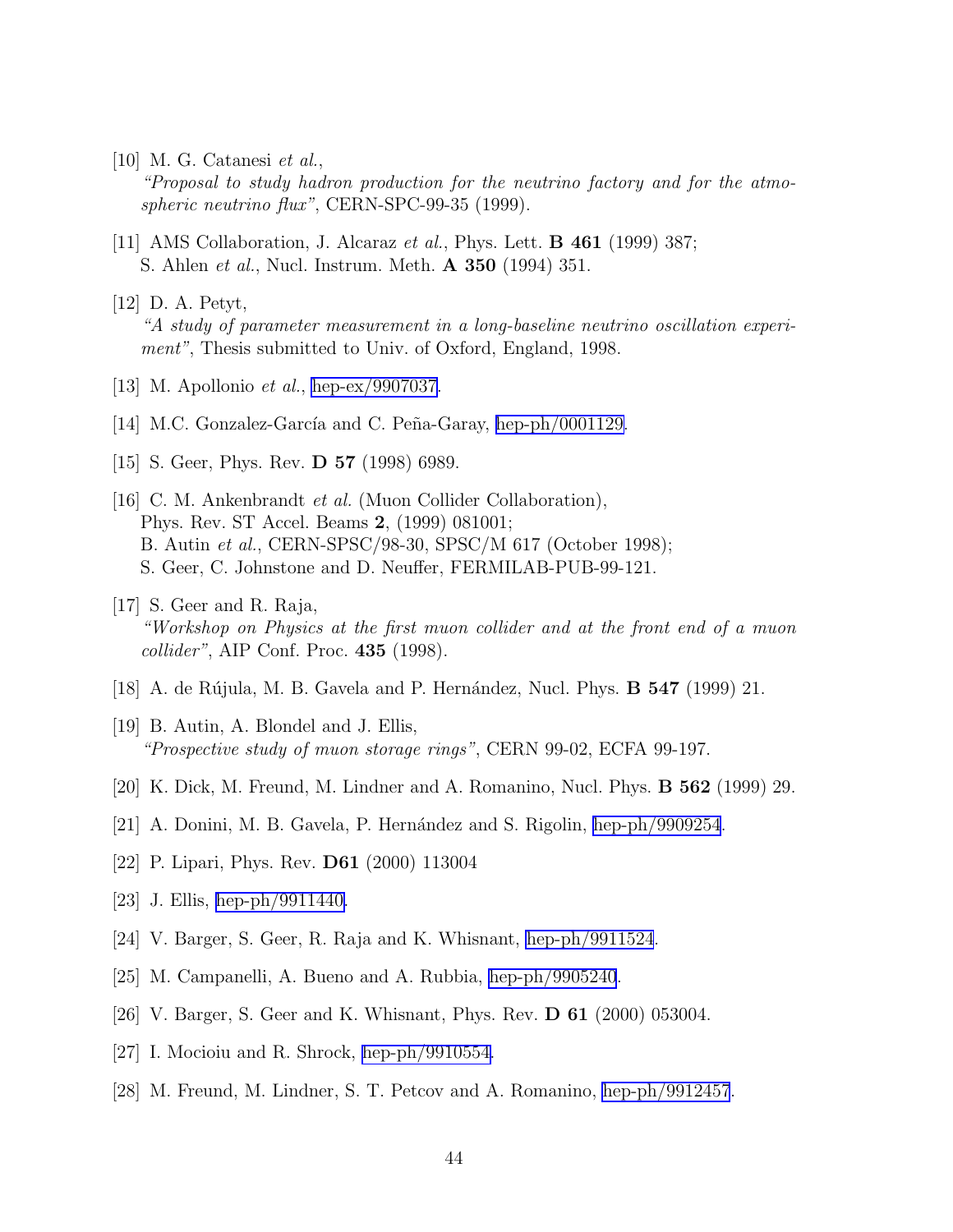- <span id="page-45-0"></span>[29] A. Cervera, F. Dydak and J. Gómez-Cadenas, Nufact '99 Workshop, July 5-9th, Lyon.
- [30] ECFA plenary meeting, December 3 (1999); CERN working group on the neutrino factory, December 6 (1999); CERN plenary meeting on the muon collider, January 19 (2000).
- [31] Nufact '99 Workshop, July 5-9th, Lyon;<http://lyoninfo.in2p3.fr/nufact99/>.
- [32] The Neutrino Factory and Muon Collider Collaboration, K. T. McDonald *et al.*, [physics/9911009](http://arXiv.org/abs/physics/9911009).
- [33] See for example: T. K. Gaisser, *"Cosmic Rays and Particle Physics"*, Cambridge University Press, 1990.
- [34] G. L. Fogli, E. Lisi, A. Marrone and G. Scioscia, Phys. Rev D59 (1999) 033001 and [hep-ph/9904465](http://arXiv.org/abs/hep-ph/9904465).
- [35] A. de Rújula, M. B. Gavela and P. Hernández, [hep-ph/0001124.](http://arXiv.org/abs/hep-ph/0001124)
- [36] S. Schonert, Nucl. Phys. (Proc. Suppl.) 70 (1999) 195.
- [37] J. Arafune, M. Koike and J. Sato, Phys. Rev. D 56 (1997) 3093, Erratum-Ibid. D 60 (1999) 119905; M. Tanimoto, Prog. Theor. Phys. 97 (1997) 9091; Phys. Lett B 435 (1998) 373; Phys. Lett. B 462 (1999) 115; H. Minakata and H. Nunokawa, Phys. Lett. B 413 (1997) 369; Phys. Rev. D 57 (1998) 4403; S. M. Bilenky, C. Giunti and W. Grimus, [hep-ph/9705300](http://arXiv.org/abs/hep-ph/9705300); Phys. Rev. D 58 (1998) 033001. K. R. Schubert, [hep-ph/9902215;](http://arXiv.org/abs/hep-ph/9902215) J. Bernabéu, [hep-ph/9904474](http://arXiv.org/abs/hep-ph/9904474); H. Fritzsch and Z. -Z. Xiang, [hep-ph/9909304;](http://arXiv.org/abs/hep-ph/9909304) A. Romanino, [hep-ph/9909425](http://arXiv.org/abs/hep-ph/9909425); M. Koike and J. Sato, [hep-ph/9909469](http://arXiv.org/abs/hep-ph/9909469); J. Sato, [hep-ph/9910442](http://arXiv.org/abs/hep-ph/9910442).
- [38] O. Yasuda, [hep-ph/9809205,](http://arXiv.org/abs/hep-ph/9809205) TMUP-HEL-9810.
- [39] R. Gandhi, C. Quigg, M. Hall Reno and I. Sarcevic, Astropart. Phys. 5 (1996) 81.
- [40] H. W. Zaglauer and K. H. Schwarzer, Z. Phys. C 40 (1988) 273.
- [41] A. Donini, M. B. Gavela, P. Hern´andez and S. Rigolin, [hep-ph/9910516](http://arXiv.org/abs/hep-ph/9910516).
- [42] P-875: A long-baseline neutrino oscillation experiment at Fermilab, NuMI-L-63 (1995);<http://www.hep.anl.gov/NDK/Hypertext/numi.html>
- [43] Geant 3.21 CERN Program Library, Long write up W5013.
- [44] G. J. Feldman and R. D. Cousin, Phys. Rev. D 57 (1998) 3873.